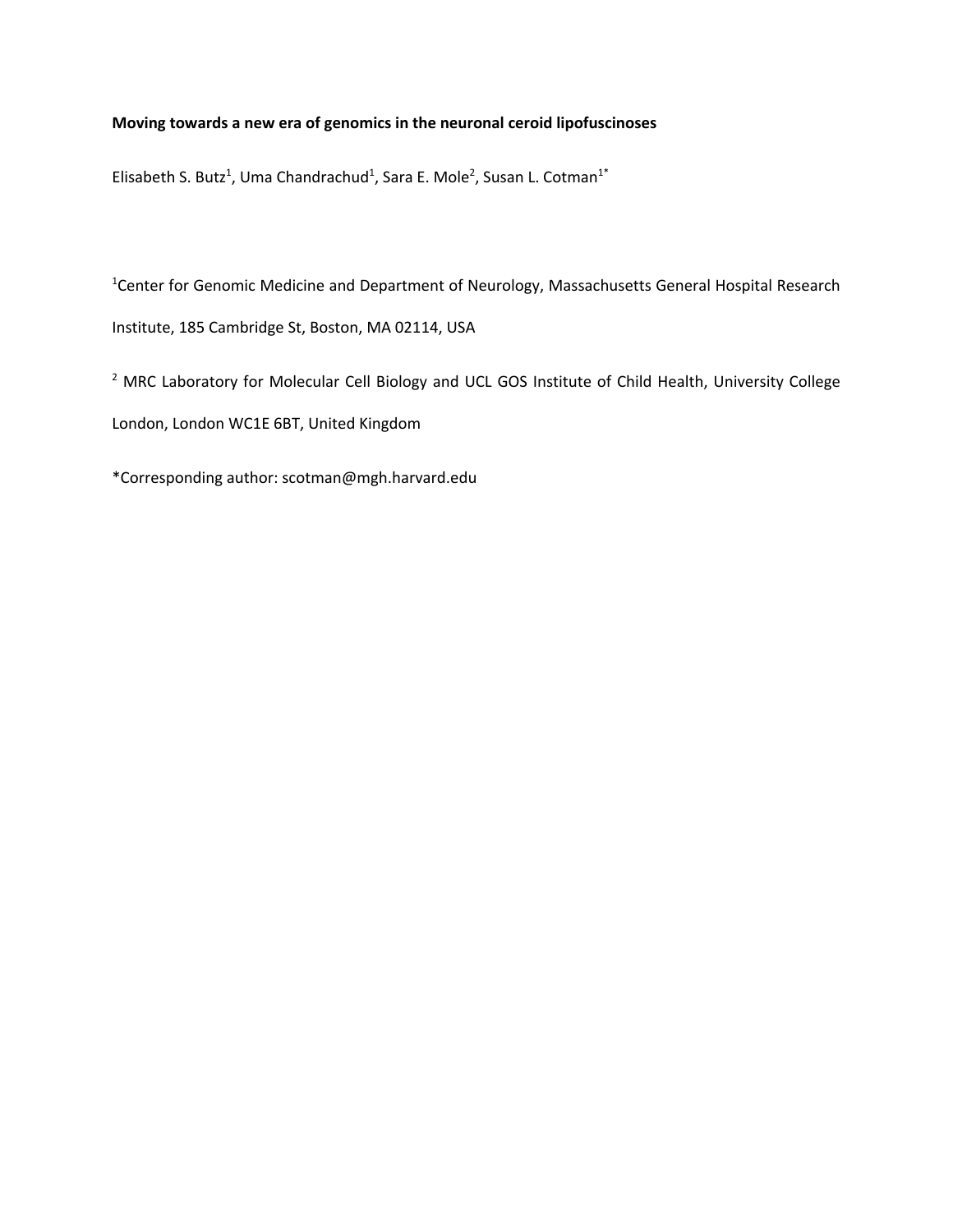# **ABSTRACT**

The neuronal ceroid lipofuscinoses (NCL) are a group of disorders defined by shared clinical and pathological features, including seizures and progressive decline in vision, neurocognition, and motor functioning, as well as accumulation of autofluorescent lysosomal storage material, or 'ceroid lipofuscin'. Research has revealed thirteen distinct genetic subtypes. Precisely how the gene mutations lead to the clinical phenotype is still incompletely understood, but recent research progress is starting to shed light on disease mechanisms, in both gene-specific and shared pathways. As the application of new sequencing technologies to genetic disease diagnosis has grown, so too has the spectrum of clinical phenotypes caused by mutations in the NCL genes. Most genes causing NCL have probably been identified, underscoring the need for a shift towards applying genomics approaches to achieve a deeper understanding of the molecular basis of the NCLs and related disorders. Here, we summarize the current understanding of the thirteen identified NCL genes and the proteins they encode, touching upon the spectrum of clinical manifestations linked to each of the genes, and we highlight recent progress leading to a broader understanding of key pathways involved in NCL disease pathogenesis and commonalities with other neurodegenerative diseases.

# **KEYWORDS**

Neuronal ceroid lipofuscinosis, NCL, Batten disease, autophagy, lysosomal storage disease, neurodegenerative disease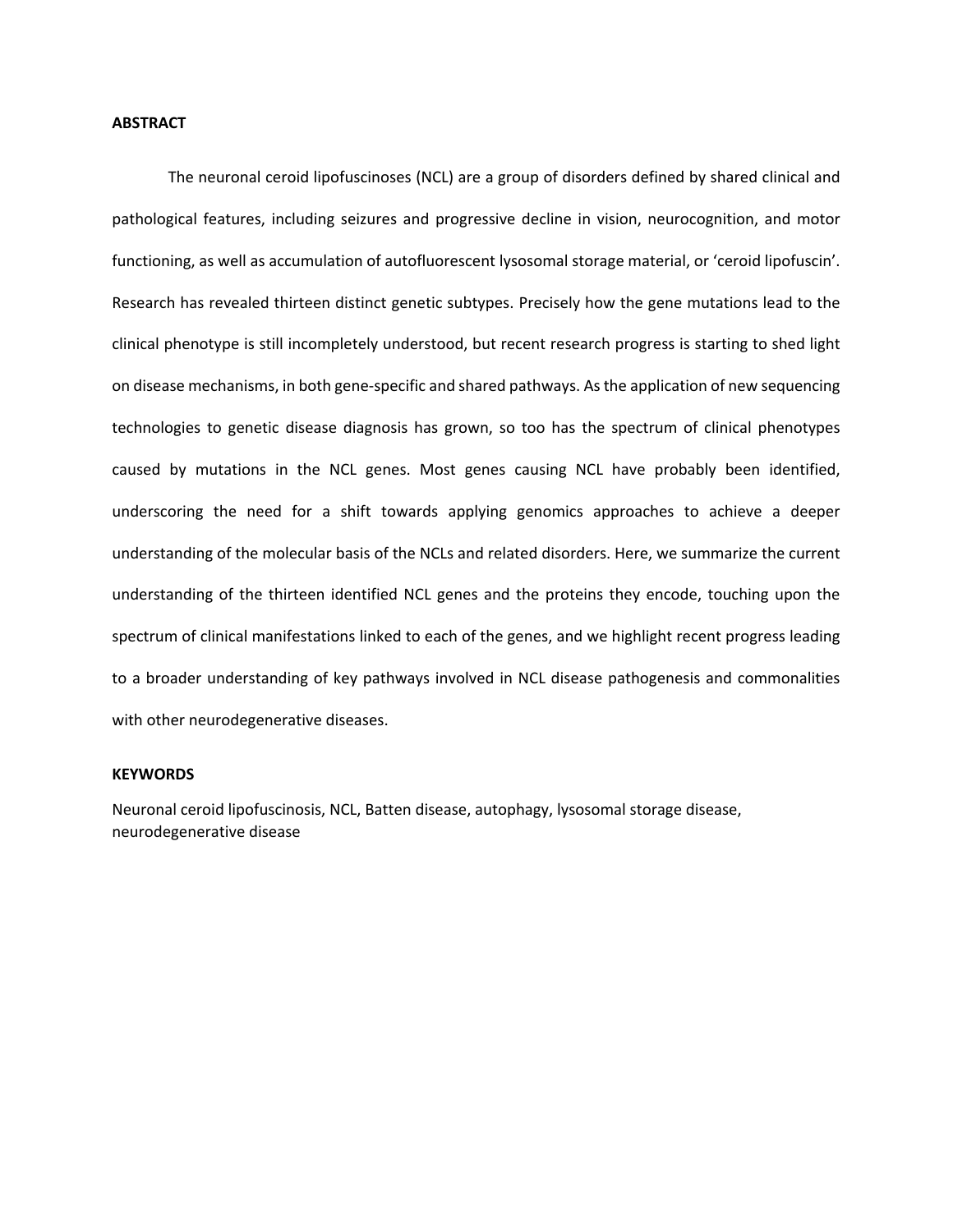#### **NCL GENETICS**

The first reports of neuronal ceroid lipofuscinoses (NCL) were in 1826 by Stengel, who (in Norwegian) described 4 siblings with vision loss, a progressive decline in cognitive abilities, loss of speech, seizures, and premature death[1], and in 1903 by Batten, who described cerebral and macular degeneration in two siblings[2]. The term NCL to refer to the group of inherited disorders with the clinical features of vision loss, seizures, and a deterioration of motor and cognitive functioning, along with the presence of ceroid lipofuscin storage material in lysosomes, was suggested in 1969 by Zeman and Dyken[3]. It took many more years for the genetic basis of NCL disorders to be uncovered. The first NCL genes were identified in 1995 [4, 5], and over the course of two and a half decades, a total of thirteen different NCL genes have been identified. The identification of the NCL genes has been reviewed previously [6] and is summarized in Figure 1. This progress was made possible by new technologies arising out of the Human Genome Mapping Project. It led to a shift in NCL disorder classification, which historically had followed broad age-of-onset and assumed the existence of four genes (infantile, lateinfantile, juvenile, and adult onset forms of NCL), but now follows a gene-based nomenclature [7]. While most patients with a particular genetic sub-type of NCL show onset of symptoms within the classically defined age window, there are steadily increasing numbers of patients that show variable disease progression and age-of-onset, and a number of variant types are now recognized. Table 1 provides a summary of the thirteen different genetic forms of NCL, the genes identified and the proteins they encode. In most cases, NCL arises due to Mendelian inheritance in an autosomal recessive fashion, except in the case of CLN4 disease, which is inherited in an autosomal dominant pattern. Uniparental disomy has also been observed to give rise to NCL in rare occurrences (e.g. [8-10]).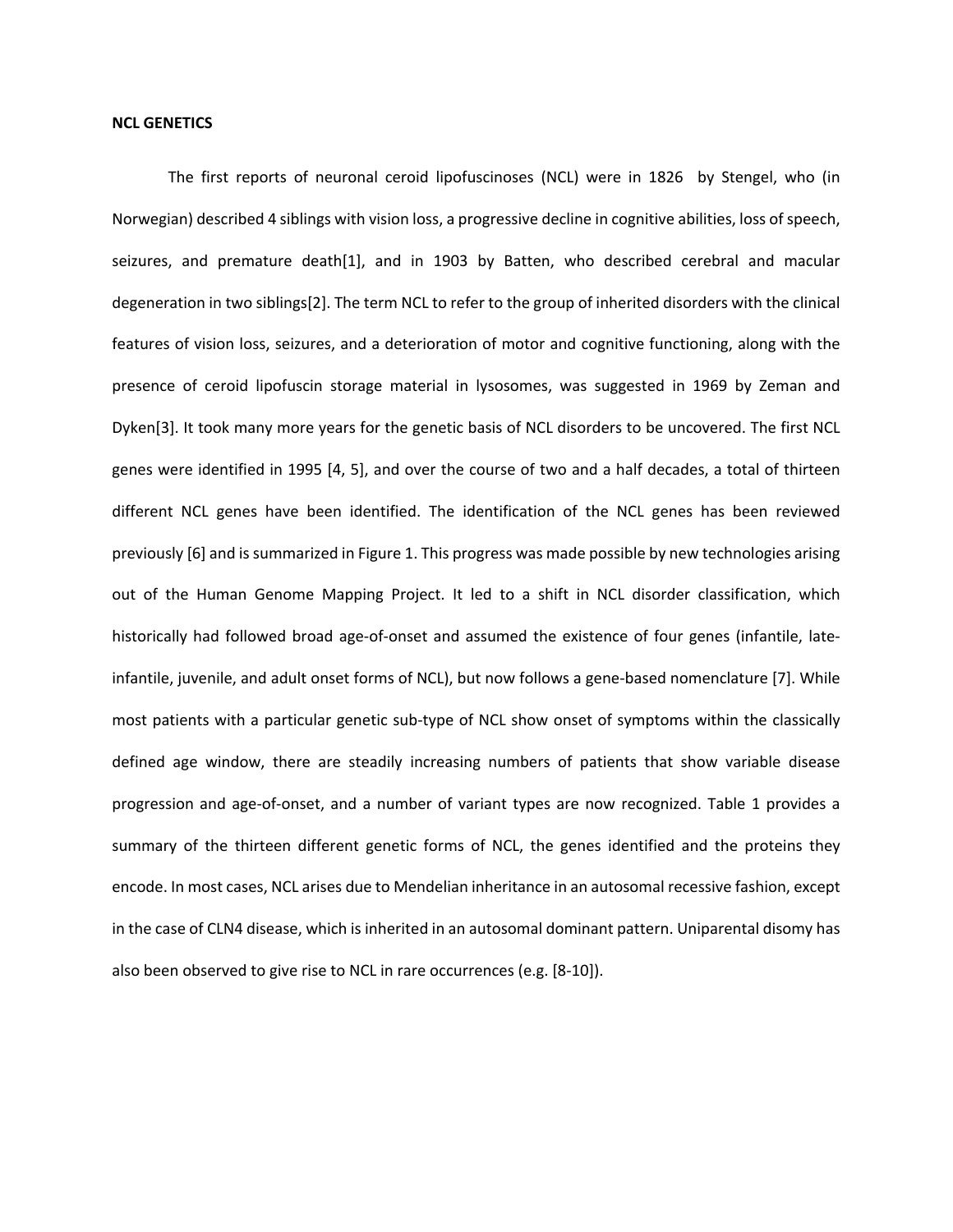

Figure 1: Timeline summarizing the identification of genes causative for NCL diseases (CLN1 – CLN14)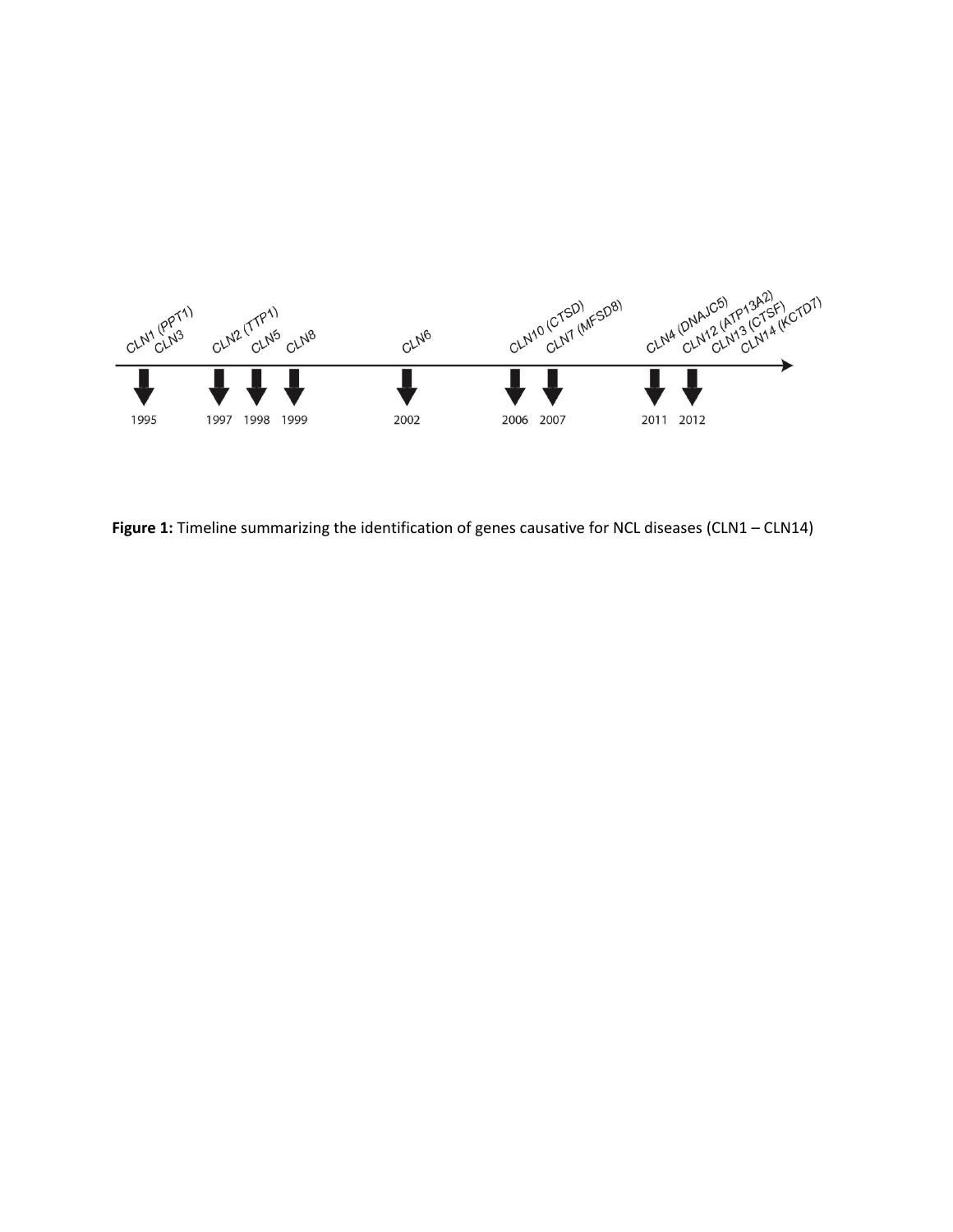# **NCL GENES AND THE PROTEINS THEY ENCODE**

Consistent with the prominent lysosomal pathology that is a hallmark of the NCL disorders, the early biochemical and gene discoveries clearly highlighted a set of lysosome-localized proteins that were defective in NCL [4, 5, 11]. However, as efforts to fully define the molecular basis of NCL disorders have progressed, it has become evident that some NCL genes encode proteins localized to other, non-lysosomal cellular compartments[12-14], and even that the lysosomal proteins are sometimes found in other organelles, such as synaptic vesicles in neurons (e.g. [15]). Research surrounding the function of the NCLrelated proteins has been extensively reviewed elsewhere [16-18]. Here, we will briefly summarize what is known about the function of the NCL related proteins and highlight several of the most recent studies which establish a more in-depth understanding of NCL protein function and the interconnecting pathways (for a pictoral summary, see Figure 2). For additional discussion on emerging common pathways in the NCL disorders, see the recent review by Kline et al in this Special Issue [19].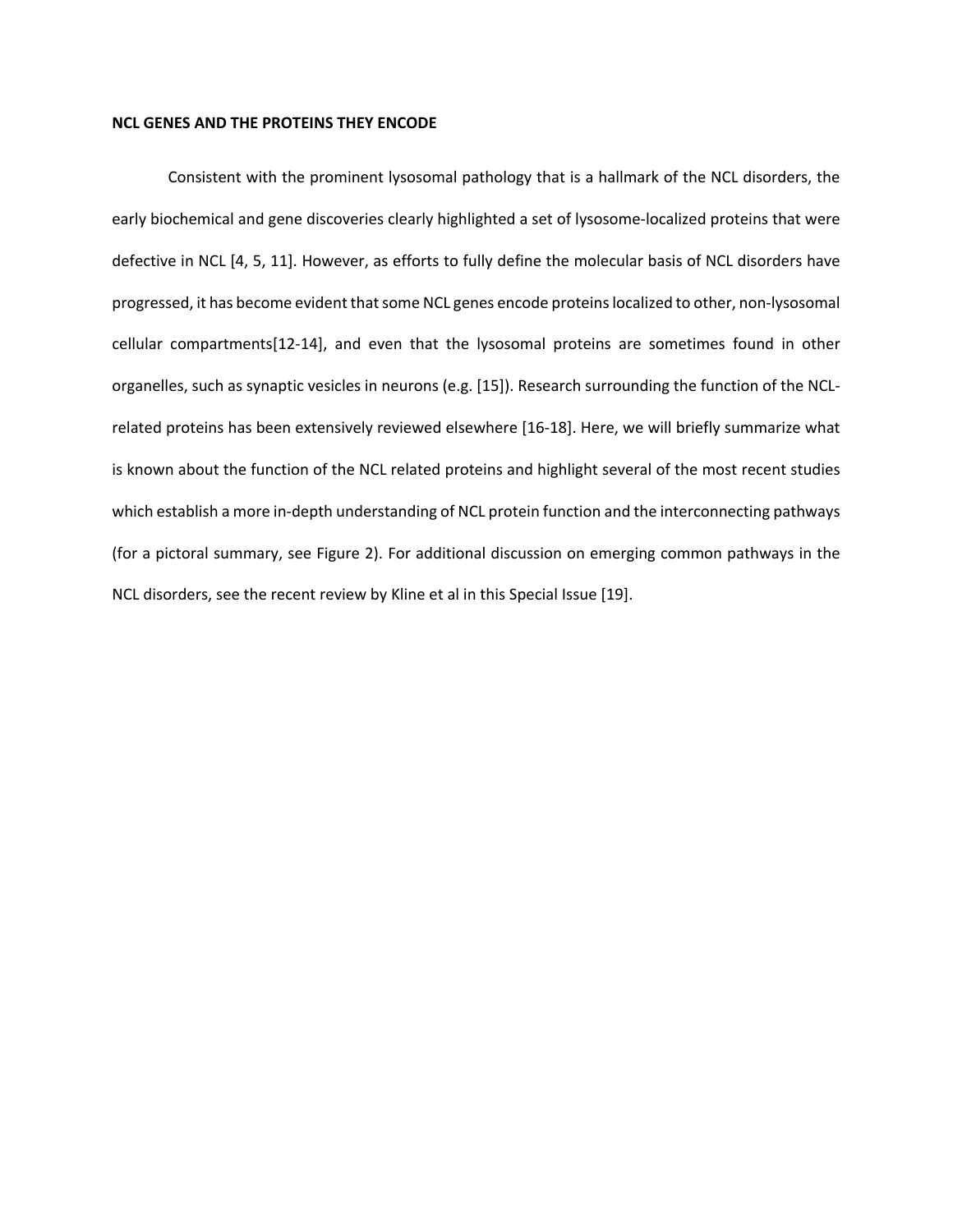

**Figure 2:** The subcellular pathways of the NCL proteins

The cartoon illustrates the subcellular localization of NCL proteins and highlights the most prominent cellular deficits associated with NCL (red boxes). Although the primary function of most of the NCL proteins is still unknown, it is likely that some function in common pathways converging on autophagy and the lysosome. An overview about the current understanding of NCL proteins' function and recently published literature is given in the main text. ER=Endoplasmic Reticulum; ERGIC=ER-Golgi Intermediate Compartment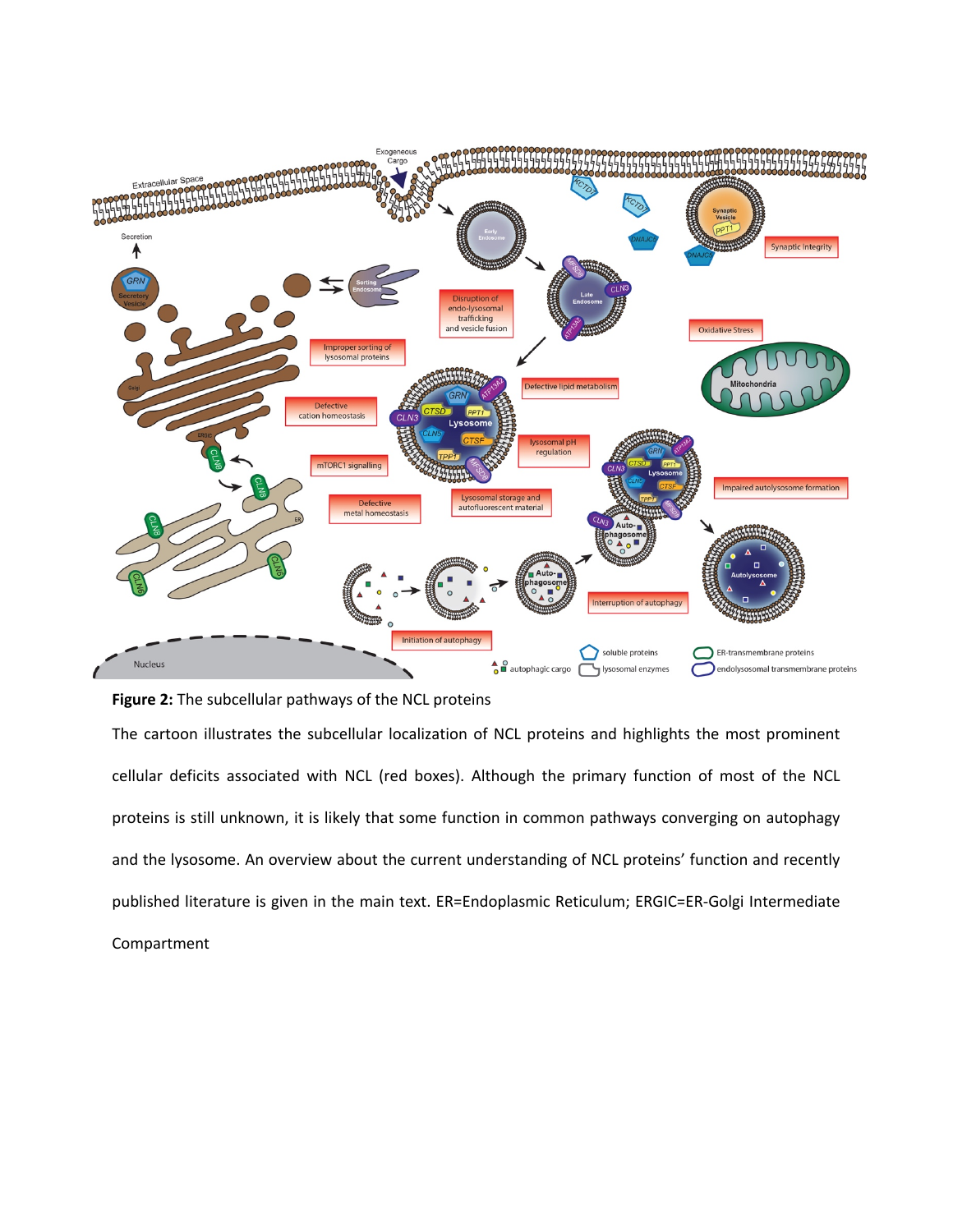#### Primary lysosomal enzyme deficiencies in CLN1, CLN2, CLN10, and CLN13 disease:

*PPT1***-** CLN1 disease is due to mutations in the *PPT1* gene, encoding palmitoyl-protein thioesterase 1 (PPT1) [4], which catalyzes the removal of palmitate residues from S-acylated, or palmitoylated, proteins [20, 21]. Palmitoylation occurs post-translationally and involves the covalent attachment of fatty acids primarily to cysteine residues. The dynamic process of palmitoylation-depalmitoylation is an important regulatory mechanism for protein stability [22] as well as for many other cellular processes including protein sorting, G-protein signaling and postsynaptic plasticity [23]. Lysosomal PPT1 is suggested to be particularly responsible for depalmitoylation of proteins during protein degradation [22]. Accordingly, CLN1-associated mutations, which result in a reduced or even absent enzyme activity, favor the accumulation of undigested proteins and eventually lead to storage material. However, *in vivo* substrates of PPT1 are largely unknown. Interestingly, the co-chaperone cysteine-string protein alpha (CSP $\alpha$ ), another NCL protein, which is encoded by the *DNAJC5* gene (CLN4), has recently been identified as a likely PPT1 substrate [24]. Henderson et al. reported that CLN4-associated mutations in the palmitoylated cysteine string domain of  $CSP\alpha$  lead to increased PPT1 burden and PPT1 mislocalization in patient brain, which was accompanied by reduced PPT1 enzyme activity, strongly suggesting a common pathway in the etiology of CLN1 and CLN4 disease [24].

In neurons, PPT1 is also present in axonal and presynaptic compartments at the nerve terminals [25, 26], and several reports indicate a role for PPT1 in maintaining the synaptic pool by regulation of endo- and exocytosis and synaptic vesicle recycling, impacting neurotransmission [25, 27]. Intriguingly, an elevated PPT1 activity has recently been associated with schizophrenia [28]. Palmitoylation and depalmitoylation cycles play an important role in homeostatic plasticity [29], and many synaptic and synaptic vesicle proteins, like  $CSP\alpha$ , undergo palmitoylation, including postsynaptic density 95 (PSD95), and several subunits of the AMPA and NMDA receptors (AMPAR and NMDAR, respectively) [30]. A recent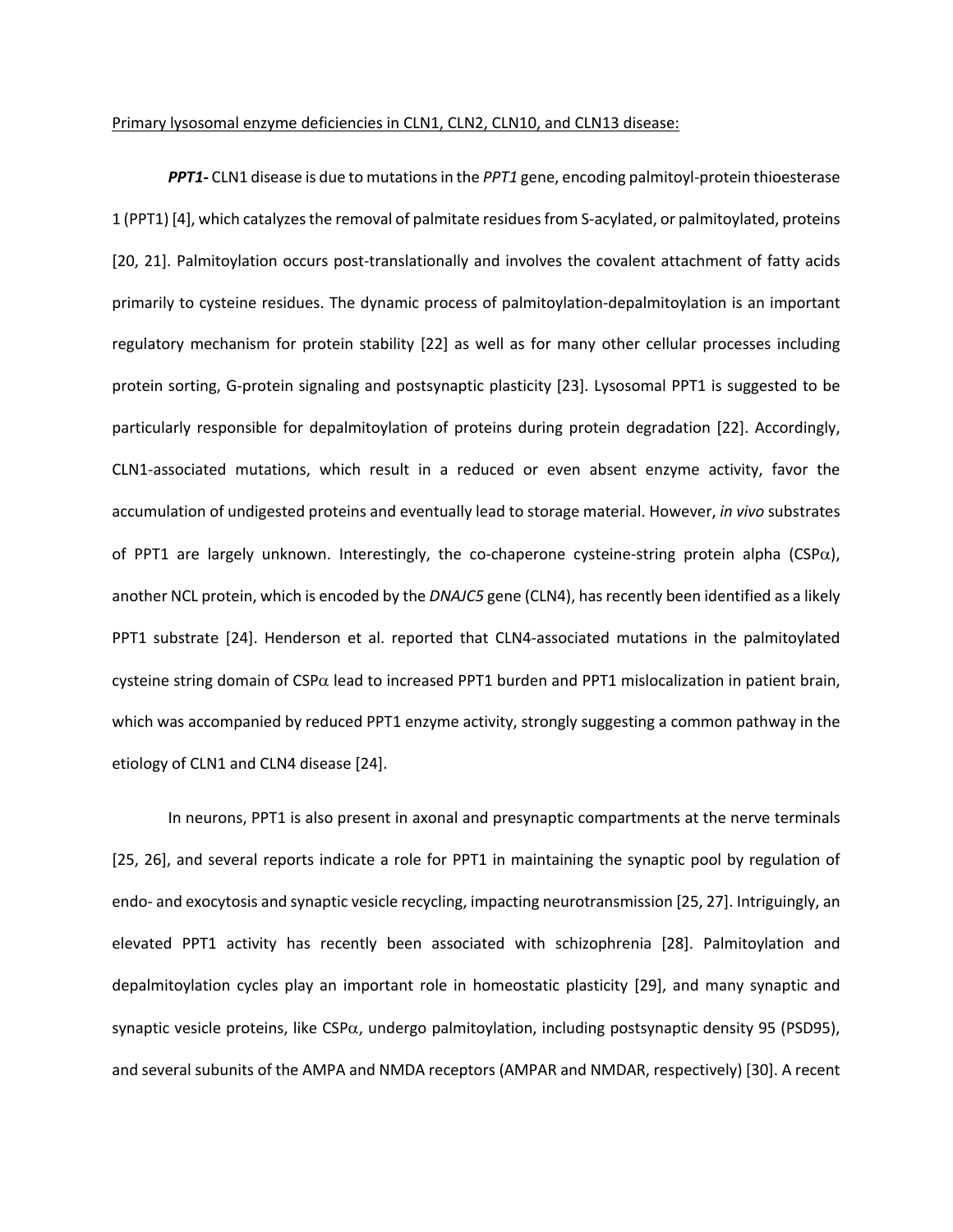study showed that dendritic spine morphology and the composition of NMDAR subunits was altered in Ppt1-deficient mice, resulting in hyperactivity and aberrant NMDAR currents. This was caused by a hyperpalmitoylation of the NMDAR subunit and could be partially rescued by palmitoylation inhibitors [31]. Furthermore, a recent interactome study of PPT1 revealed interactions with V-type ATPases, voltagegated calcium channels, and cytoskeletal proteins, in line with the observed morphological and electrophysiological alterations in primary hippocampal neurons isolated from *Ppt1<sup>-/-</sup>* mice in the same study [32]. Together, these findings highlight the important emerging role of PPT1 in neuronal-specific subcellular compartments, which is likely to play a role in the severe neurological seizures that are a prominent feature of CLN1 disease [33]. Moreover, consistent with a potential interaction of PPT1 with V-type ATPases, loss of PPT1 activity was shown to interrupt sorting of the V-ATPase, V0a1 subunit, which requires S-palmitoylation for routing to the lysosome. V-ATPase regulates lysosomal acidification, and its mis-sorting led to an elevated lysosomal pH in cells from *Ppt1<sup>-/-</sup>* mice, which would be deleterious for lysosomal enzymes that require acidic conditions for proper function and may contribute to further decline in lysosomal function [34].

*TPP1-* Mutations in *TPP1*, which encodes tripeptidyl-peptidase 1 (TPP1), cause CLN2 disease [11]. TPP1 is a serine protease, and under low pH conditions, TPP1 cleaves tripeptides from the amino terminus of proteins [35]. The crystal structure of proTPP1 and its maturation process under acidifying conditions have been derived [35, 36]. Importantly, although TPP1 function as a serine protease is known, the endogenous substrates for TPP1 are not yet well defined. The 2015 review article by Cárcel-Trullols summarizes candidate TPP1 substrates that have been proposed based on *in vitro* binding interactions and cleavage studies [16]. These include several peptide hormones and the mitochondrial ATP synthase subunit c; whether all of the candidates are endogenous biological substrates requires further study, as most have only been studied *in vitro*. A greater understanding of TPP1 and its biological pathways would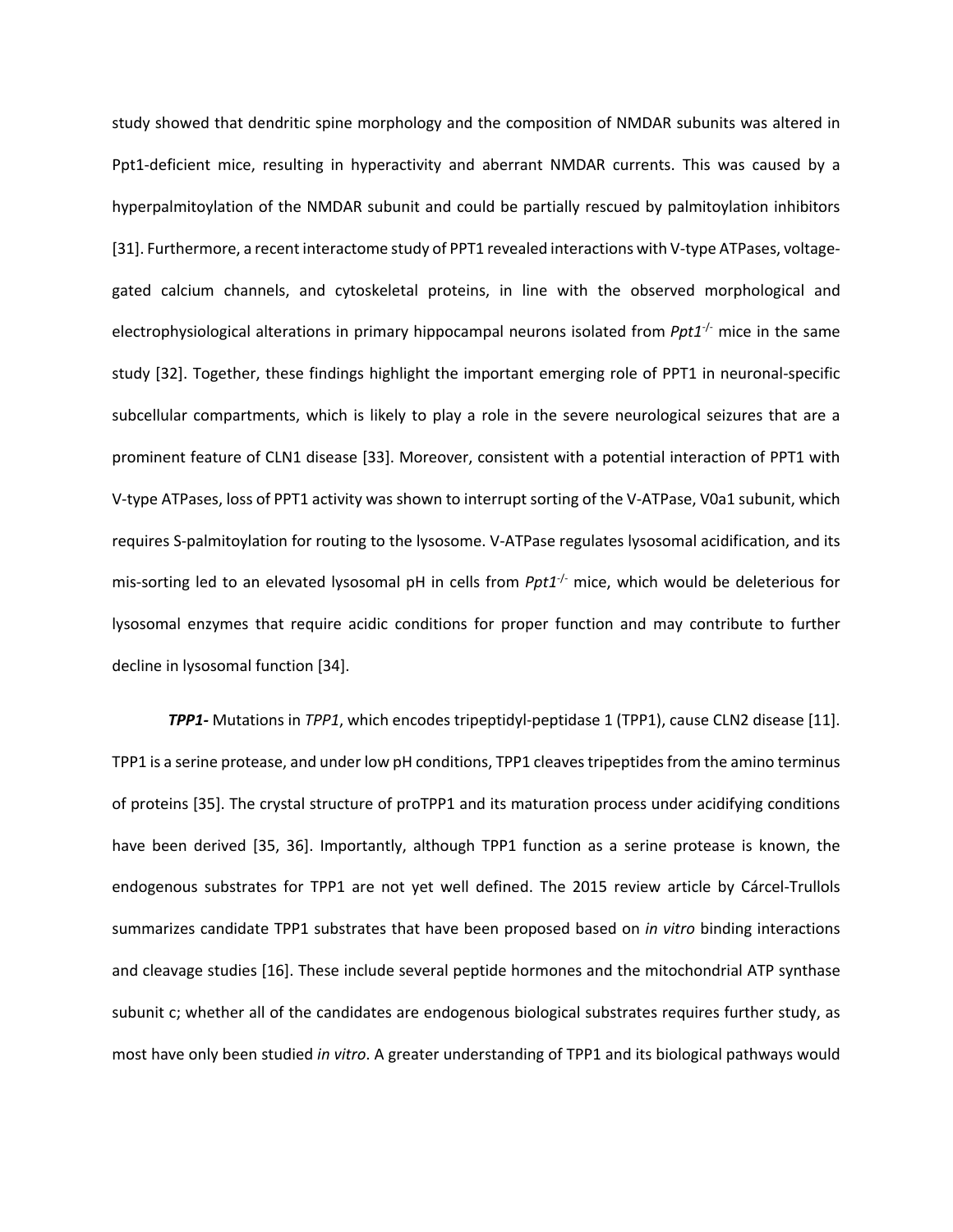lead to advancement in developing additional treatment approaches for CLN2 disease, which has seen great progress in enzyme replacement and gene therapy approaches [37-40].

*CTSD-* Mutations in *CTSD*, which encodes cathepsin D, a lysosomal aspartic protease, are known to underlie autosomal recessive congenital NCL, classified as CLN10 disease [41]. Cathepsin D is well known to be important for autophagy and apoptosis, and variation in function of cathepsin D likely plays a role in several neurodegenerative disorders, including Alzheimer's disease and Parkinson's disease [16, 42-46]. Like TPP1, the full catalog of cathepsin D substrates is not known, but a number of neurodegenerative disease-related proteins require cathepsin D for their turnover, like huntingtin [47],  $\alpha$ -synuclein[48], and amyloid precursor protein[49]. Interestingly, a recent study has demonstrated that cathepsin D localizes to presynaptic endosomes of GABA synapses and that absence of cathepsin D impairs the biogenesis and synaptic transmission in GABAergic neurons, which may underlie the hyperactivity and seizures observed in *Ctsd<sup>-/-</sup>* mice [50]. There are increasing reports that alterations in cathepsin D transport and processing occur in several forms of NCL, suggesting cathepsin D regulation may be at least one link in the disease mechanisms across different NCLs (e.g. [51-54]).

*CTSF-* The *CTSF* gene encodes cathepsin F. *CTSF* mutations were found to be responsible for a rare form of adult onset NCL, classified as CLN13[55]. Cathepsin F is a lysosomal cysteine protease. Recent studies have implicated cathepsin F in regulating endosomal and lysosomal trafficking through a newly defined role in cleavage of the lysosomal integral membrane protein type-2 (LIMP-2), which is a mannose-6-phosphate-independent receptor for lysosomal targeted protein transport[56-58]. Importantly, NCL disease mutations in cathepsin F prevented LIMP-2 processing [56]. Additional endogenous substrates for cathepsin F have yet to be identified.

### Soluble lysosomal proteins in CLN5 and CLN11 disease: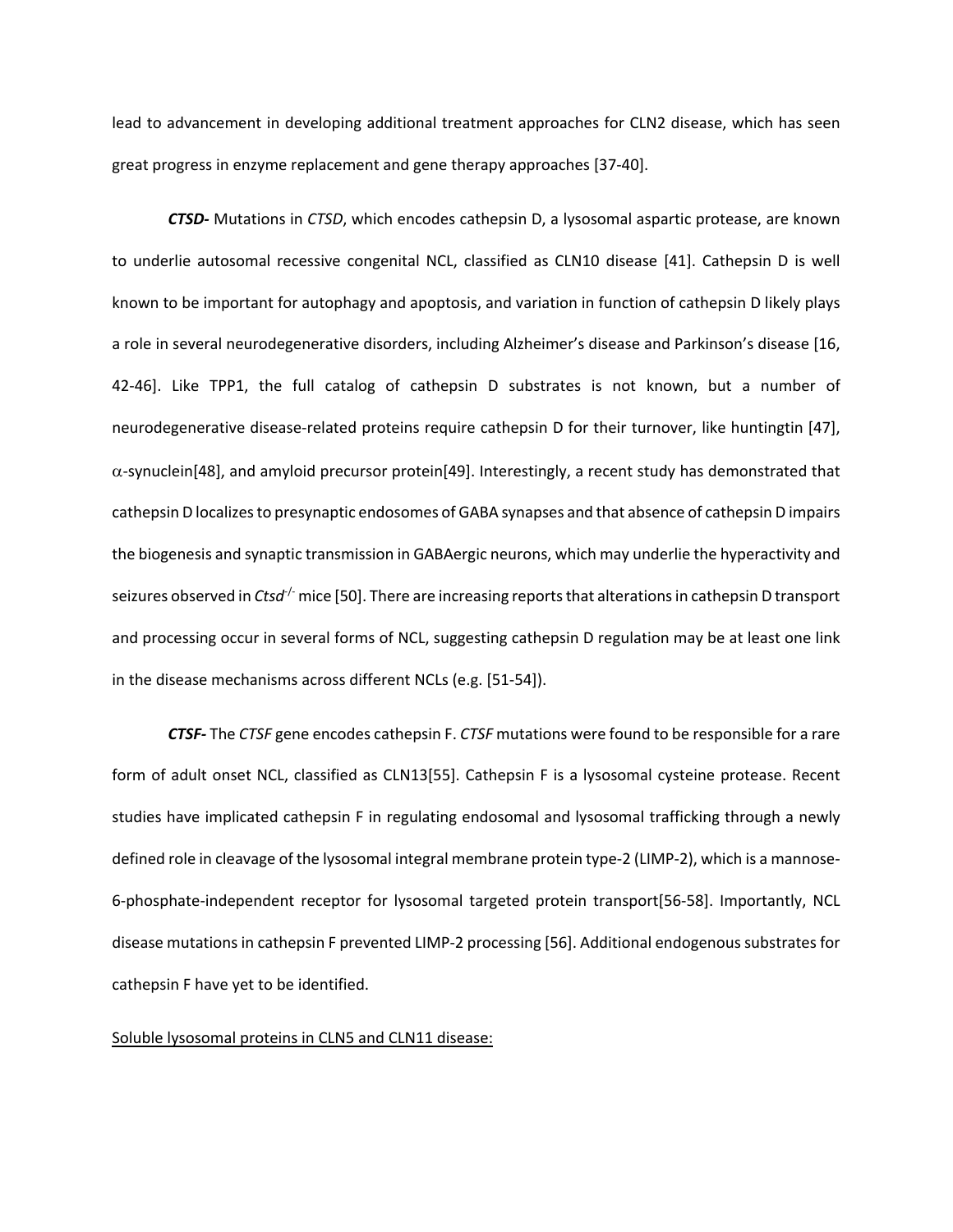*CLN5-* Although it was initially thought CLN5 may be a transmembrane protein [59], it was subsequently shown that it can exist as a soluble lysosomal protein, but without a specified lysosomal activity. A recently proposed activity from studies of the social amoeba, *Dictyostelium discoideum*, is that CLN5 may function as a glycoside hydrolase; however, this requires further validation in mammalian systems [60].

Consistent with its localization to the lysosomal lumen, CLN5 is heavily glycosylated [61, 62]. CLN5 is translated as a single transmembrane domain containing protein [59, 63], but then undergoes Nterminal cleavage in the ER by a member of the signal peptide peptidase (SPP) and SSP-like (SSPL) family, after which it is then further transported as a soluble protein [61, 64, 65]. However, the mechanism by which CLN5 is transported to the lysosome is not yet fully defined. Interestingly, neither the mannose-6phosphate receptor (MPR)-mediated nor the sortilin-mediated pathway were essential for CLN5 transport, as lysosomal localization of CLN5 could be detected in both MPR-deficient and sortilin-deficient cell models [61, 66], indicating that the NCL protein may utilize an alternative transport route. Many of the pathogenic mutations prevent the protein from exiting the ER, underlining that a proper CLN5 localization is important for lysosomal homeostasis [61, 67]. Notably, CLN5 has been reported to interact with several other NCL proteins, among them CLN8 [68]. Therefore, one hypothesis is that CLN5 may follow the newly identified CLN8-mediated route for the transport of lysosomal proteins from the ER to ERGIC, which is discussed further in the CLN8 section of this review [54].

Conversely, in the absence of CLN5, Mamo et al. found a pronounced degradation of MPR and sortilin in the lysosome, most likely attributable to a defective recycling machinery that usually traffics the lysosomal sorting receptors from the endosomes back to the Golgi [66]. The authors showed that functional CLN5 is crucial to recruit and activate rab7, which in turn initiates the recruitment of the retromer complex to the endosomes [66]. The mechanism by which CLN5 regulates rab7 activity has not yet been delineated; however, as CLN3 has been shown to interact with both CLN5 and rab7, it might be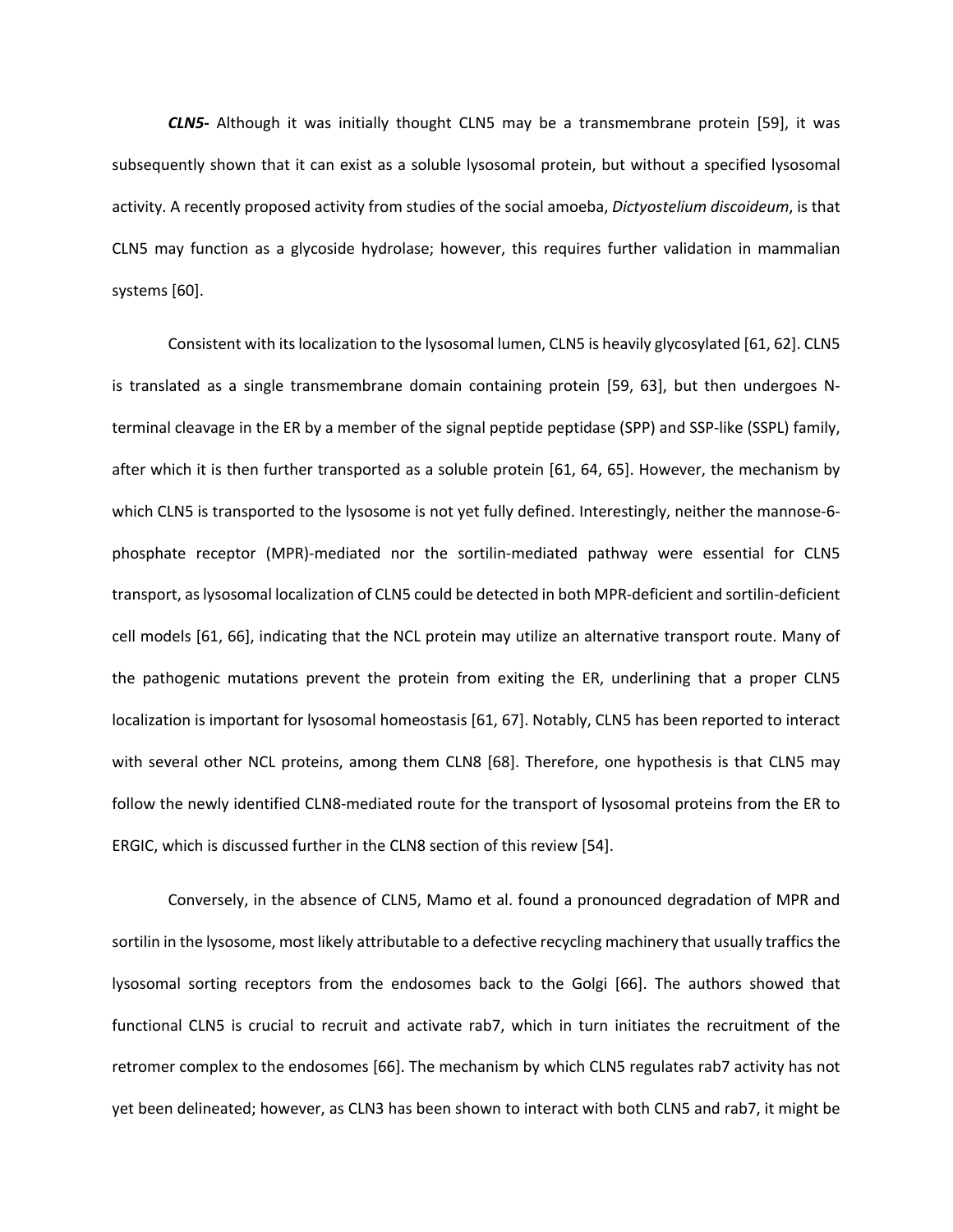speculated that these proteins form a functional complex with one another [63, 69]. Besides CLN3 and CLN8, CLN5 has also been reported to interact with several other NCL proteins, such as PPT1, TPP1, and CLN6[60, 68]; it has therefore been proposed that CLN5 may be a key molecule linking different NCLrelated proteins[68], perhaps accompanying their trafficking.

*GRN-* The role of progranulin in neurodegenerative diseases has recently been covered in detail in several reviews [70-72]. It was identified as a causal gene for autosomal recessive NCL (CLN11) in 2012, but *GRN* mutations were first connected to autosomal dominant frontotemporal lobar degeneration (FTLD) [73]. Thus, it appears that gene dosage differences give rise to two different neurodegenerative conditions, but there is also growing evidence that there are common disease mechanisms in NCL and FTLD tied to the lysosomal function of progranulin. Progranulin is initially translated in the ER and is subsequently sorted via the Golgi into secretory vesicles for regulated exocytosis. As a result, progranulin is released into the extracellular space and can be detected in biological liquids, like cerebrospinal fluid and blood [74, 75]. In the extracellular space, it may be proteolytically processed into smaller peptides (granulins), or, alternatively, it can undergo reuptake via sortilin interaction and endocytosis, which ultimately delivers progranulin to lysosomes[76]. For a fraction of progranulin, the coordinated trafficking along with another progranulin interactor, prosaposin, may also provide a direct delivery route to the lysosome [77]. A thorough understanding of the biological functions of the full-length protein and its cleavage products has not yet been achieved, but rolesin regulating inflammation, wound healing, cellular proliferation, and lysosomal function are described (as reviewed in [70-72]). In a recent study, it was hypothesized that progranulin might have a role in lysosomal lipid homeostasis, since a lipidome and transcriptome analysis of human brain tissue, as well as mouse brain and liver, revealed progranulin dosage-dependent changes in the metabolism of long, polyunsaturated triacylglycerides (TAGs)[78]. Evers et al. reported that TAGs were upregulated in GRN-deficient samples, whereas phosphatidylserines and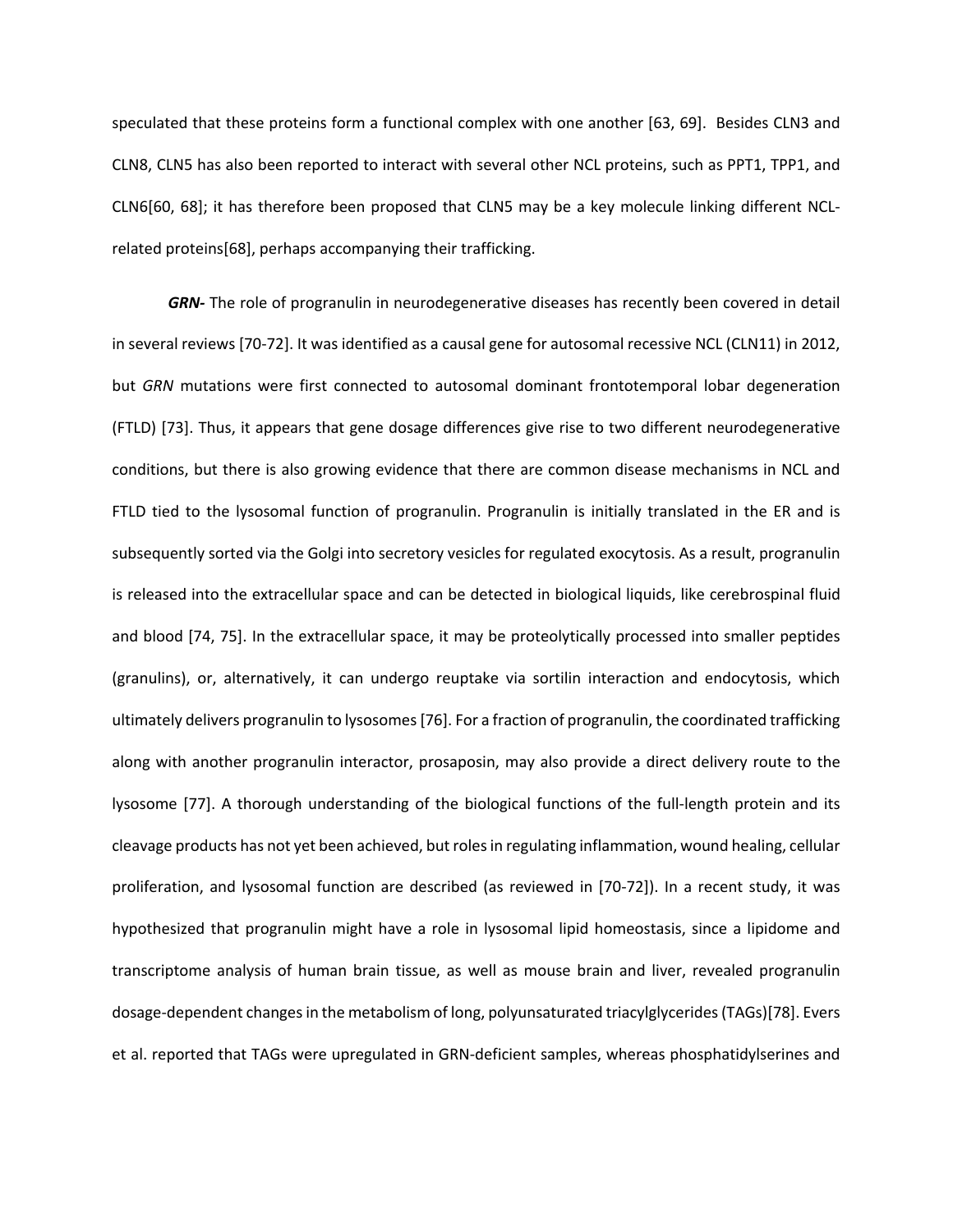diacylglycerides (DAGs) were reduced. A concomitant change in the expression of genes involved in lipid metabolism, lysosomal function and immune regulation was also observed [78].

#### Lysosomal membrane proteins in CLN3, CLN7 and CLN12 disease:

*CLN3-* The most common form of NCL results from mutations in *CLN3*. Despite a lot of research effort since the discovery of the *CLN3* gene, the function of CLN3 remains elusive (see [79] for a more comprehensive review on CLN3 characterization). The low expression levels and the hydrophobic nature of the protein have hampered its full biochemical characterization. It has nevertheless been shown that CLN3 is heavily glycosylated and phosphorylated and is primarily an endolysosomal membrane protein, with no clear homology to other known proteins [5, 80-82]. A combination of experimental and *in silico* analyses predicts a membrane spanning protein, most likely with 6 transmembrane domains, consistent with a possible function as a transporter or ion channel [83, 84]. Earlier studies suggested CLN3 may transport arginine or glutamate, or that it may function as a proton channel, due to observations that CLN3-deficiency models displayed an altered lysosomal pH and altered lysosomal amino acid levels, but a direct activity as an amino acid transporter or proton channel has not been shown, and it is therefore more likely that these are indirect effects of loss of CLN3 function[85-90].

Numerous studies have now linked CLN3 to a role in regulating trafficking within the endolysosomal system (reviewed in [79]). Some hypotheses as to how CLN3 may regulate trafficking include through regulation of lipid metabolism and microdomains [91-96], a regulation of vesicular movement along the cytoskeleton [69, 97], and/or via regulation of Rab7- and Cdc42-mediated vesicular trafficking and fusion, possibly playing a role in GTP/GDP cycling [69, 98, 99]. Indeed, an impact of CLN3 loss of function is a more general lysosomal dyshomeostasis [100], including a deficiency in multiple lysosomal enzymes [53, 95, 101, 102], ionic balance [103, 104], and autophagy-lysosomal pathway flux [105, 106]. This is likely to also impact lysosomal communication with other organelles, as it is now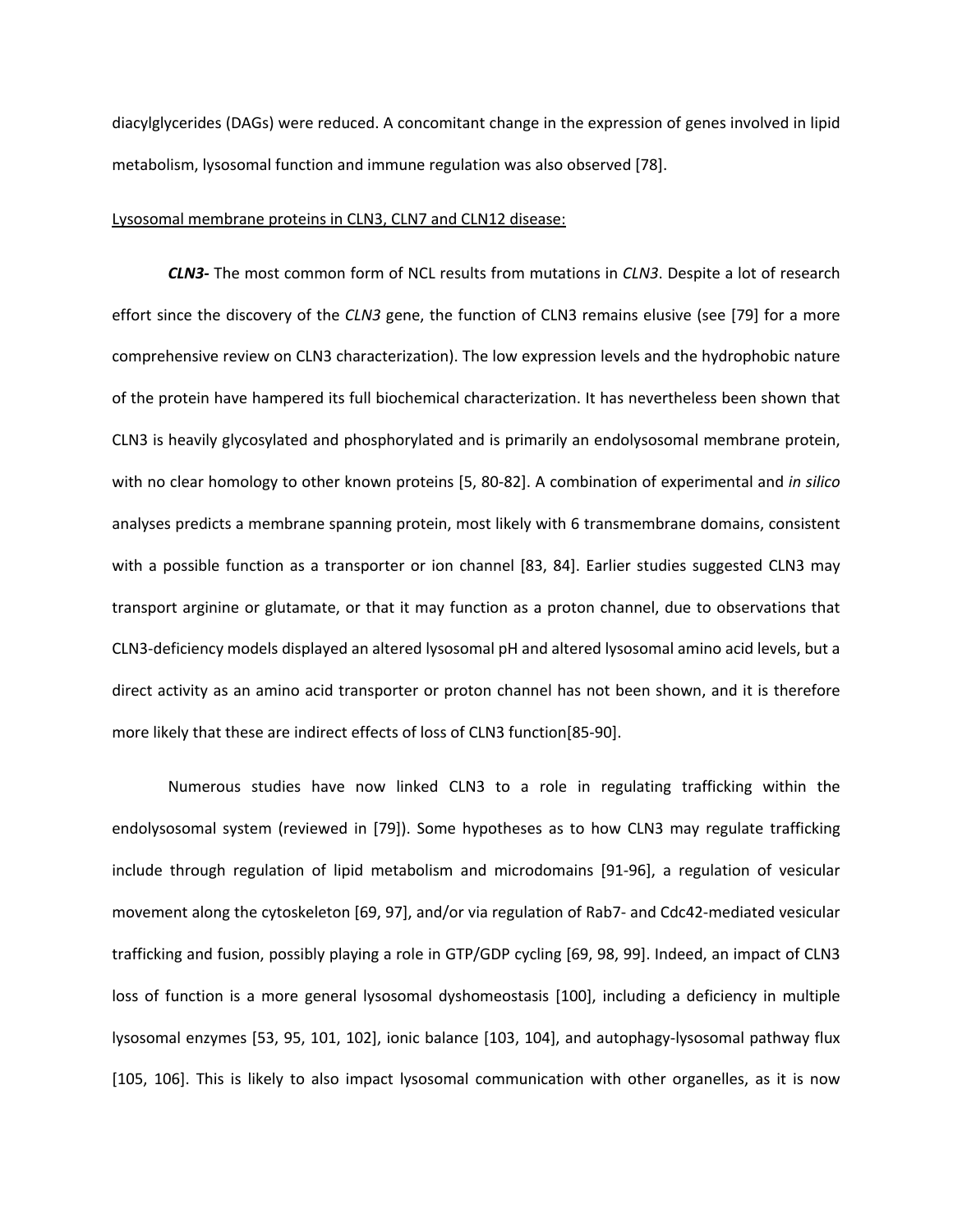understood that lysosomes serve as a metabolic signaling hub [107-109], also communicating with other membrane bound organelles [110, 111]. The common finding that CLN3 deficiency also leads to earlystage abnormalities in the Golgi and mitochondria supports this hypothesis (e.g. [53, 93, 112-116]). Taken together, the in-depth work surrounding CLN3 and loss-of-function phenotypes in disease models has yielded much knowledge, including identifying intriguing molecular overlap between the perturbed pathways in CLN3 disease and other neurodegenerative diseases, such as Alzheimer's and Parkinson's disease [19, 117]. However, further progress is still needed to link these observations to the primary function of CLN3, which is yet to be resolved. As a conserved protein down to unicellular organisms, its function is clearly important for cells. Work in yeast, where it was linked to the conserved Tor pathway, suggests that CLN3 is necessary for the cell's response to certain stresses[118]. Consistent with this, CLN3 function has been linked to oxidative and osmotic stress response in diverse organisms including *Dictyostelium*, fly and mouse [53, 93, 114, 119-121].

*MFSD8-* The gene mutated in CLN7 disease, *MFSD8*, encodes a polytopic lysosomal membrane protein (MFSD8) that shares sequence homology with the drug:H+ antiporter family DHA1 of the major facilitator superfamily (MFS) [122-124]. However, whether MFSD8 functions as a transporter and what it transportsis not yet known. MFSD8 is proteolytically cleaved in the lysosome [123]. Interestingly, diseaseassociated mutations so far studied do not result in a mislocalization of the protein, but rather in their enhanced proteolytic cleavage, suggesting the mutations lead to a loss-of-function due to enhanced CLN7 lysosomal proteolysis [123].

Recently generated *Mfsd8<sup>-/-</sup>* knockout mice recapitulate the pathological and histological features of CLN7 disease, including accumulation of lysosomal storage material in brain and retina, neuroinflammation, neurodegeneration and altered autophagy [125-127]. To gain further insights into the lysosomal dysfunction in the absence of MFSD8, Danyukova et al. studied the proteome of purified lysosomes isolated from immortalized *Mfsd8-/-* mouse fibroblasts [128]. The abundance of several soluble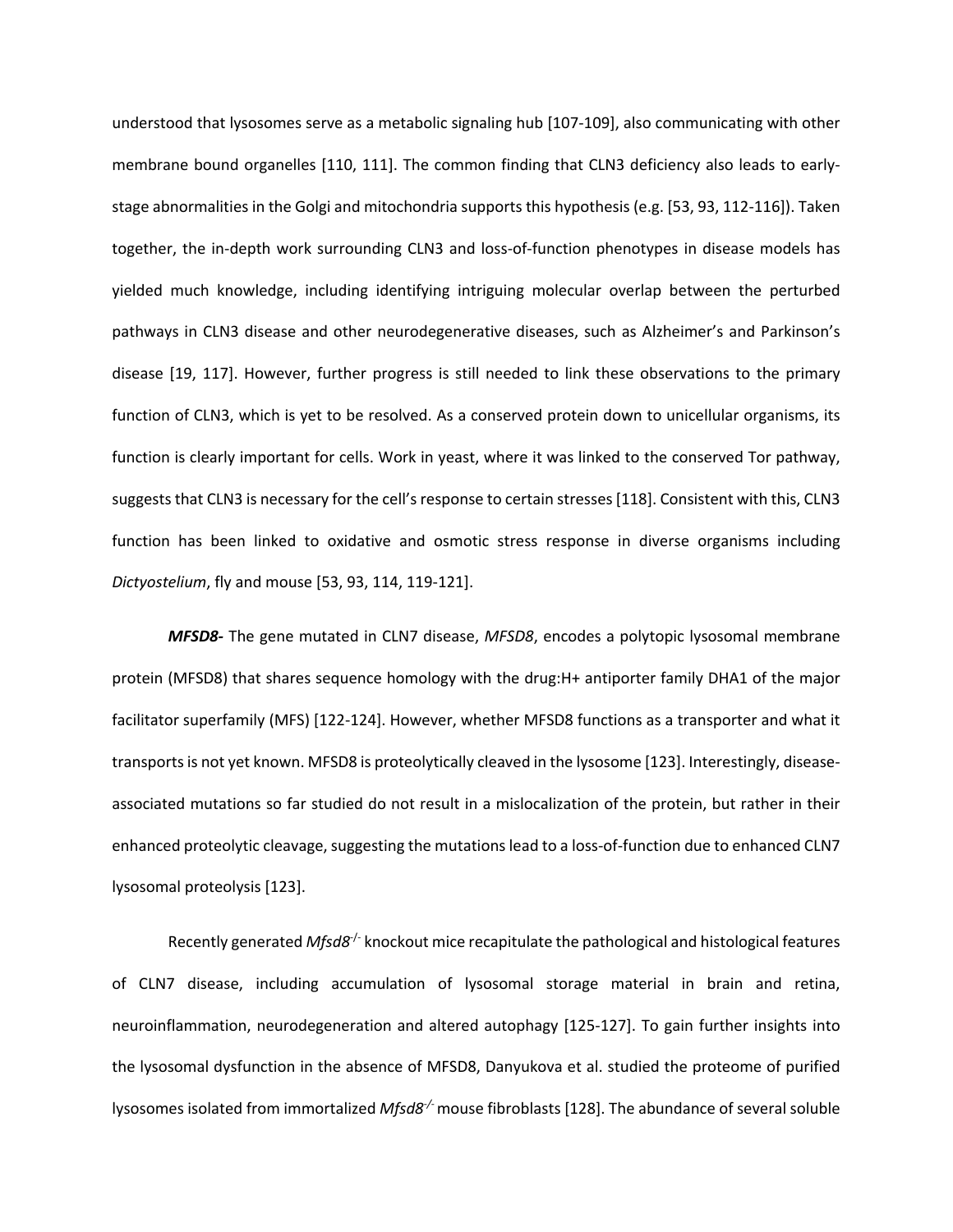lysosomal proteins was reduced in the absence of the MFSD8 protein, while the expression of none of the identified membrane proteins was affected. Interestingly, CLN5 was among the most significantly reduced soluble lysosomal proteins, most likely due to an enhanced degradation by lysosomal proteases [128]. Loss of CLN7 function has been further implicated in alterations within the mTORC1 signaling pathway [128, 129], as well as lysosomal size, motility and lysosomal exocytosis[129]. Despite this significant recent progress, there remains much to be learned regarding the primary function of the MFSD8 protein and how its loss leads to the observed autophagy-lysosomal defects.

*ATP13A2- ATP13A2*, encoding a P-type ATPase, was first identified in 2006, when autosomal recessive mutations were discovered in patients with Kufor-Rakeb syndrome, an early-onset form of Parkinsonism (PARK9) [130]. This discovery supported an emerging role for the lysosome in Parkinson's disease pathophysiology (reviewed in [131] and more recently in [132]), which was further underscored when the same gene was implicated in 2012 in a single NCL family (CLN12 disease) [133].

ATP13A2 is predicted to be a lysosomal P5-type ATPase, which is a family of energy-driven transporters of various substrates like cations, heavy metals, and lipids [134, 135]. Because ATP13A2 was found to be implicated in zinc and manganese homeostasis, it might function as a transporter for those metals [136-140]. However, this has not yet been directly demonstrated. Intriguingly, Holemans et al. discovered that ATP13A2 is activated by lysosomal signaling lipids through a binding interaction in its Nterminus, which initiates its autophosphorylation [141]. This signaling event conferred the neuroprotective activity of ATP13A2 [141]; ATP13A2 activity is known to be protective under certain conditions of cellular stress, such as oxidative stress, metal exposure and alpha-synuclein mediated toxicity [136, 141-144]. ATP13A2 appears to promote autophagosome-lysosome fusion by facilitating recruitment of histone deacetylase 6 (HDAC6) to the lysosomal membrane [145]. A role for ATP13A2 in membrane trafficking and in the promotion of the autophagy-lysosomal pathway is consistent with the observations of altered lysosomal morphology, storage material accumulation,  $\alpha$ -synuclein aggregation,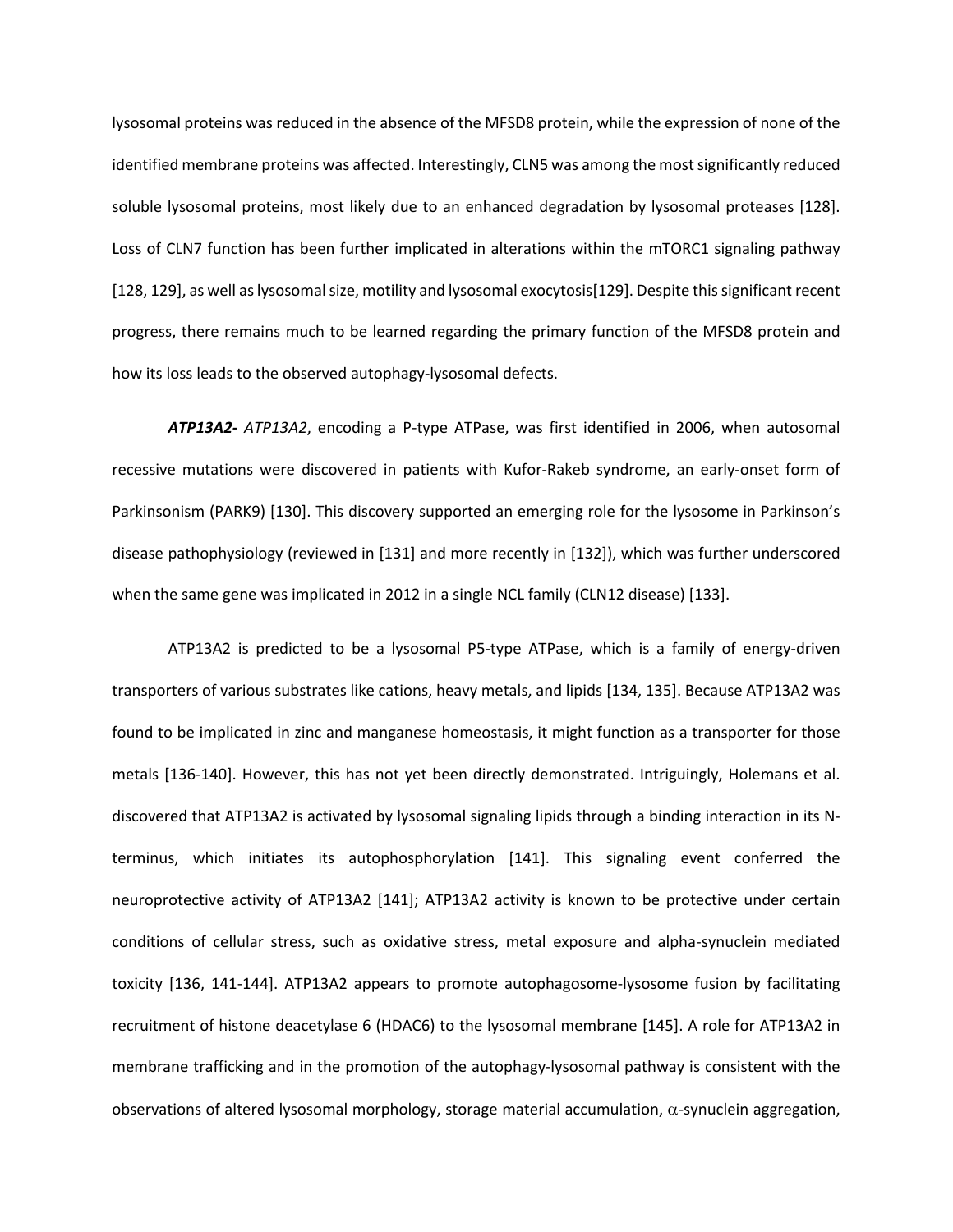and impaired mitochondrial function in ATP13A2-deficiency disease models and patient cells [137, 138, 146-153].

# Endoplasmic reticulum (ER) localized proteins in CLN6 and CLN8 disease:

*CLN6***-** Despite encoding resident proteins of the ER, autosomal recessive loss-of-function mutations in *CLN6* and *CLN8* lead to a disruption in lysosomal homeostasis[12, 13, 154-157]. The ER is the site for the assembly of newly synthesized proteins, which are subsequently transported to their final location via the Golgi apparatus and secretory vesicles. The ER is also an important site for lipid biosynthesis.

CLN6 possesses seven membrane-spanning domains and appears to solely localize to the ER [12, 154, 155]. Mutated CLN6 proteins are retained in the ER and are subjected to ER associated degradation (ERAD) [157, 158], consistent with a loss of CLN6 ER function as the primary molecular defect in CLN6 disease. However, the primary biological function of CLN6 is largely unknown, and the mechanisms by which loss of CLN6 function in the ER leads to lysosomal deficiencies is still poorly understood. Nevertheless, several studies support a role for CLN6 in regulation of the autophagy-lysosome pathway. For example, in addition to displaying progressively accumulating NCL-type lysosomal storage material [159], the naturally occurring CLN6 mouse model, *Cln6nclf*, also exhibits markers of autophagy impairment, including an accumulation of autophagic vacuoles, p62 aggregates, and an increase in LC3-II puncta, while ER stress or unfolded protein response (UPR) activation were not immediately evident [156]. An involvement of CLN6 in autophagic clearance is further supported by two more recent studies showing alterations in autophagy markersin primary neural cultures from naturally occurring CLN6-deficient sheep [160], and in *Cln6<sup>nclf</sup>* mice, in the photoreceptor layer of the retina [161]. Interestingly, a recent paper has identified CLN6 as an interactor with the heat shock protein  $\alpha$ B-crystallin, which suppressed the accumulation of a disease mutant version that is prone to aggregration, an effect that was abolished upon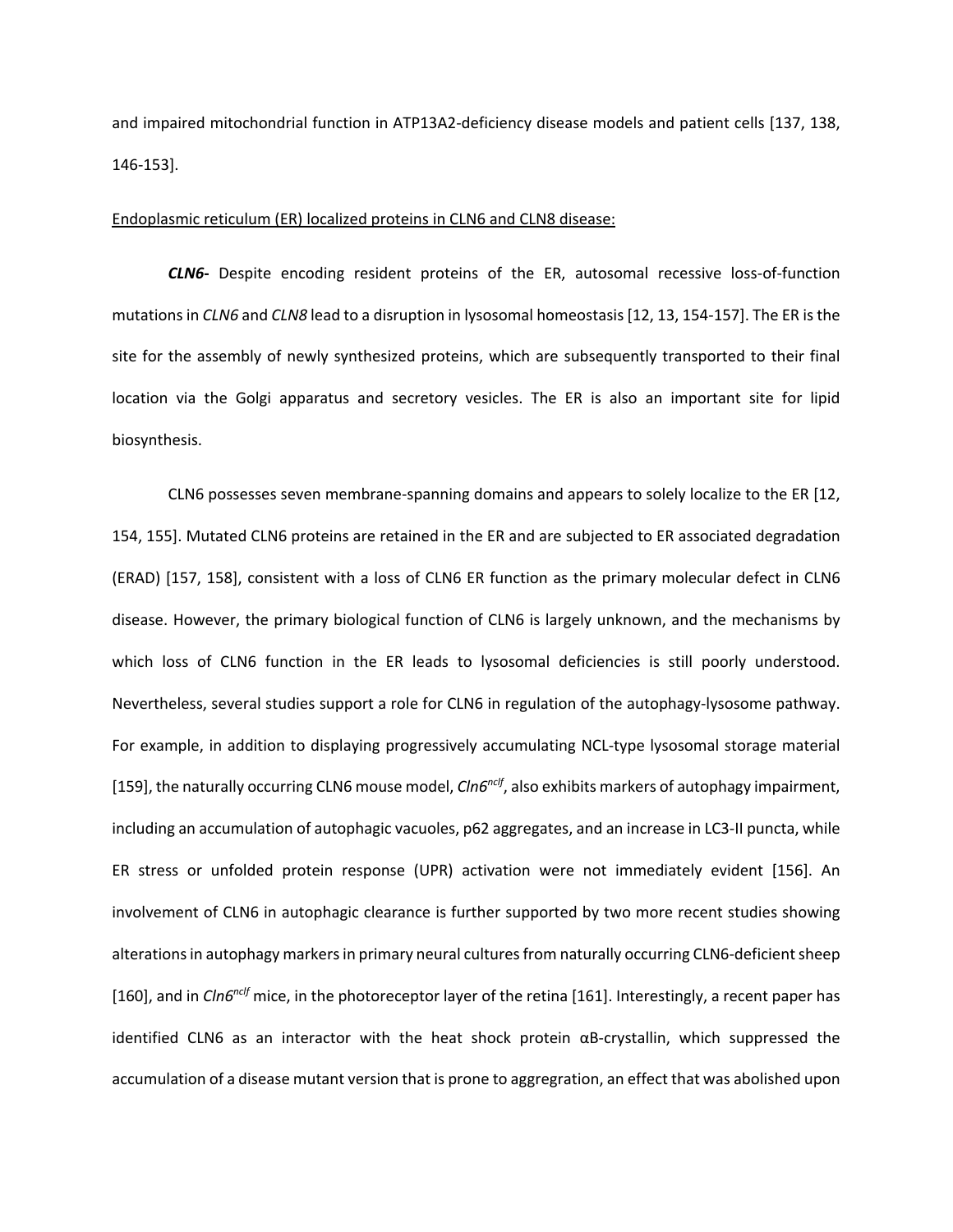lysosomal inhibition; the authors suggest this implies that CLN6 plays a protective role, via an autophagylysosome dependent process, in the cellular response to proteins that are prone to aggregation [162]. CLN6 may play a role in the initiation of autophagy, which is known to involve signaling from ER-associated complexes and ER-derived tubulovesicular membranes (e.g. [163-166]), or perhaps CLN6 supports the translation and/or transport of autophagy initiating or lysosome-targeted proteins, interacting with CLN8. Further studies are needed to test these and other hypotheses surrounding the precise role that CLN6 plays in regulating the autophagy-lysosome pathway.

A role for CLN6 in biometal homeostasis has also been suggested, from studies in both the sheep and mouse models of CLN6 disease. In both models, accumulations of zinc, copper, magnesium, manganese and cobalt were observed in distinct brain regions that were associated with *CLN6/Cln6* mutant transcript expression levels, which was proposed to possibly be connected to the Zip7 cationic transporter of the ER/Golgi [167, 168]. Later studies in primary cortical mouse neurons demonstrated that CLN6-deficiency was accompanied by a reduced expression of *Zip7*, and that pharmacological treatment with a zinc metal complex,  $\text{Zn}^{\text{II}}(\text{atsm})$ , could partially correct the Zn-related abnormalities [169].

*CLN8*- While CLN6 localizes specifically to the ER, CLN8 cycles between the ER and the ER-Golgi intermediate compartment (ERGIC) [13, 170]. CLN8 is a ubiquitously expressed membrane-spanning protein and contains a KKXX sorting motif, in this case a Lys-Lys-Arg-Pro (KKRP) sequence, in its C-terminus, which is necessary for Golgi-to-ER retrieval and for binding to coat-protein I (COPI) [13, 171]. di Ronza et al. have recently reported that CLN8 deficiency causes the depletion of a number of soluble proteins in the lysosome, and it was demonstrated that CLN8 is a receptor binding to and aiding in the transport of a subset of soluble lysosomal proteins out of the ER for further processing in the Golgi; the subset of enzymes requiring CLN8 for their transport and maturation included the NCL-related enzymes CTSD, CTSF, TPP1, PPT1, as well as some other soluble lysosomal proteins [54]. The second luminal loop was characterized as a site for cargo binding, and the KKXX motif was crucial for the maturation of lysosomal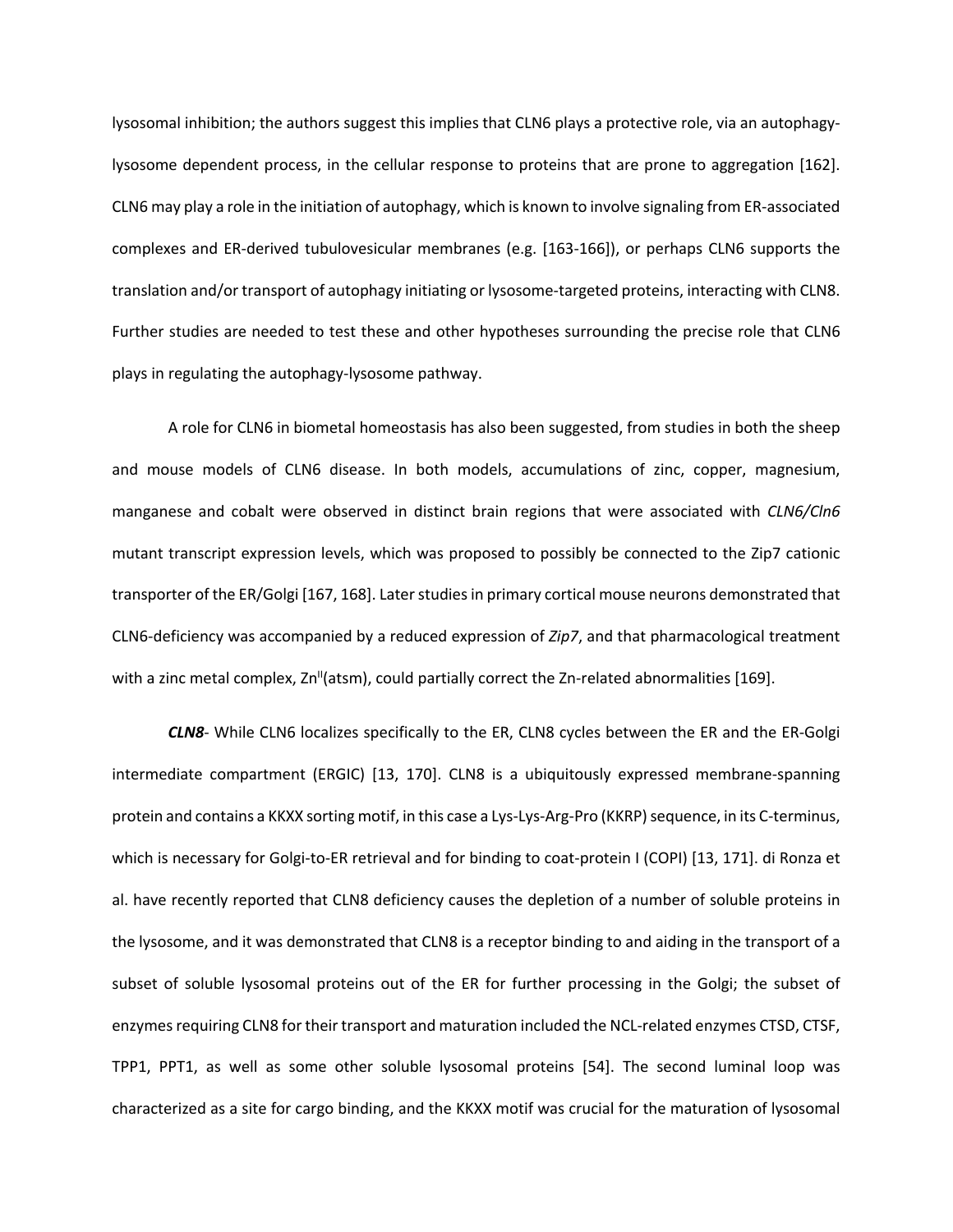enzymes [54]. In line with this, disease mutations mapped to the second luminal loop weakened CLN8 interaction with lysosomal cargo, suggesting that the ability of CLN8 to bind lysosomal cargo and traffic between the ER and Golgi compartments is crucial for lysosomal biogenesis [54].

CLN8 also belongs to the family of TRAM-Lag1p-CLN8 (TLC)-domain containing proteins, based on multiple sequence alignment which has led to the hypothesis that CLN8 functions in lipid synthesis, transport or sensing [172]. Although experimental data supporting a mechanistic link between CLN8 and lipid biosynthesis/homeostasis are lacking, several studies in mouse models and patient tissue suggest a dysregulation in lipid metabolism upon loss of CLN8 function (e.g. [173-175]). One possible alternative explanation for these observations may be that CLN8 indirectly regulates lipid metabolism through its role in directing the transport and maturation of lysosomal proteins important for lipid catabolism, given the recent research by di Ronza et al., described above [54].

# Non-lysosomal proteins in CLN4 and CLN14 disease:

*DNAJC5- DNAJC5,* identified as the causal gene in adult-onset CLN4 disease, encodes cysteinestring protein alpha ( $CSP\alpha$ ), which is an abundant chaperone protein in neurons that is found in close proximity to synaptic terminal membranes, rather than to the endo-lysosomal compartment [14, 176- 180]. As a chaperone, it has an important role in protein folding and stability of various synaptic proteins. In particular, it facilitates the assembly of the SNARE complex, which is required for fusion and exocytosis of synaptic vesicles [181], and CSPα levels have been linked to synaptic degeneration [182]. A number of additional, so-called "client" proteins have been assigned as  $CSP\alpha$  substrates, including presynaptic ion channels, signaling proteins and proteins implicated in synaptic vesicle release [183]. Importantly, CSP $\alpha$ is one of the most highly palmitoylated proteins in the brain, undergoing palmitoylation in the highly conserved cysteine-string domain; in CLN4 patients, the disease mutations identified to date all converge on this domain, and have been shown to impact subcellular localization and membrane association [176,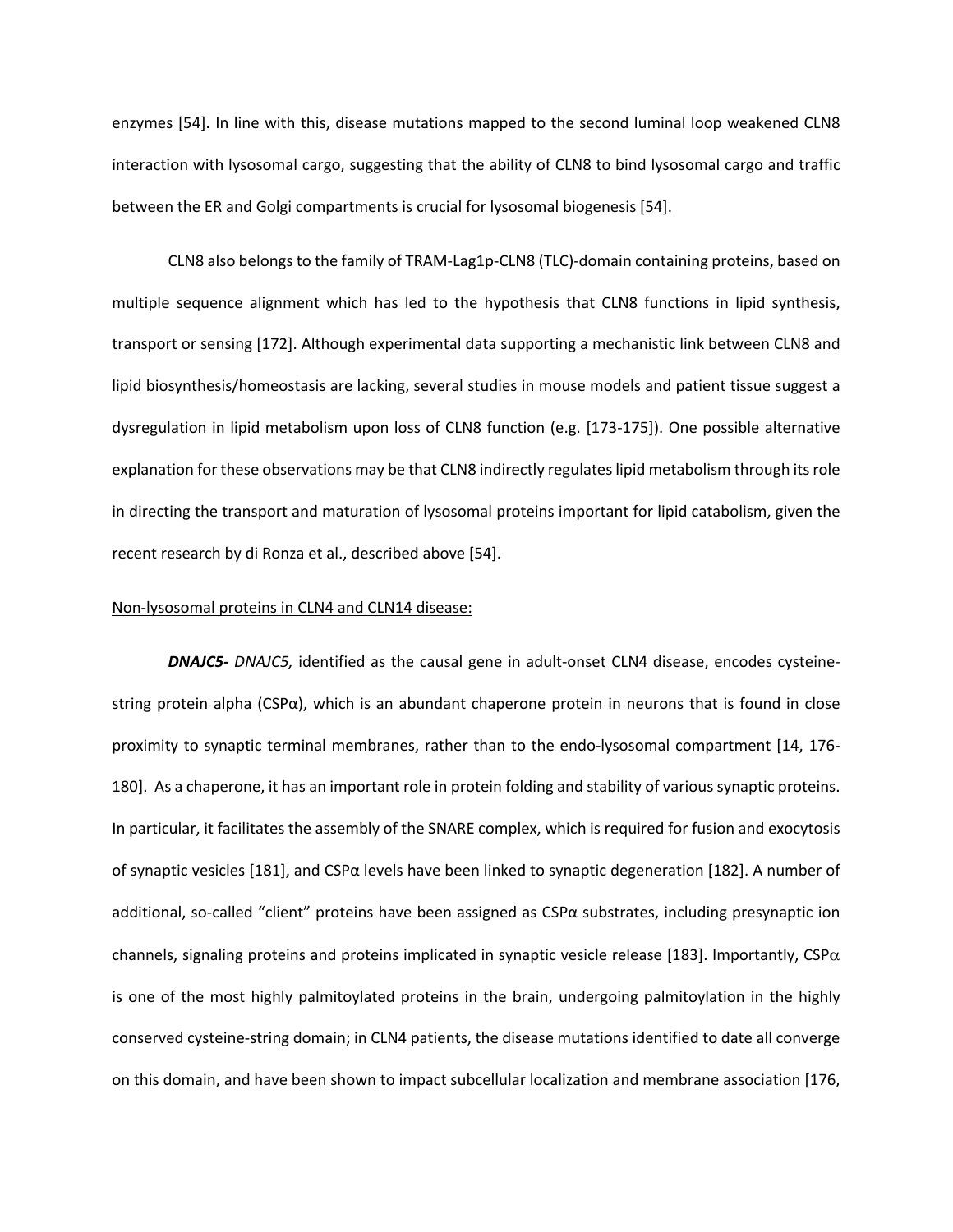184]. However, it is not yet understood how the mutations seen in CLN4 patients impact the lysosome and lead to the profound lysosomal ceroid lipofuscin accumulation that is observed in patient brain. Some initial clues have emerged in the recent literature. In a recent study by Nieto-González et al., CSPα function has been linked to the mTOR signaling pathway. In this study, the authors found a hyperactivation of the  $mTOR$  pathway causing hyperproliferation of neurospheres generated from  $CSP\alpha$ -deficient mice, although the precise mechanism by which this occurs is not yet resolved [185]. mTOR signaling is highly connected to lysosomal metabolism being influenced by lysosomal signals and negatively regulating autophagy [107, 109]. In a second recent study, an intriguing potential association between CSPα and the lysosome was made. Wyant et al. recently reported a quantitative proteome of lysosomal proteins under different nutrient levels, where CSP $\alpha$  (denoted as DNAJC5 in the study), but not  $\alpha$ -synuclein, was among the hits and CSP $\alpha$  was even more abundant in the lysosome under starvation conditions (see DNAJC5 in Supplementary Table 2, [186]). Thus,  $CSP\alpha$  may also have a direct role in the lysosome, perhaps in chaperoning lysosomal protein complexes. Further studies are needed to fully elucidate a putative lysosomal function for CSPa.

*KCTD7- KCTD7* mutations were found in a family with a variant form of infantile-onset NCL, giving it the designation of CLN14 [187]. KCTD7 is member of the potassium channel tetramerization domaincontaining protein family. Members of this family possess an N-terminal Bric-a-brack, Tram-track, Broad complex (BTB), or POZ domain, a protein-protein interaction motif that is also homologous to the T1 tetramerization domain of voltage-gated potassium channels [188]. Importantly, however, there is no evidence that KCTD protein family members themselves are potassium channels, but rather they play a role in the ubiquitin pathway, through cullin-3 (CUL3) interaction, likely linking target proteins to the E3 ubiquitin ligase complex [188]. KCTD7 interaction with CUL3 was abolished by the identified KCTD7 mutations in CLN14 patients [187].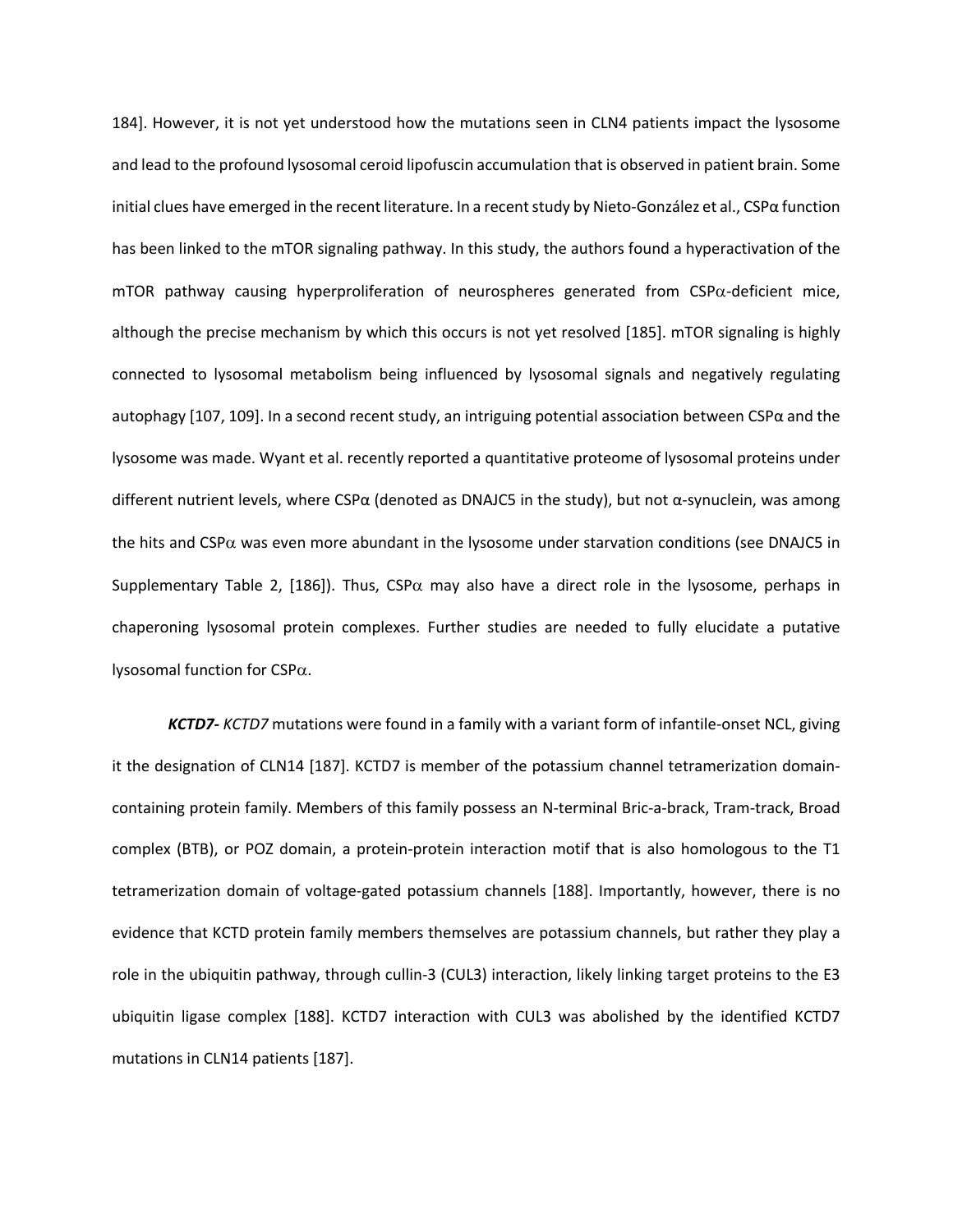KCTD7 is thought to primarily localize to the cytoplasm and to the plasma membrane. It has been suggested that KCTD7 may regulate potassium conductance [189]. More recently, Moen et al. reported that, in Xenopus oocytes, KCTD7 caused a K+-dependent hyperpolarization of cells, which modulated activity of Slc38a2, the neuronal glutamine transporter, and that KCTD7-disease associated mutations did not display this same activity [190]. Therefore, KCTD7 may modulate neural signaling and transmission and loss of this function may lead to progressive myoclonic epilepsy [189, 190].

Intriguingly, recent studies also suggest a role for KCTD7 in the regulation of autophagy-lysosomal pathways. In patient brain and fibroblasts and in yeast deleted for *WHI2*, which encodes a protein that has sequence similarity to KCTD family members, autophagosomal and lysosomal morphological abnormalities were observed, and reduced initiation of autophagy and autophagic flux was demonstrated under low nutrient conditions [191]. Metz et al. also observed accumulating mitochondrial abnormalities in KCTD7 patient fibroblasts, consistent with a defect in autophagy and/or mitophagy [191]. These effects on autophagy upon loss of KCTD7 may be mediated through its CUL3 interaction, as CUL3 has been linked to the regulation of several key autophagy regulatory proteins through its association with KLHL20, an E3 ubiquitin ligase, including ULK1 which is required for autophagy initiation [192]. CUL3 has also been linked to the regulation of late steps in the endolysosomal pathway, as CUL3 knockdown caused a defect in late endosome-lysosome maturation and disrupted the efficient lysosomal degradation of the EGF receptor in HeLa and A549 cells [193]. Despite this emerging evidence about the importance of KCTD7 on autophagylysosomal function, it is noteworthy that the majority of patients with *KCTD7* mutations are reported to lack NCL-type storage material, although abnormal lysosomal features and lipofuscin are more commonly observed [191, 194]. These pathology discrepancies may be due to the difficulties associated with the classification of storage material [195], or other genomic or environmental factors may modify this disease feature. Therefore, future research will be required to shed further light on the role of KCTD7 in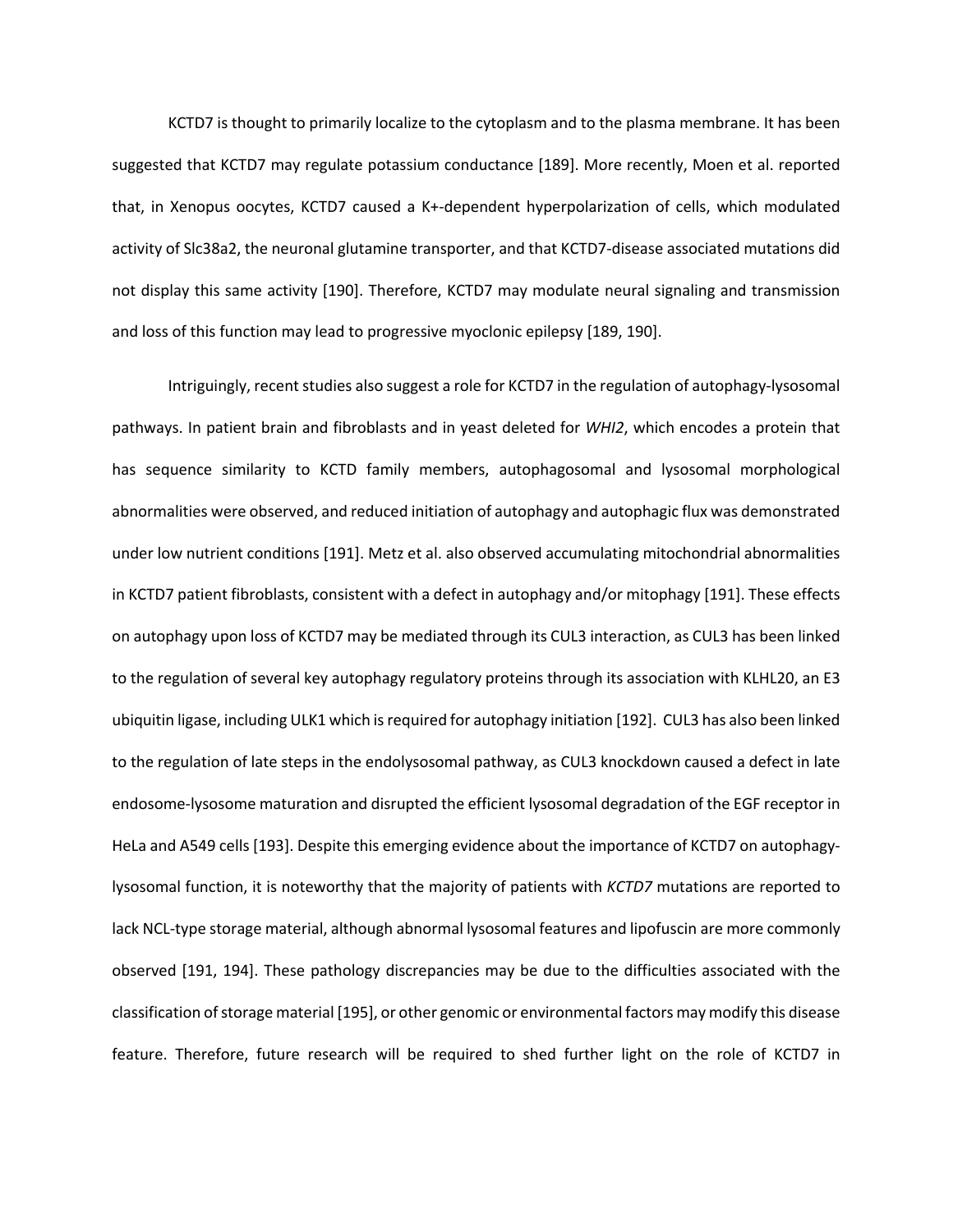autophagy-lysosomal function and on the occurrence of lysosomal storage material in KCTD7-related disease.

# **GENOTYPE-PHENOTYPE CORRELATIONS IN THE NCLS AND RELATED DISORDERS**

With the clinical application of new sequencing technologies in genetic disease diagnosis, it is increasingly recognized that NCL genes with 'milder' mutations (commonly missense mutations) can lead to milder disease, or even what is clinically described as a different disease [6, 196, 197]. Table 2 summarizes the NCL genes associated with alternative disease diagnoses. A rare recessive form of ataxia, spinocerebellar ataxia, recessive type 7 (SCAR7) is due to mutations in *TPP1*[198], which classically causes late infantile CLN2 disease [11]. Non-syndromic retinal degeneration and non-syndromic autophagic vacuolar myopathy have each been linked to mutations in *CLN3*, which classically causes juvenile NCL [5], or juvenile CLN3 disease. Similarly, mutations in *CLN7* have been identified in cases of nonsyndromic eye disease [199]. *CLN6*, first identified in 2005 as the causal gene in a variant form of late infantile NCL [154, 155], was surprisingly later also linked to adult-onset NCL, alternatively named Kufs disease, type A, which lacks visual impairment as a disease feature [200]. *CLN8* is identified as an NCL gene (CLN8 disease), but was first identified as the causal gene in the phenotype known as Northern epilepsy or progressive epilepsy with mental retardation [201]. Mutations in *KCTD7* are well recognized to cause progressive myoclonic epilepsy (PME) [191, 202], but in some rarer cases have also been associated with PME accompanied by vision loss and lysosomal storage and termed an NCL [187, 194]. *ATP13A2* was identified as causing NCL in dogs [203], with mutations in *ATP13A2* first described in a rare form of Parkinsonism called Kufor-Rakeb syndrome [130] and, later, in one family with fingerprint-type storage material diagnosed with NCL [204]. Accumulation of NCL-type storage material and  $\alpha$ -synuclein, and late-onset impairment in sensorimotor functioning, was reported in *Atp13a2* knockout mice, which suggests ATP13A2-related disease may represent a unique disorder with features overlapping with both NCL and Parkinson's disease [150]. More recently, mutations in *ATP13A2* have been reported in multiple families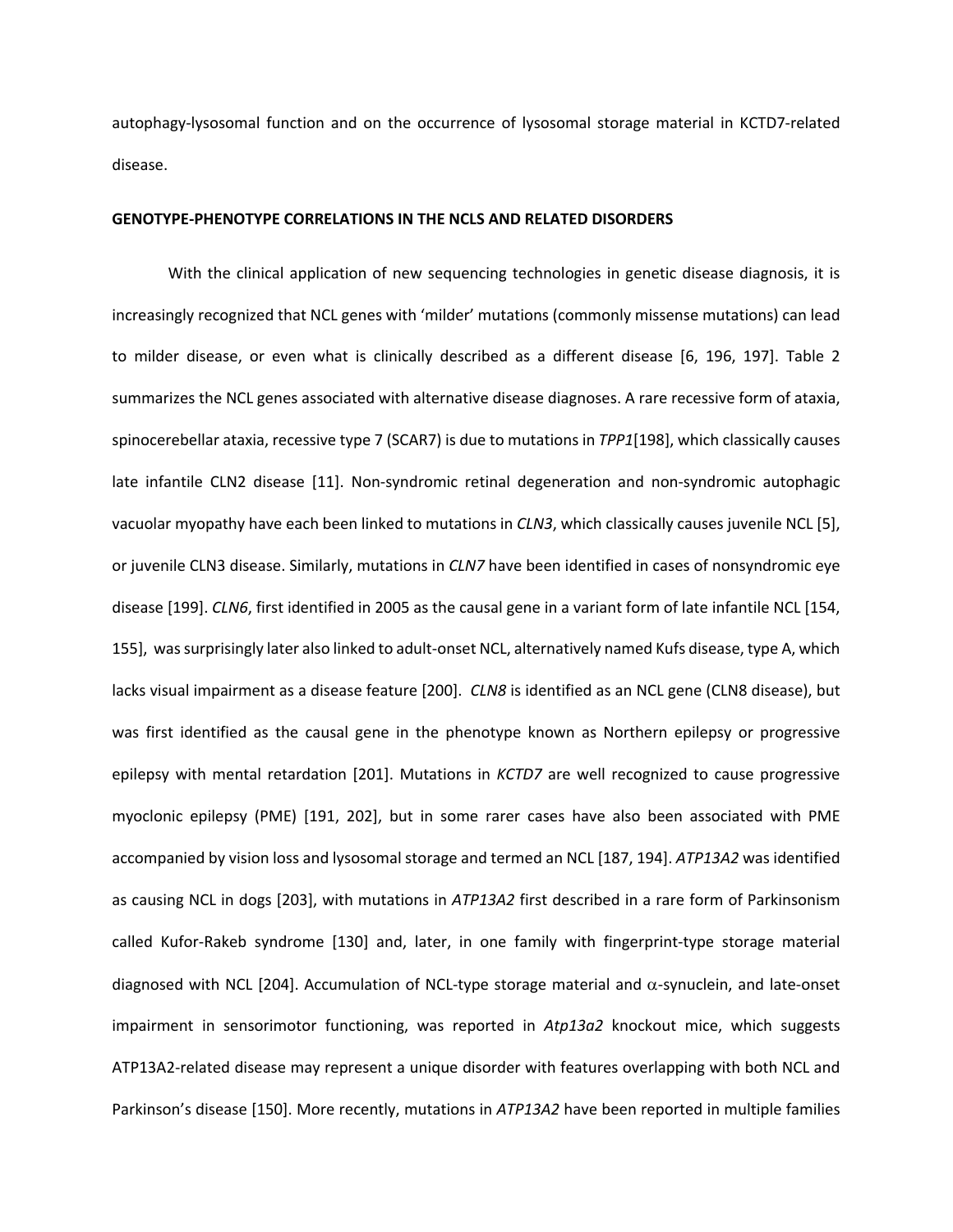with a later-onset autosomal recessive spastic paraplegia 78 (SPG78) [205, 206]. Notably, lysosomal pathology was reported in fibroblasts from some of these SPG78 patients, suggesting this clinical phenotype may also have significant pathophysiologic overlap with the other forms of ATP13A2 associated disease [206]. Finally, *GRN*, encoding progranulin, was identified as a rare cause of NCL with onset in early adulthood when bi-allelic mutations were present, while the same mutations lead to frontotemporal lobar degeneration with TDP-43 inclusions (FTLD-TDP) when present on one chromosome only [73]. Autosomal dominant *GRN* mutations in FTLD patients cause disease through haploinsufficiency [207] in contrast to all other recessive NCLs where mutation carriers are healthy. Intriguingly, similar to the case for *ATP13A2*, there is increasing evidence that both NCL-related and FTLD-related features are observed in the context of both autosomal dominant and autosomal recessive *GRN* mutations, again suggesting commonalities in the underlying disease pathogenic mechanisms. Ward et al. were the first to report NCL-type pathology in FTLD patients with progranulin haploinsufficiency, demonstrating autofluorescent, NCL-like storage material in FTLD patient retina, postmortem brain and lymphoblasts [208]. Similarly, Valdez et al. observed both TDP-43 inclusions and lipofuscin with NCL-like features in neurons derived from FTLD patient induced pluripotent stem cells [52]. *Grn* knockout mice also exhibit both NCL-like and FTLD-like features, including progressive accumulation of NCL-type storage material, neuroinflammation, late onset of behavioral deficits, and an accumulation of ubiquitin and TDP-43 inclusions [209-211].

Thus, in many cases where NCL genes are associated with protracted or alternative disorders, either the gene dosage or the specific mutations appear to correlate with clinical phenotype. A significant amount of this variation in clinical phenotype may be explained by differing levels of residual protein function. However, it is also likely that co-inheritance of other genetic variations could influence these varying phenotypic pictures. Nevertheless, this progress provides compelling evidence that the underlying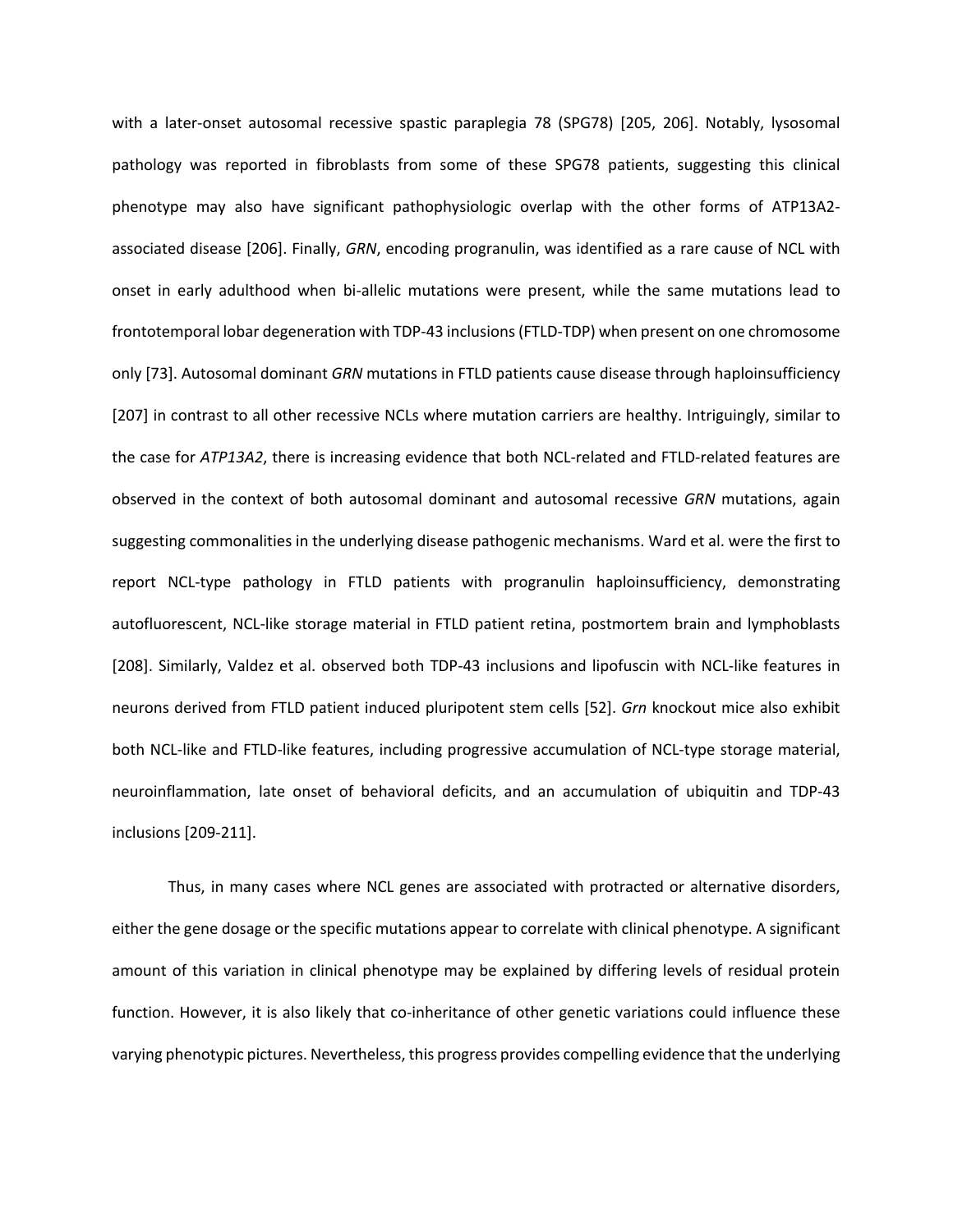pathogenic mechanisms are likely to be at least partly shared between classical forms of NCL and the alternative disease forms.

# **OUTLOOK**

As for many inherited diseases, the NCLs are entering a new era of genomics, in which defining gene interactions, epigenetics, and gene-environment interactions will be critical to understand the increasingly complex NCL genotype-phenotype relationships and to make progress in developing, refining and monitoring the efficacy of treatments for this heterogeneous group of rare disorders. Given the increasing evidence that the NCLs share causal genes and/or molecular and pathologic overlaps with more prevalent disorders, such as Alzheimer's and Parkinson's disease and FTLD, it is likely that knowledge gained in the NCLs will also lead to key insights into the molecular pathogenesis of those disorders as well.

Future progress in NCL genomics will require greater cross-discipline collaboration and increased curation of robust clinical phenotype data, matched to genomic information and biological samples from NCL patients. To this end, continued documentation of validated genomic variation associated with the NCLs in publicly available databases, such as the NCL Mutation Database (https://www.ucl.ac.uk/ncldisease/) and ClinVar (https://www.ncbi.nlm.nih.gov/clinvar/), is critical to the future success of disease diagnosis and treatment. This greater understanding of NCL genomics and the current focus on development of new therapies will support the requirement for and possibility of more rapid and earlier diagnosis to reach the best clinical outcome for any affected by NCL. This will require changes in national policies.

We are moving towards a future era of genomic medicine, where full genomic information is required to design the best clinical care for an individual. In the future, we can anticipate that personalized treatment approaches, tailored to the underlying mutation and the genetic background of each patient, will be possible for the neuronal ceroid lipofuscinoses.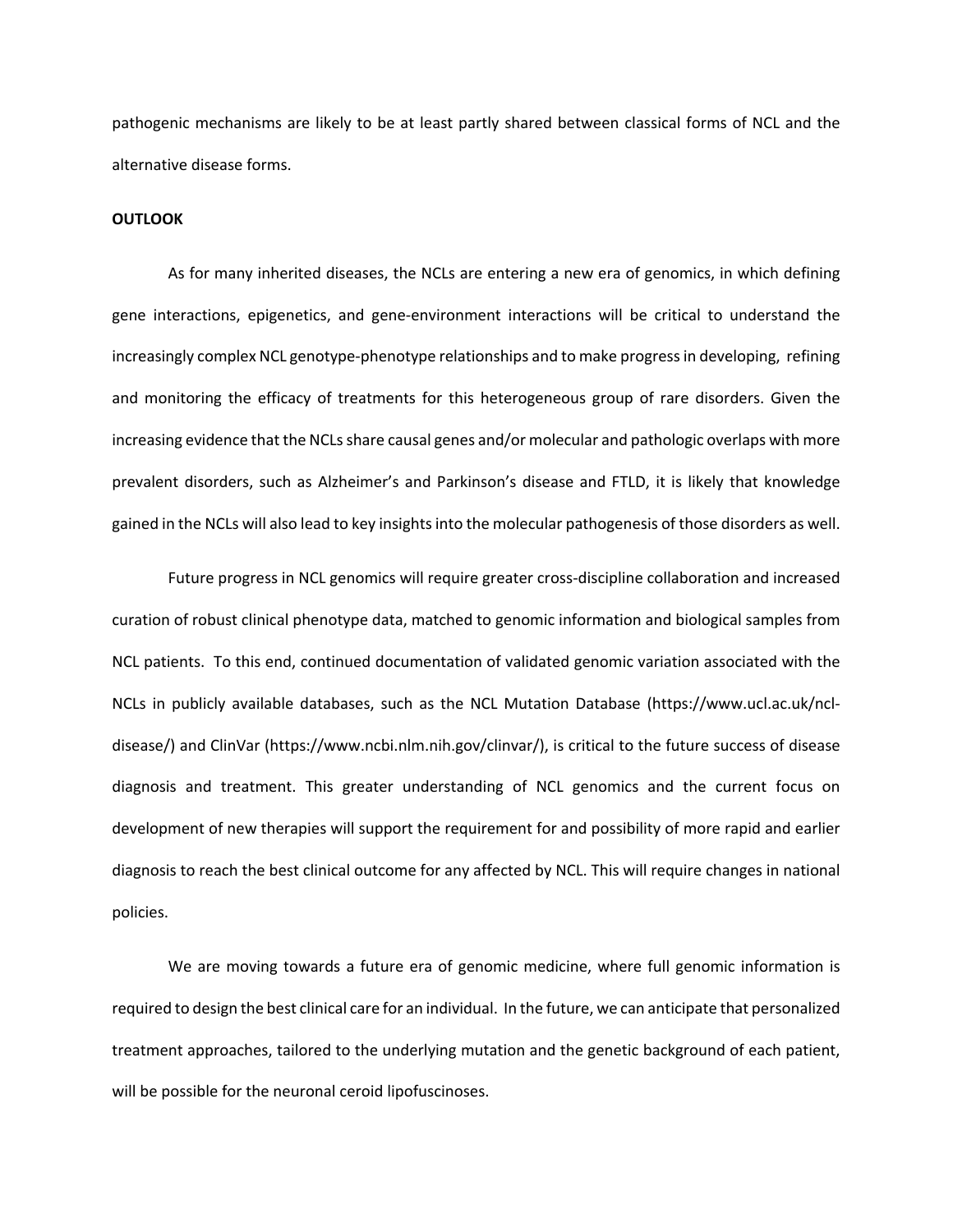# **FUNDING**

EB and SC received funding from NCL Stiftung, the Batten Disease Research Foundation (SC), and Dr. Sandra Nusinoff Lehrman and Stephen Lehrman (SC), and SM received funding from the European Union's Horizon 2020 research and innovation programme under grant agreement No 666918 and MRC funding to the MRC LMCB University Unit at UCL, award code MC\_U12266B. Funding sponsors played no role in the conceptualization or writing of this review.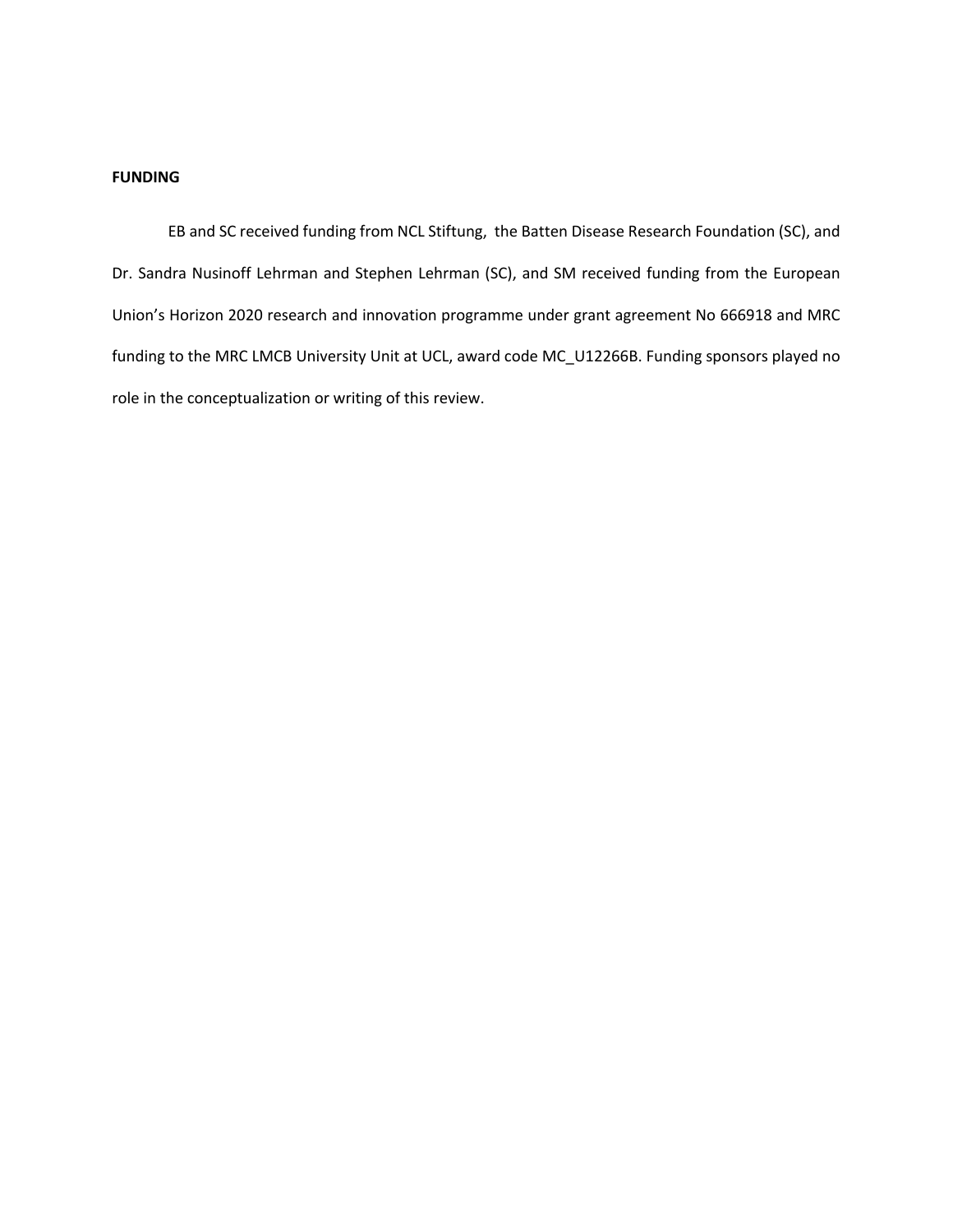### **CITED LITERATURE**

[1] O.C. Stengel, Account of a singular illness among four siblings in the vicinity of Røraas, in: D. Armstrong, N. Koppang, J.A. Rider (Eds.), Ceroid lipofuscinosis (Batten's Disease). Elsevier/North Holland Biomedical Press, Amsterdam, 1826/1982, pp. 17-19.

[2] F.E. Batten, Cerebral degeneration with symmetrical changes in the maculae in two members of a family, Trans Opth Soc UK 23 (1903) 386-390.

[3] W. Zeman, P. Dyken, Neuronal ceroid-lipofuscinosis (Batten's disease): relationship to amaurotic family idiocy?, Pediatrics 44(4) (1969) 570-83.

[4] J. Vesa, E. Hellsten, L.A. Verkruyse, L.A. Camp, J. Rapola, P. Santavuori, S.L. Hofmann, L. Peltonen, Mutations in the palmitoyl protein thioesterase gene causing infantile neuronal ceroid lipofuscinosis, Nature 376(6541) (1995) 584-7.

[5] International Batten Disease Consortium, Isolation of a novel gene underlying Batten disease, CLN3. The International Batten Disease Consortium, Cell 82(6) (1995) 949-57.

[6] S.E. Mole, S.L. Cotman, Genetics of the neuronal ceroid lipofuscinoses (Batten disease), Biochim Biophys Acta 1852(10 Pt B) (2015) 2237-41.

[7] R.E. Williams, S.E. Mole, New nomenclature and classification scheme for the neuronal ceroid lipofuscinoses, Neurology 79(2) (2012) 183-91.

[8] L. Travaglini, C. Aiello, V. Alesi, S. Loddo, A. Novelli, G. Tozzi, E. Bertini, V. Leuzzi, F. Brancati, Uniparental disomy of chromosome 1 unmasks recessive mutations of PPT1 in a boy with neuronal ceroid lipofuscinosis type 1, Brain Dev 39(2) (2017) 182-183.

[9] C. Vantaggiato, F. Redaelli, S. Falcone, C. Perrotta, A. Tonelli, S. Bondioni, M. Morbin, D. Riva, V. Saletti, M.C. Bonaglia, R. Giorda, N. Bresolin, E. Clementi, M.T. Bassi, A novel CLN8 mutation in late-infantile-onset neuronal ceroid lipofuscinosis (LINCL) reveals aspects of CLN8 neurobiological function, Hum Mutat 30(7) (2009) 1104-16.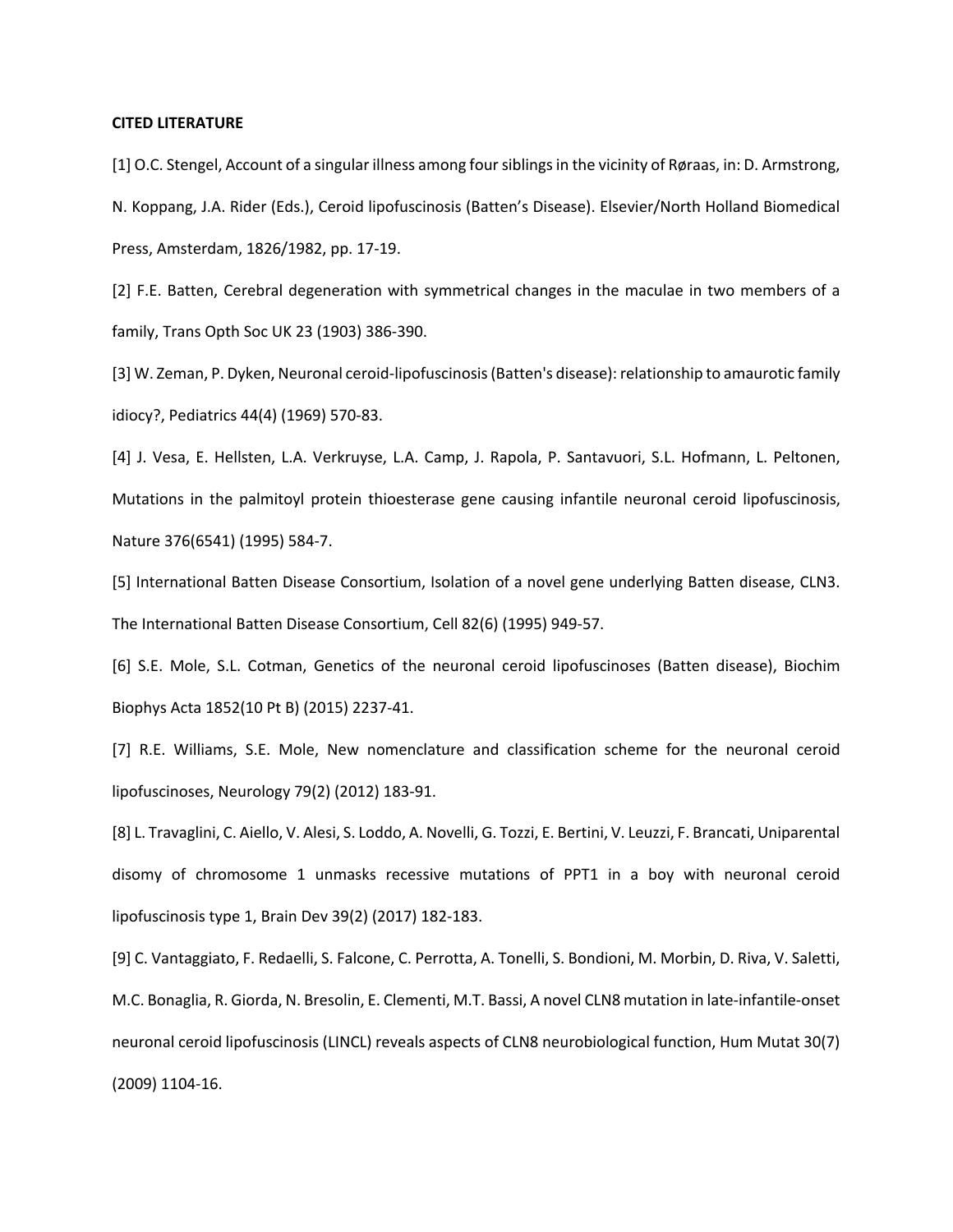[10] Y. Niida, A. Yokoi, M. Kuroda, Y. Mitani, H. Nakagawa, M. Ozaki, A girl with infantile neuronal ceroid lipofuscinosis caused by novel PPT1 mutation and paternal uniparental isodisomy of chromosome 1, Brain Dev 38(7) (2016) 674-7.

[11] D.E. Sleat, R.J. Donnelly, H. Lackland, C.G. Liu, I. Sohar, R.K. Pullarkat, P. Lobel, Association of mutations in a lysosomal protein with classical late-infantile neuronal ceroid lipofuscinosis, Science 277(5333) (1997) 1802-5.

[12] S.E. Mole, G. Michaux, S. Codlin, R.B. Wheeler, J.D. Sharp, D.F. Cutler, CLN6, which is associated with a lysosomal storage disease, is an endoplasmic reticulum protein, Exp Cell Res 298(2) (2004) 399-406.

[13] L. Lonka, A. Kyttala, S. Ranta, A. Jalanko, A.E. Lehesjoki, The neuronal ceroid lipofuscinosis CLN8 membrane protein is a resident of the endoplasmic reticulum, Human Molecular Genetics 9(11) (2000) 1691-7.

[14] R. Fernandez-Chacon, M. Wolfel, H. Nishimune, L. Tabares, F. Schmitz, M. Castellano-Munoz, C. Rosenmund, M.L. Montesinos, J.R. Sanes, R. Schneggenburger, T.C. Sudhof, The synaptic vesicle protein CSP alpha prevents presynaptic degeneration, Neuron 42(2) (2004) 237-51.

[15] M. Lehtovirta, A. Kyttala, E.L. Eskelinen, M. Hess, O. Heinonen, A. Jalanko, Palmitoyl protein thioesterase (PPT) localizes into synaptosomes and synaptic vesicles in neurons: implications for infantile neuronal ceroid lipofuscinosis (INCL), Human Molecular Genetics 10(1) (2001) 69-75.

[16] J. Carcel-Trullols, A.D. Kovacs, D.A. Pearce, Cell biology of the NCL proteins: What they do and don't do, Biochim Biophys Acta 1852(10 Pt B) (2015) 2242-55.

[17] K. Kollmann, K. Uusi-Rauva, E. Scifo, J. Tyynela, A. Jalanko, T. Braulke, Cell biology and function of neuronal ceroid lipofuscinosis-related proteins, Biochimica et Biophysica Acta 1832(11) (2013) 1866-81.

[18] A.B. Mukherjee, A.P. Appu, T. Sadhukhan, S. Casey, A. Mondal, Z. Zhang, M.B. Bagh, Emerging new roles of the lysosome and neuronal ceroid lipofuscinoses, Mol Neurodegener 14(1) (2019) 4.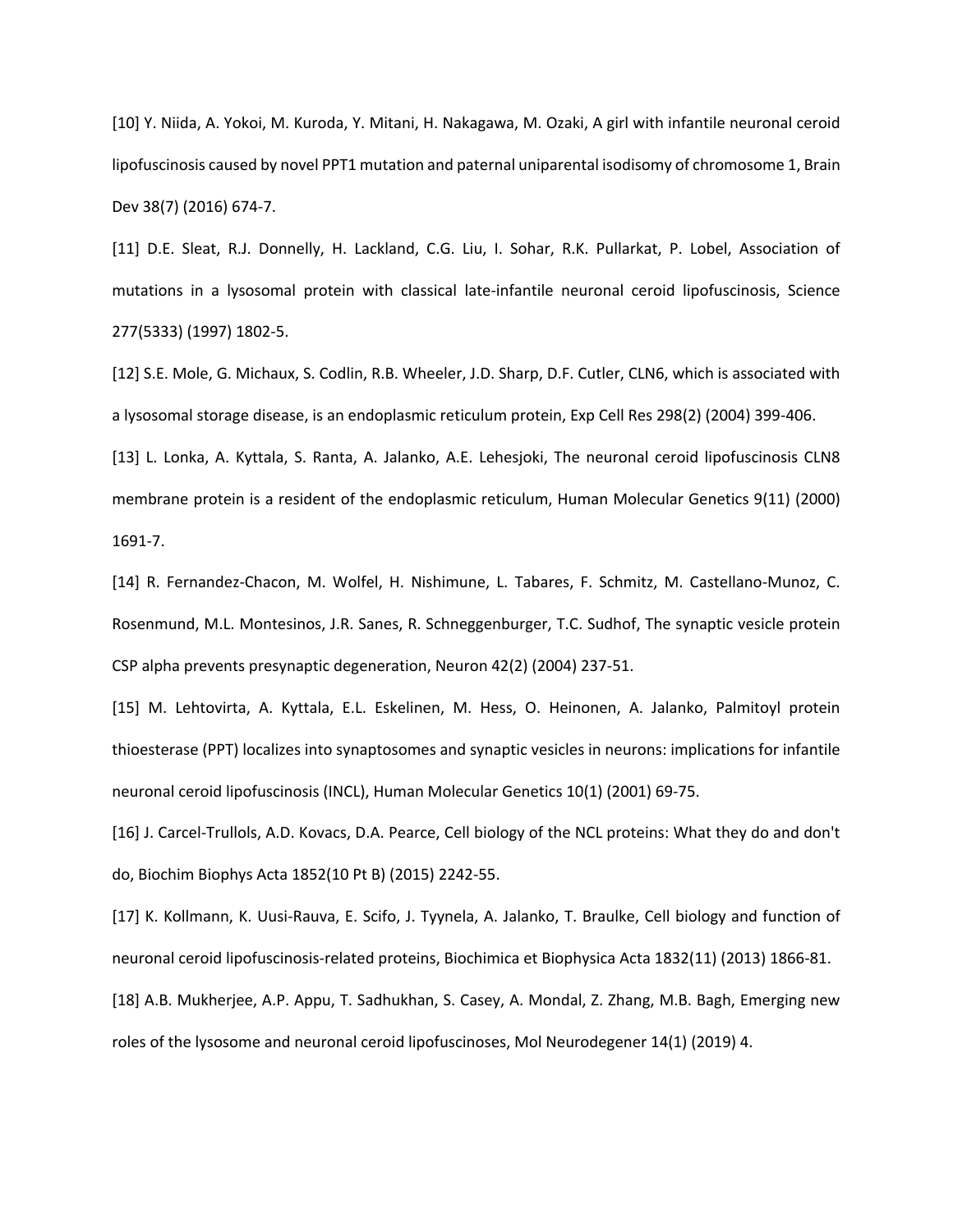[19] R.A. Kline, T.M. Wishart, K. Mills, W.E. Heywood, Applying modern Omic technologies to the Neuronal Ceroid Lipofuscinoses, Biochim Biophys Acta Mol Basis Dis (2019).

[20] L.A. Camp, S.L. Hofmann, Purification and properties of a palmitoyl-protein thioesterase that cleaves palmitate from H-Ras, J Biol Chem 268(30) (1993) 22566-74.

[21] E. Hellsten, J. Vesa, V.M. Olkkonen, A. Jalanko, L. Peltonen, Human palmitoyl protein thioesterase: evidence for lysosomal targeting of the enzyme and disturbed cellular routing in infantile neuronal ceroid lipofuscinosis, EMBO J 15(19) (1996) 5240-5.

[22] M.E. Linder, R.J. Deschenes, Palmitoylation: policing protein stability and traffic, Nat Rev Mol Cell Biol 8(1) (2007) 74-84.

[23] D. el-Husseini Ael, D.S. Bredt, Protein palmitoylation: a regulator of neuronal development and function, Nat Rev Neurosci 3(10) (2002) 791-802.

[24] M.X. Henderson, G.S. Wirak, Y.Q. Zhang, F. Dai, S.D. Ginsberg, N. Dolzhanskaya, J.F. Staropoli, P.C. Nijssen, T.T. Lam, A.F. Roth, N.G. Davis, G. Dawson, M. Velinov, S.S. Chandra, Neuronal ceroid lipofuscinosis with DNAJC5/CSPalpha mutation has PPT1 pathology and exhibit aberrant protein palmitoylation, Acta Neuropathol 131(4) (2016) 621-37.

[25] S.J. Kim, Z. Zhang, C. Sarkar, P.C. Tsai, Y.C. Lee, L. Dye, A.B. Mukherjee, Palmitoyl protein thioesterase-1 deficiency impairs synaptic vesicle recycling at nerve terminals, contributing to neuropathology in humans and mice, J Clin Invest 118(9) (2008) 3075-86.

[26] O. Heinonen, A. Kyttala, E. Lehmus, T. Paunio, L. Peltonen, A. Jalanko, Expression of palmitoyl protein thioesterase in neurons, Molecular Genetics & Metabolism 69(2) (2000) 123-9.

[27] E. Aby, K. Gumps, A. Roth, S. Sigmon, S.E. Jenkins, J.J. Kim, N.J. Kramer, K.D. Parfitt, C.A. Korey, Mutations in palmitoyl-protein thioesterase 1 alter exocytosis and endocytosis at synapses in Drosophila larvae, Fly (Austin) 7(4) (2013) 267-79.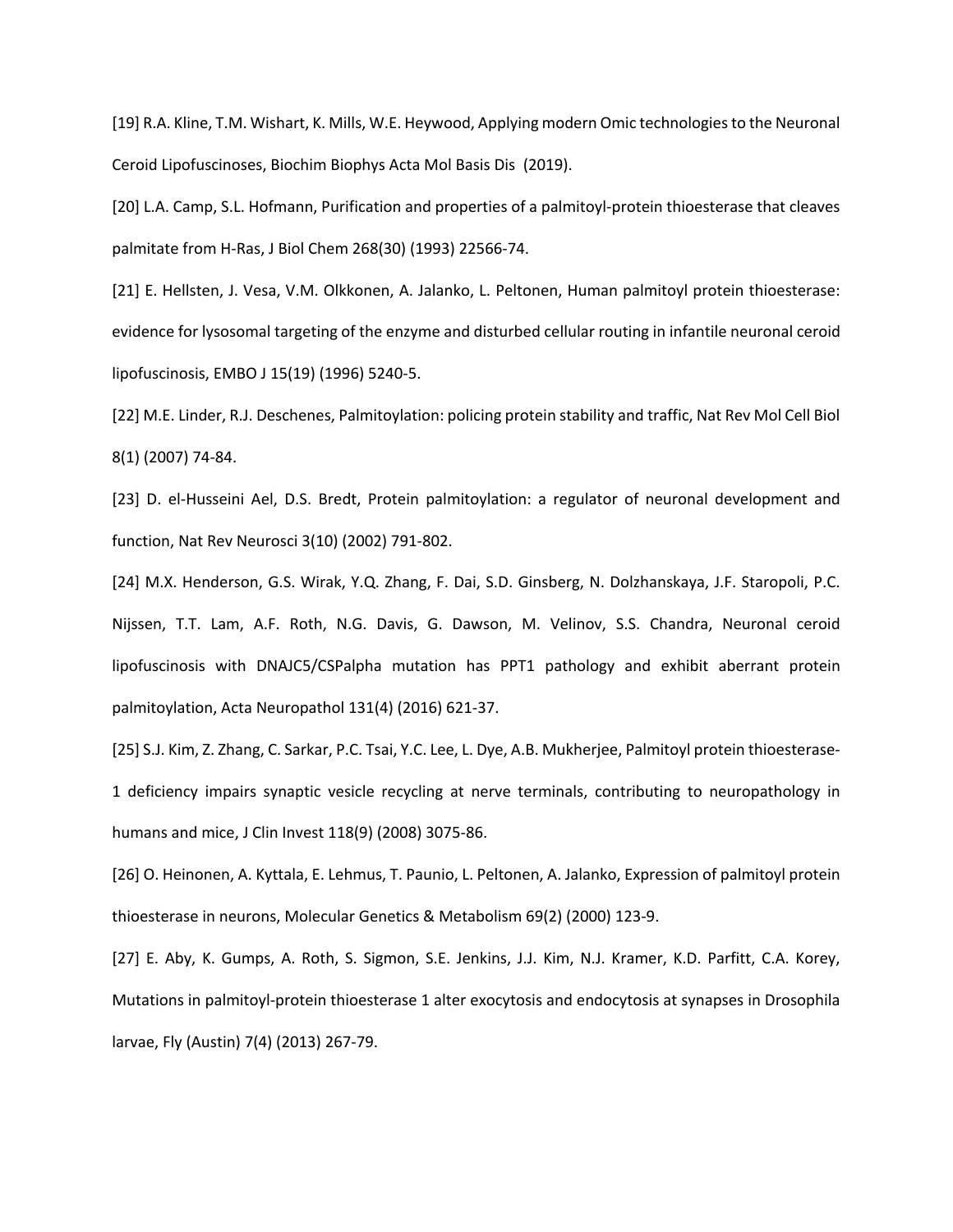[28] Y. Wu, Q. Zhang, Y. Qi, J. Gao, W. Li, L. Lv, G. Chen, Z. Zhang, X. Yue, S. Peng, Enzymatic activity of palmitoyl-protein thioesterase-1 in serum from schizophrenia significantly associates with schizophrenia diagnosis scales, J Cell Mol Med 23(9) (2019) 6512-6518.

[29] Y. Fukata, M. Fukata, Protein palmitoylation in neuronal development and synaptic plasticity, Nat Rev Neurosci 11(3) (2010) 161-75.

[30] R. Kang, J. Wan, P. Arstikaitis, H. Takahashi, K. Huang, A.O. Bailey, J.X. Thompson, A.F. Roth, R.C. Drisdel, R. Mastro, W.N. Green, J.R. Yates, 3rd, N.G. Davis, A. El-Husseini, Neural palmitoyl-proteomics reveals dynamic synaptic palmitoylation, Nature 456(7224) (2008) 904-9.

[31] K.P. Koster, W. Francesconi, F. Berton, S. Alahmadi, R. Srinivas, A. Yoshii, Developmental NMDA receptor dysregulation in the infantile neuronal ceroid lipofuscinosis mouse model, Elife 8 (2019).

[32] T. Sapir, M. Segal, G. Grigoryan, K.M. Hansson, P. James, M. Segal, O. Reiner, The Interactome of Palmitoyl-Protein Thioesterase 1 (PPT1) Affects Neuronal Morphology and Function, Front Cell Neurosci 13 (2019) 92.

[33] A. Schulz, A. Kohlschutter, J. Mink, A. Simonati, R. Williams, NCL diseases - clinical perspectives, Biochim Biophys Acta 1832(11) (2013) 1801-6.

[34] M.B. Bagh, S. Peng, G. Chandra, Z. Zhang, S.P. Singh, N. Pattabiraman, A. Liu, A.B. Mukherjee, Misrouting of v-ATPase subunit V0a1 dysregulates lysosomal acidification in a neurodegenerative lysosomal storage disease model, Nat Commun 8 (2017) 14612.

[35] A.A. Golabek, E. Kida, M. Walus, P. Wujek, P. Mehta, K.E. Wisniewski, Biosynthesis, glycosylation, and enzymatic processing in vivo of human tripeptidyl-peptidase I, J Biol Chem 278(9) (2003) 7135-45.

[36] J. Guhaniyogi, I. Sohar, K. Das, A.M. Stock, P. Lobel, Crystal structure and autoactivation pathway of the precursor form of human tripeptidyl-peptidase 1, the enzyme deficient in late infantile ceroid lipofuscinosis, J Biol Chem 284(6) (2009) 3985-97.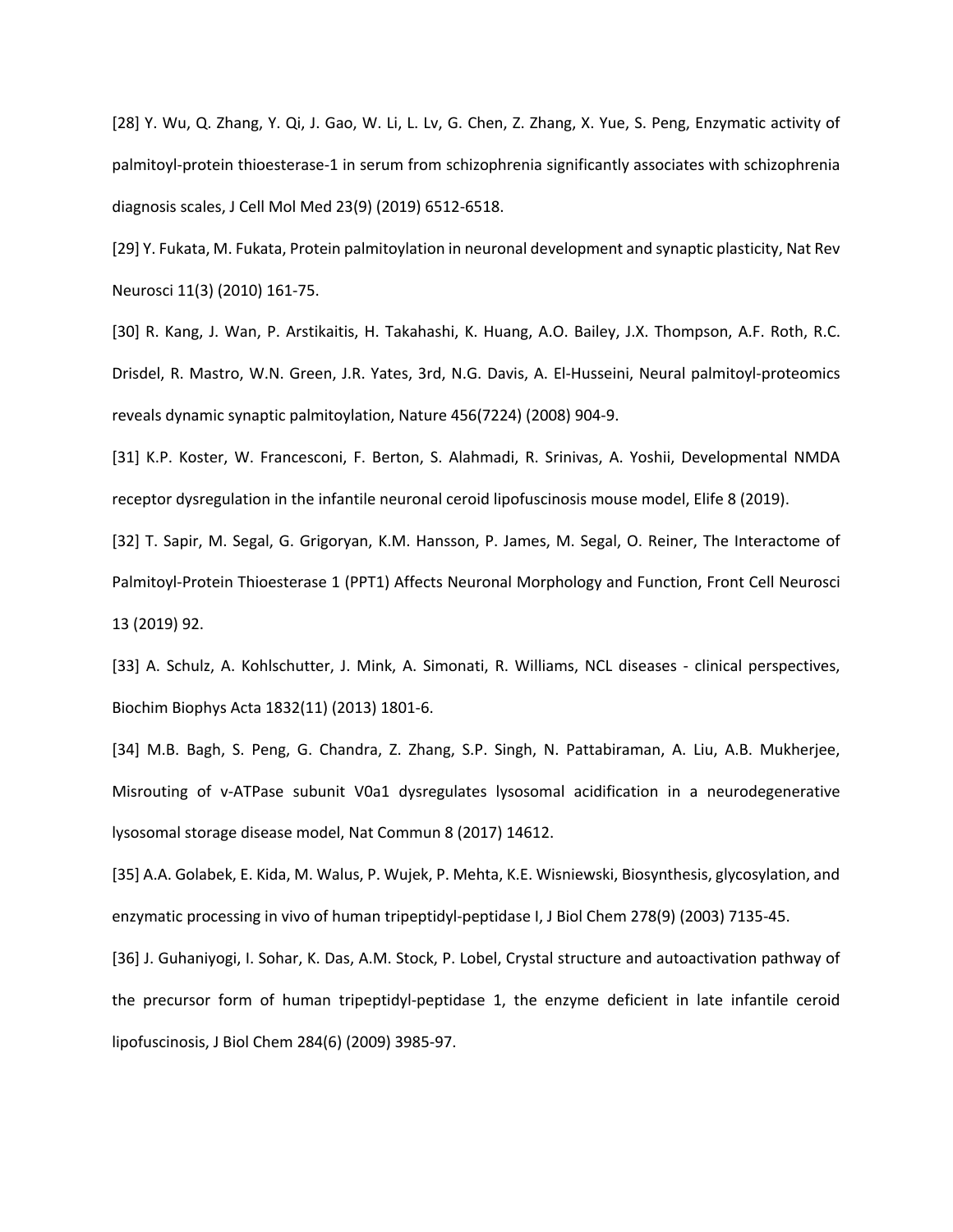[37] S.E. Mole, G. Anderson, H.A. Band, S.F. Berkovic, J.D. Cooper, S.M. Kleine Holthaus, T.R. McKay, D.L. Medina, A.A. Rahim, A. Schulz, A.J. Smith, Clinical challenges and future therapeutic approaches for neuronal ceroid lipofuscinosis, Lancet Neurol 18(1) (2019) 107-116.

[38] A. Schulz, T. Ajayi, N. Specchio, E. de Los Reyes, P. Gissen, D. Ballon, J.P. Dyke, H. Cahan, P. Slasor, D. Jacoby, A. Kohlschutter, C.L.N.S. Group, Study of Intraventricular Cerliponase Alfa for CLN2 Disease, N Engl J Med 378(20) (2018) 1898-1907.

[39] A. Kohlschutter, A. Schulz, U. Bartsch, S. Storch, Current and Emerging Treatment Strategies for Neuronal Ceroid Lipofuscinoses, CNS Drugs 33(4) (2019) 315-325.

[40] M.L. Katz, L. Tecedor, Y. Chen, B.G. Williamson, E. Lysenko, F.A. Wininger, W.M. Young, G.C. Johnson, R.E. Whiting, J.R. Coates, B.L. Davidson, AAV gene transfer delays disease onset in a TPP1-deficient canine model of the late infantile form of Batten disease, Sci Transl Med 7(313) (2015) 313ra180.

[41] E. Siintola, S. Partanen, P. Stromme, A. Haapanen, M. Haltia, J. Maehlen, A.E. Lehesjoki, J. Tyynela, Cathepsin D deficiency underlies congenital human neuronal ceroid-lipofuscinosis, Brain 129(Pt 6) (2006) 1438-45.

[42] J.J. Shacka, K.A. Roth, Cathepsin D Deficiency and NCL/Batten Disease: There's More to Death than Apoptosis, Autophagy 3(5) (2007).

[43] K.C. Walls, B.J. Klocke, P. Saftig, M. Shibata, Y. Uchiyama, K.A. Roth, J.J. Shacka, Altered regulation of phosphatidylinositol 3-kinase signaling in cathepsin D-deficient brain, Autophagy 3(3) (2007) 222-9.

[44] C. Vidoni, C. Follo, M. Savino, M.A. Melone, C. Isidoro, The Role of Cathepsin D in the Pathogenesis of Human Neurodegenerative Disorders, Med Res Rev 36(5) (2016) 845-70.

[45] R.A. Nixon, D.S. Yang, J.H. Lee, Neurodegenerative lysosomal disorders: a continuum from development to late age, Autophagy 4(5) (2008) 590-9.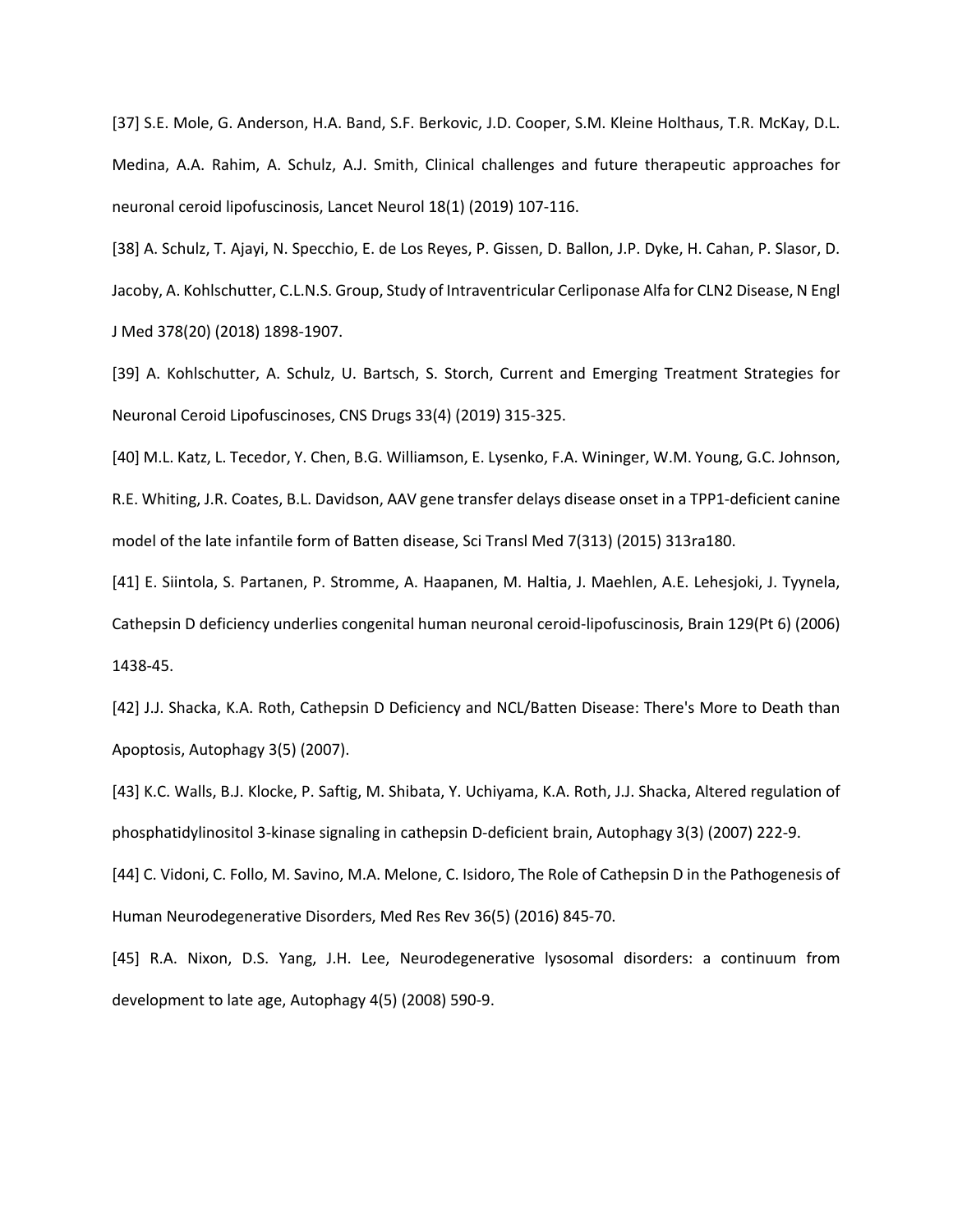[46] L.A. Robak, I.E. Jansen, J. van Rooij, A.G. Uitterlinden, R. Kraaij, J. Jankovic, C. International Parkinson's Disease Genomics, P. Heutink, J.M. Shulman, Excessive burden of lysosomal storage disorder gene variants in Parkinson's disease, Brain 140(12) (2017) 3191-3203.

[47] Y.J. Kim, E. Sapp, B.G. Cuiffo, L. Sobin, J. Yoder, K.B. Kegel, Z.H. Qin, P. Detloff, N. Aronin, M. DiFiglia, Lysosomal proteases are involved in generation of N-terminal huntingtin fragments, Neurobiol Dis 22(2) (2006) 346-56.

[48] D. Sevlever, P. Jiang, S.H. Yen, Cathepsin D is the main lysosomal enzyme involved in the degradation of alpha-synuclein and generation of its carboxy-terminally truncated species, Biochemistry 47(36) (2008) 9678-87.

[49] J. Higaki, R. Catalano, A.W. Guzzetta, D. Quon, J.F. Nave, C. Tarnus, H. D'Orchymont, B. Cordell, Processing of beta-amyloid precursor protein by cathepsin D, J Biol Chem 271(50) (1996) 31885-93.

[50] X. Li, L. Qin, Y. Li, H. Yu, Z. Zhang, C. Tao, Y. Liu, Y. Xue, X. Zhang, Z. Xu, Y. Wang, H. Lou, Z. Tan, P. Saftig, Z. Chen, T. Xu, G. Bi, S. Duan, Z. Gao, Presynaptic Endosomal Cathepsin D Regulates the Biogenesis of GABAergic Synaptic Vesicles, Cell Rep 28(4) (2019) 1015-1028 e5.

[51] Y.H. Qureshi, V.M. Patel, D.E. Berman, M.J. Kothiya, J.L. Neufeld, B. Vardarajan, M. Tang, D. Reyes-Dumeyer, R. Lantigua, M. Medrano, I.J. Jimenez-Velazquez, S.A. Small, C. Reitz, An Alzheimer's Disease-Linked Loss-of-Function CLN5 Variant Impairs Cathepsin D Maturation, Consistent with a Retromer Trafficking Defect, Mol Cell Biol 38(20) (2018).

[52] C. Valdez, Y.C. Wong, M. Schwake, G. Bu, Z.K. Wszolek, D. Krainc, Progranulin-mediated deficiency of cathepsin D results in FTD and NCL-like phenotypes in neurons derived from FTD patients, Hum Mol Genet 26(24) (2017) 4861-4872.

[53] E. Fossale, P. Wolf, J.A. Espinola, T. Lubicz-Nawrocka, A.M. Teed, H. Gao, D. Rigamonti, E. Cattaneo, M.E. MacDonald, S.L. Cotman, Membrane trafficking and mitochondrial abnormalities precede subunit c deposition in a cerebellar cell model of juvenile neuronal ceroid lipofuscinosis, BMC Neurosci 5 (2004) 57.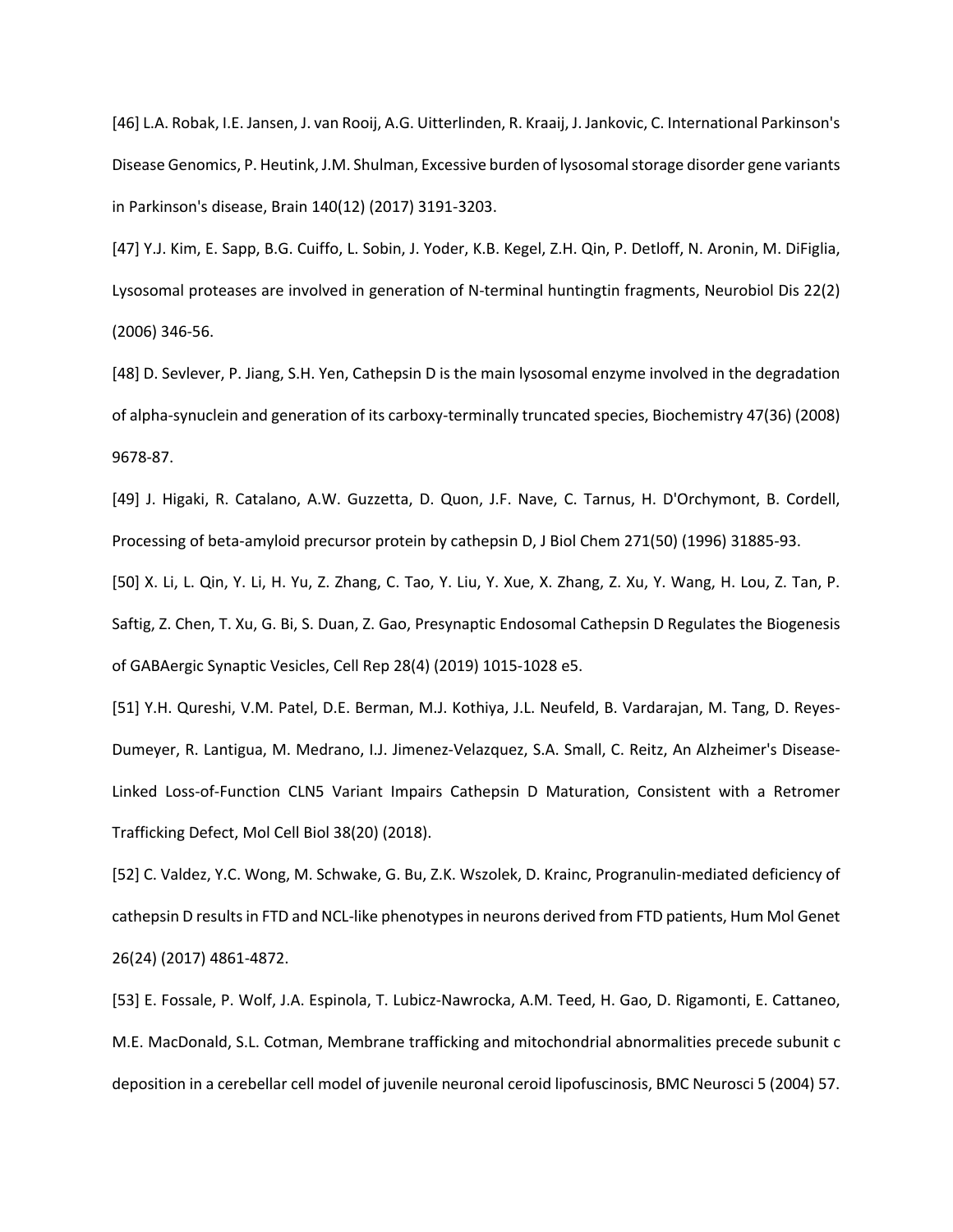[54] A. di Ronza, L. Bajaj, J. Sharma, D. Sanagasetti, P. Lotfi, C.J. Adamski, J. Collette, M. Palmieri, A. Amawi, L. Popp, K.T. Chang, M.C. Meschini, H.E. Leung, L. Segatori, A. Simonati, R.N. Sifers, F.M. Santorelli, M. Sardiello, CLN8 is an endoplasmic reticulum cargo receptor that regulates lysosome biogenesis, Nat Cell Biol 20(12) (2018) 1370-1377.

[55] K.R. Smith, H.H. Dahl, L. Canafoglia, E. Andermann, J. Damiano, M. Morbin, A.C. Bruni, G. Giaccone, P. Cossette, P. Saftig, J. Grotzinger, M. Schwake, F. Andermann, J.F. Staropoli, K.B. Sims, S.E. Mole, S. Franceschetti, N.A. Alexander, J.D. Cooper, H.A. Chapman, S. Carpenter, S.F. Berkovic, M. Bahlo, Cathepsin F mutations cause Type B Kufs disease, an adult-onset neuronal ceroid lipofuscinosis, Hum Mol Genet 22(7) (2013) 1417-23.

[56] J. Peters, A. Rittger, R. Weisner, J. Knabbe, F. Zunke, M. Rothaug, M. Damme, S.F. Berkovic, J. Blanz, P. Saftig, M. Schwake, Lysosomal integral membrane protein type-2 (LIMP-2/SCARB2) is a substrate of cathepsin-F, a cysteine protease mutated in type-B-Kufs-disease, Biochem Biophys Res Commun 457(3) (2015) 334-40.

[57] K.S. Conrad, T.W. Cheng, D. Ysselstein, S. Heybrock, L.R. Hoth, B.A. Chrunyk, C.W. Am Ende, D. Krainc, M. Schwake, P. Saftig, S. Liu, X. Qiu, M.D. Ehlers, Lysosomal integral membrane protein-2 as a phospholipid receptor revealed by biophysical and cellular studies, Nat Commun 8(1) (2017) 1908.

[58] D. Reczek, M. Schwake, J. Schroder, H. Hughes, J. Blanz, X. Jin, W. Brondyk, S. Van Patten, T. Edmunds, P. Saftig, LIMP-2 is a receptor for lysosomal mannose-6-phosphate-independent targeting of betaglucocerebrosidase, Cell 131(4) (2007) 770-83.

[59] M. Savukoski, T. Klockars, V. Holmberg, P. Santavuori, E.S. Lander, L. Peltonen, CLN5, a novel gene encoding a putative transmembrane protein mutated in Finnish variant late infantile neuronal ceroid lipofuscinosis, Nature Genetics 19(3) (1998) 286-8.

[60] R.J. Huber, S. Mathavarajah, Cln5 is secreted and functions as a glycoside hydrolase in Dictyostelium, Cell Signal 42 (2018) 236-248.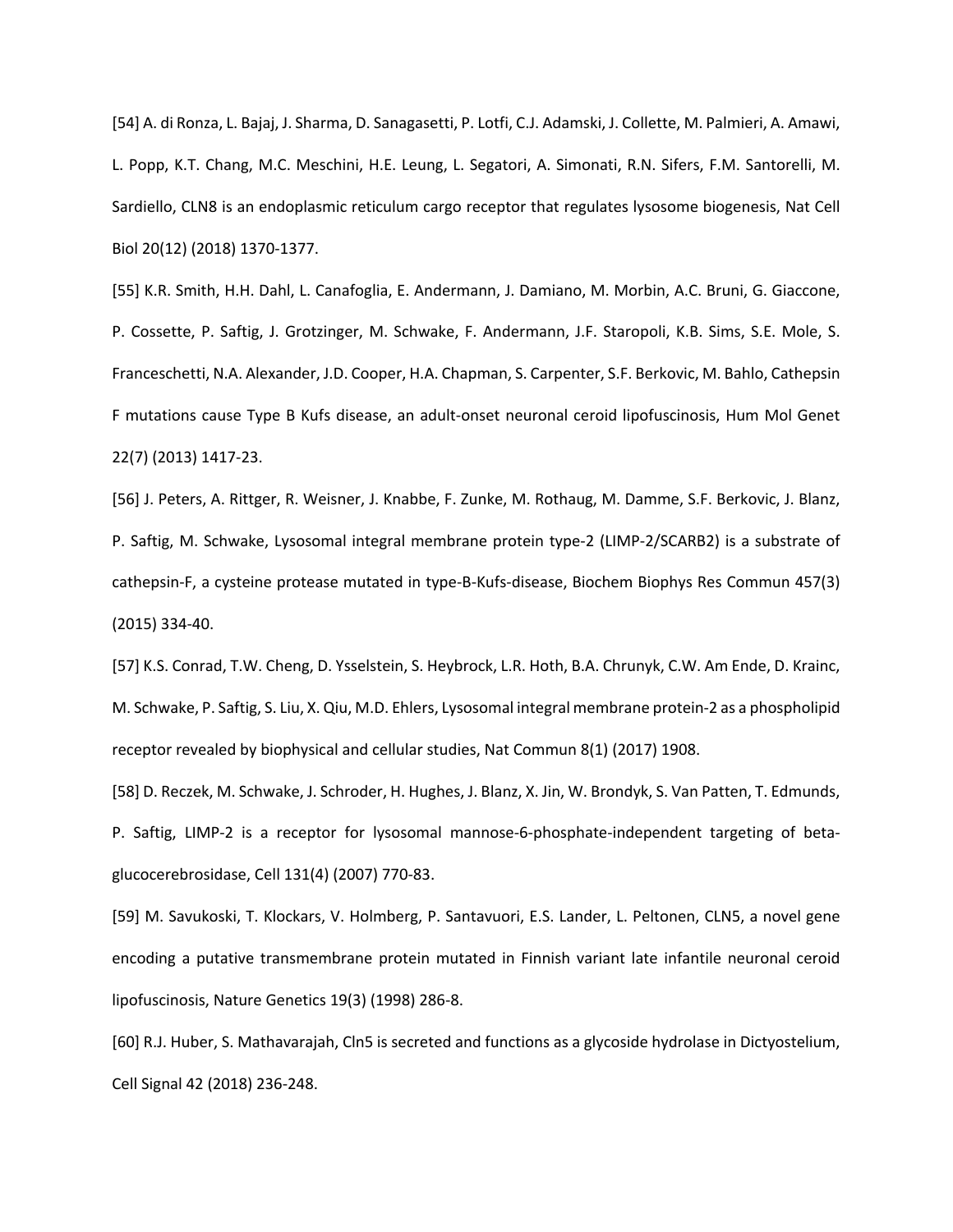[61] M.L. Schmiedt, C. Bessa, C. Heine, M.G. Ribeiro, A. Jalanko, A. Kyttala, The neuronal ceroid lipofuscinosis protein CLN5: new insights into cellular maturation, transport, and consequences of mutations, Hum Mutat 31(3) (2010) 356-65.

[62] A. Moharir, S.H. Peck, T. Budden, S.Y. Lee, The role of N-glycosylation in folding, trafficking, and functionality of lysosomal protein CLN5, PLoS ONE 8(9) (2013) e74299.

[63] J. Vesa, M.H. Chin, K. Oelgeschlager, J. Isosomppi, E.C. DellAngelica, A. Jalanko, L. Peltonen, Neuronal ceroid lipofuscinoses are connected at molecular level: interaction of CLN5 protein with CLN2 and CLN3, Mol Biol Cell 13(7) (2002) 2410-20.

[64] F. Jules, E. Sauvageau, K. Dumaresq-Doiron, J. Mazzaferri, M. Haug-Kroper, R. Fluhrer, S. Costantino, S. Lefrancois, CLN5 is cleaved by members of the SPP/SPPL family to produce a mature soluble protein, Exp Cell Res 357(1) (2017) 40-50.

[65] H. Larkin, M.G. Ribeiro, C. Lavoie, Topology and membrane anchoring of the lysosomal storage disease-related protein CLN5, Hum Mutat 34(12) (2013) 1688-97.

[66] A. Mamo, F. Jules, K. Dumaresq-Doiron, S. Costantino, S. Lefrancois, The role of ceroid lipofuscinosis neuronal protein 5 (CLN5) in endosomal sorting, Mol Cell Biol 32(10) (2012) 1855-66.

[67] A.H. Lebrun, S. Storch, F. Ruschendorf, M.L. Schmiedt, A. Kyttala, S.E. Mole, C. Kitzmuller, K. Saar, L.D. Mewasingh, V. Boda, A. Kohlschutter, K. Ullrich, T. Braulke, A. Schulz, Retention of lysosomal protein CLN5 in the endoplasmic reticulum causes neuronal ceroid lipofuscinosis in Asian sibship, Hum Mutat 30(5) (2009) E651-61.

[68] A. Lyly, C. von Schantz, C. Heine, M.L. Schmiedt, T. Sipila, A. Jalanko, A. Kyttala, Novel interactions of CLN5 support molecular networking between Neuronal Ceroid Lipofuscinosis proteins, BMC Cell Biol 10 (2009) 83.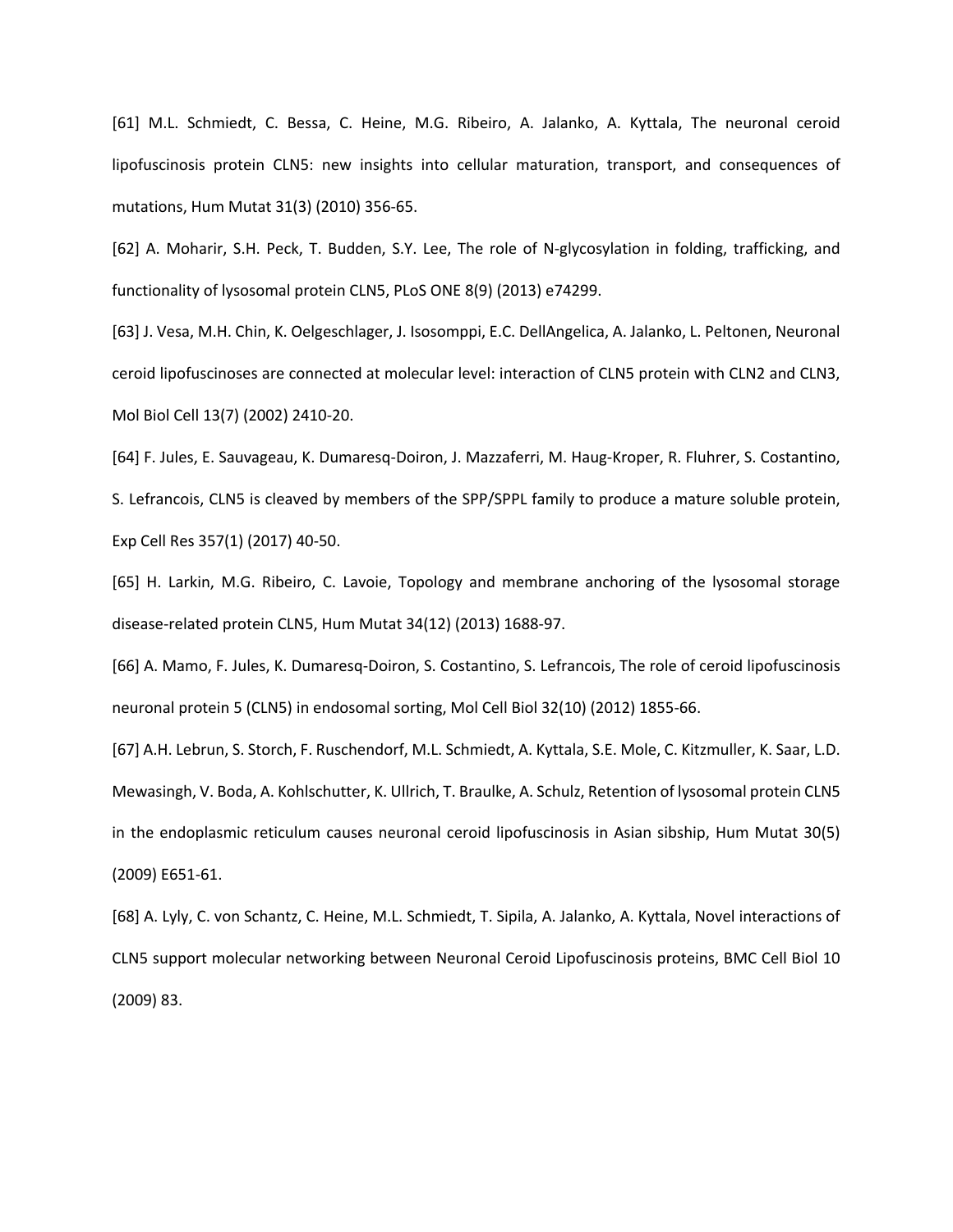[69] K. Uusi-Rauva, A. Kyttala, R. van der Kant, J. Vesa, K. Tanhuanpaa, J. Neefjes, V.M. Olkkonen, A. Jalanko, Neuronal ceroid lipofuscinosis protein CLN3 interacts with motor proteins and modifies location of late endosomal compartments, Cell Mol Life Sci 69(12) (2012) 2075-89.

[70] A.W. Kao, A. McKay, P.P. Singh, A. Brunet, E.J. Huang, Progranulin, lysosomal regulation and neurodegenerative disease, Nat Rev Neurosci 18(6) (2017) 325-333.

[71] D.H. Paushter, H. Du, T. Feng, F. Hu, The lysosomal function of progranulin, a guardian against neurodegeneration, Acta Neuropathol (2018).

[72] Y. Cui, A. Hettinghouse, C.J. Liu, Progranulin: A conductor of receptors orchestra, a chaperone of lysosomal enzymes and a therapeutic target for multiple diseases, Cytokine Growth Factor Rev 45 (2019) 53-64.

[73] K.R. Smith, J. Damiano, S. Franceschetti, S. Carpenter, L. Canafoglia, M. Morbin, G. Rossi, D. Pareyson, S.E. Mole, J.F. Staropoli, K.B. Sims, J. Lewis, W.L. Lin, D.W. Dickson, H.H. Dahl, M. Bahlo, S.F. Berkovic, Strikingly different clinicopathological phenotypes determined by progranulin-mutation dosage, Am J Hum Genet 90(6) (2012) 1102-7.

[74] R. Ghidoni, L. Benussi, M. Glionna, M. Franzoni, G. Binetti, Low plasma progranulin levels predict progranulin mutations in frontotemporal lobar degeneration, Neurology 71(16) (2008) 1235-9.

[75] A.M. Nicholson, N.A. Finch, C.S. Thomas, A. Wojtas, N.J. Rutherford, M.M. Mielke, R.O. Roberts, B.F. Boeve, D.S. Knopman, R.C. Petersen, R. Rademakers, Progranulin protein levels are differently regulated in plasma and CSF, Neurology 82(21) (2014) 1871-8.

[76] F. Hu, T. Padukkavidana, C.B. Vaegter, O.A. Brady, Y. Zheng, I.R. Mackenzie, H.H. Feldman, A. Nykjaer, S.M. Strittmatter, Sortilin-mediated endocytosis determines levels of the frontotemporal dementia protein, progranulin, Neuron 68(4) (2010) 654-67.

[77] X. Zhou, L. Sun, F. Bastos de Oliveira, X. Qi, W.J. Brown, M.B. Smolka, Y. Sun, F. Hu, Prosaposin facilitates sortilin-independent lysosomal trafficking of progranulin, J Cell Biol 210(6) (2015) 991-1002.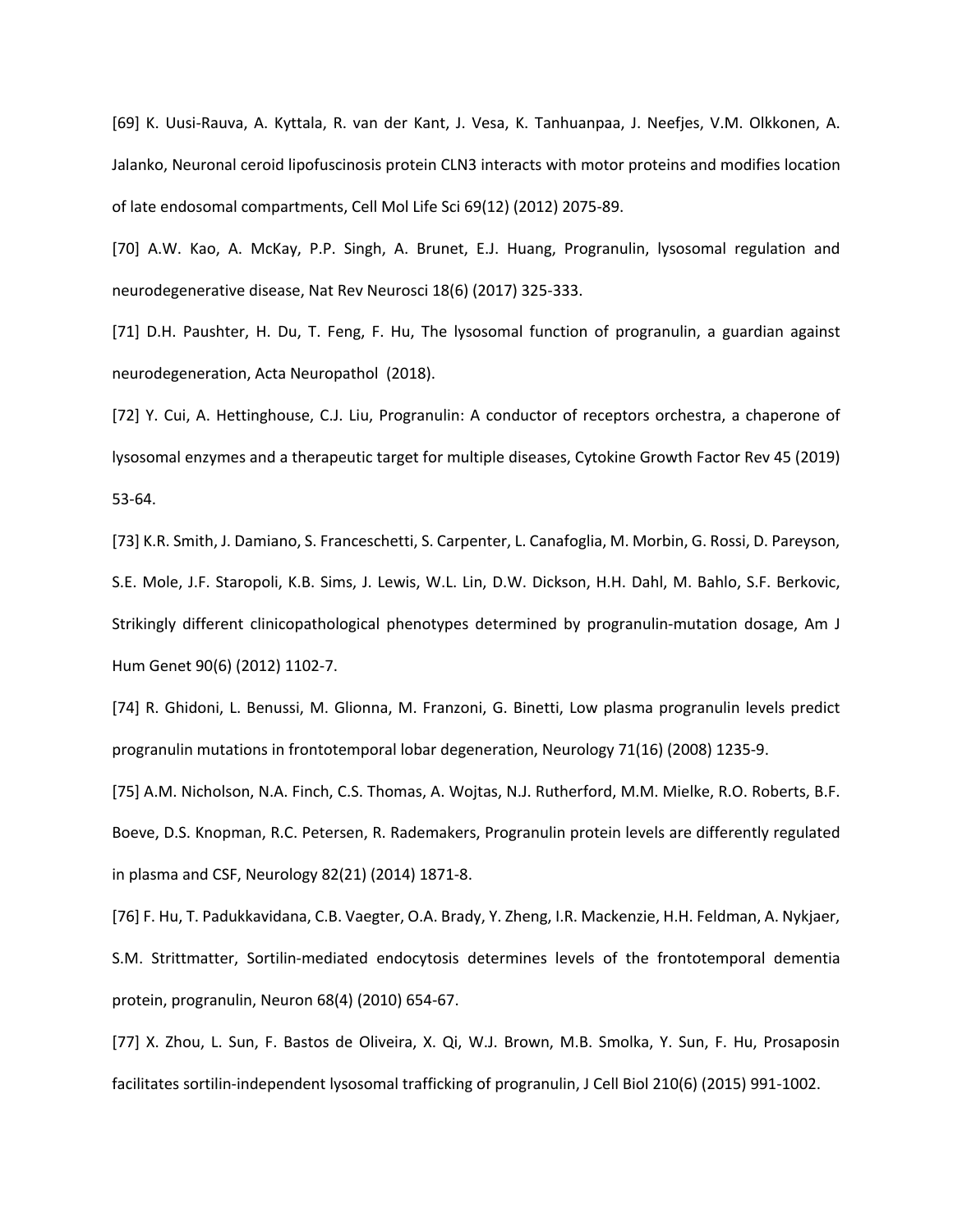[78] B.M. Evers, C. Rodriguez-Navas, R.J. Tesla, J. Prange-Kiel, C.R. Wasser, K.S. Yoo, J. McDonald, B. Cenik, T.A. Ravenscroft, F. Plattner, R. Rademakers, G. Yu, C.L. White, 3rd, J. Herz, Lipidomic and Transcriptomic Basis of Lysosomal Dysfunction in Progranulin Deficiency, Cell Rep 20(11) (2017) 2565-2574.

[79] S.L. Cotman, J.F. Staropoli, The juvenile Batten disease protein, CLN3, and its role in regulating anterograde and retrograde post-Golgi trafficking, Clin Lipidol 7(1) (2012) 79-91.

[80] A.A. Golabek, W. Kaczmarski, E. Kida, A. Kaczmarski, M.P. Michalewski, K.E. Wisniewski, Expression studies of CLN3 protein (battenin) in fusion with the green fluorescent protein in mammalian cells in vitro, Molecular Genetics & Metabolism 66(4) (1999) 277-82.

[81] J. Ezaki, M. Takeda-Ezaki, M. Koike, Y. Ohsawa, H. Taka, R. Mineki, K. Murayama, Y. Uchiyama, T. Ueno, E. Kominami, Characterization of Cln3p, the gene product responsible for juvenile neuronal ceroid lipofuscinosis, as a lysosomal integral membrane glycoprotein, Journal of Neurochemistry 87(5) (2003) 1296-308.

[82] S. Oetjen, D. Kuhl, G. Hermey, Revisiting the neuronal localization and trafficking of CLN3 in juvenile neuronal ceroid lipofuscinosis, J Neurochem 139(3) (2016) 456-470.

[83] T. Nugent, S.E. Mole, D.T. Jones, The transmembrane topology of Batten disease protein CLN3 determined by consensus computational prediction constrained by experimental data, FEBS Letters 582(7) (2008) 1019-24.

[84] E. Ratajczak, A. Petcherski, J. Ramos-Moreno, M.O. Ruonala, FRET-assisted determination of CLN3 membrane topology, PLoS ONE 9(7) (2014) e102593.

[85] Y. Kim, D. Ramirez-Montealegre, D.A. Pearce, A role in vacuolar arginine transport for yeast Btn1p and for human CLN3, the protein defective in Batten disease, Proc Natl Acad Sci U S A 100(26) (2003) 15458-62.

[86] D.A. Pearce, T. Ferea, S.A. Nosel, B. Das, F. Sherman, Action of BTN1, the yeast orthologue of the gene mutated in Batten disease, Nat Genet 22(1) (1999) 55-8.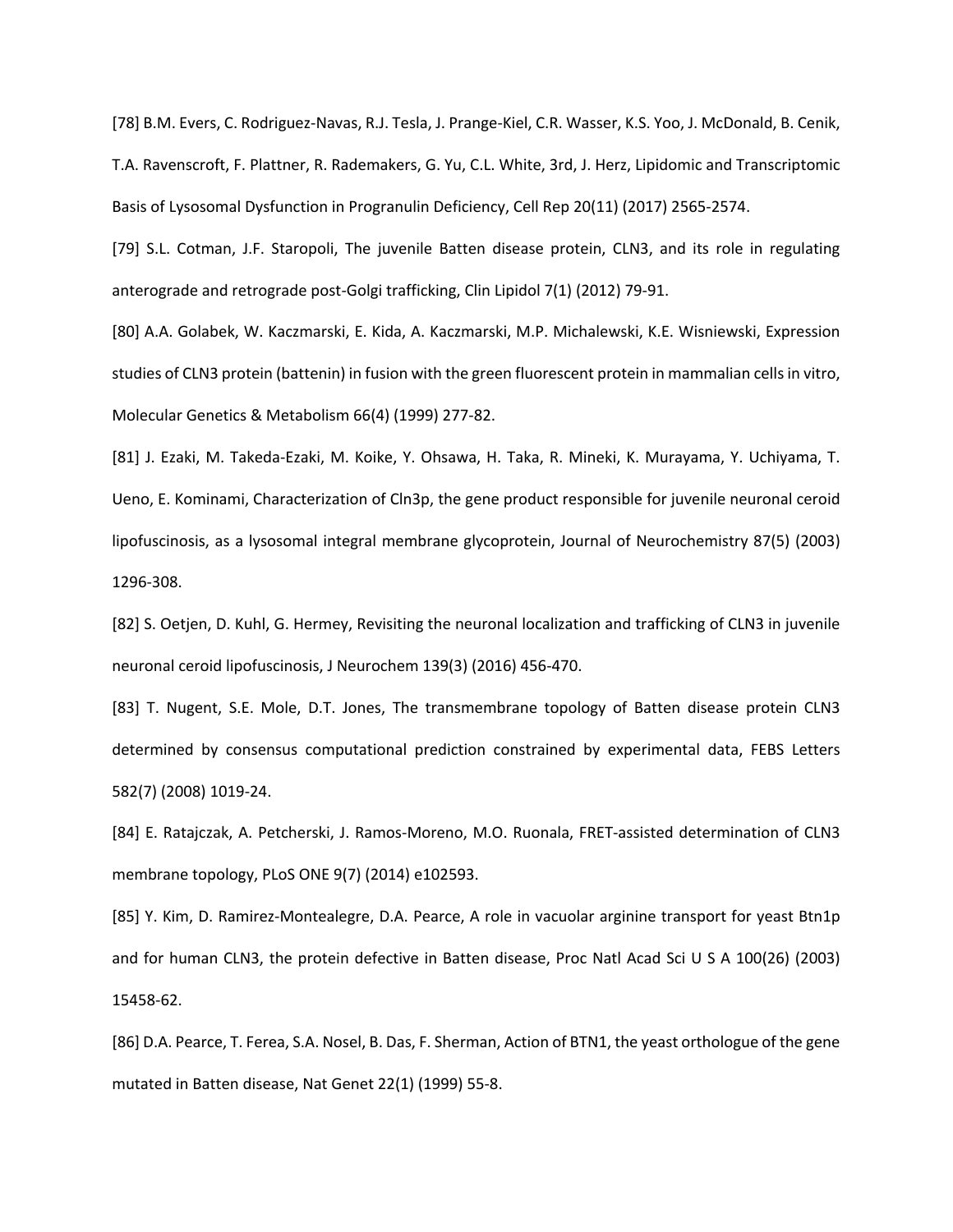[87] J.M. Holopainen, J. Saarikoski, P.K. Kinnunen, I. Jarvela, Elevated lysosomal pH in neuronal ceroid lipofuscinoses (NCLs), European Journal of Biochemistry 268(22) (2001) 5851-6.

[88] D. Ramirez-Montealegre, D.A. Pearce, Defective lysosomal arginine transport in juvenile Batten disease, Hum Mol Genet 14(23) (2005) 3759-73.

[89] S. Codlin, R.L. Haines, J.J. Burden, S.E. Mole, Btn1 affects cytokinesis and cell-wall deposition by independent mechanisms, one of which is linked to dysregulation of vacuole pH, J Cell Sci 121(Pt 17) (2008) 2860-70.

[90] M.R. Pears, S. Codlin, R.L. Haines, I.J. White, R.J. Mortishire-Smith, S.E. Mole, J.L. Griffin, Deletion of btn1, an orthologue of CLN3, increases glycolysis and perturbs amino acid metabolism in the fission yeast model of Batten disease, Mol Biosyst 6(6) (2010) 1093-102.

[91] E. Rusyn, T. Mousallem, D.A. Persaud-Sawin, S. Miller, R.M. Boustany, CLN3p impacts galactosylceramide transport, raft morphology, and lipid content, Pediatric Research 63(6) (2008) 625-31. [92] D. Rakheja, S.B. Narayan, J.V. Pastor, M.J. Bennett, CLN3P, the Batten disease protein, localizes to membrane lipid rafts (detergent-resistant membranes), Biochemical & Biophysical Research Communications 317(4) (2004) 988-91.

[93] L. Tecedor, C.S. Stein, M.L. Schultz, H. Farwanah, K. Sandhoff, B.L. Davidson, CLN3 loss disturbs membrane microdomain properties and protein transport in brain endothelial cells, J Neurosci 33(46) (2013) 18065-79.

[94] S. Codlin, R.L. Haines, S.E. Mole, btn1 affects endocytosis, polarization of sterol-rich membrane domains and polarized growth in Schizosaccharomyces pombe, Traffic 9(6) (2008) 936-50.

[95] C. Schmidtke, S. Tiede, M. Thelen, R. Kakela, S. Jabs, G. Makrypidi, M. Sylvester, M. Schweizer, I. Braren, N. Brocke-Ahmadinejad, S.L. Cotman, A. Schulz, V. Gieselmann, T. Braulke, Lysosomal proteome analysis reveals that CLN3-defective cells have multiple enzyme deficiencies associated with changes in intracellular trafficking, J Biol Chem 294(24) (2019) 9592-9604.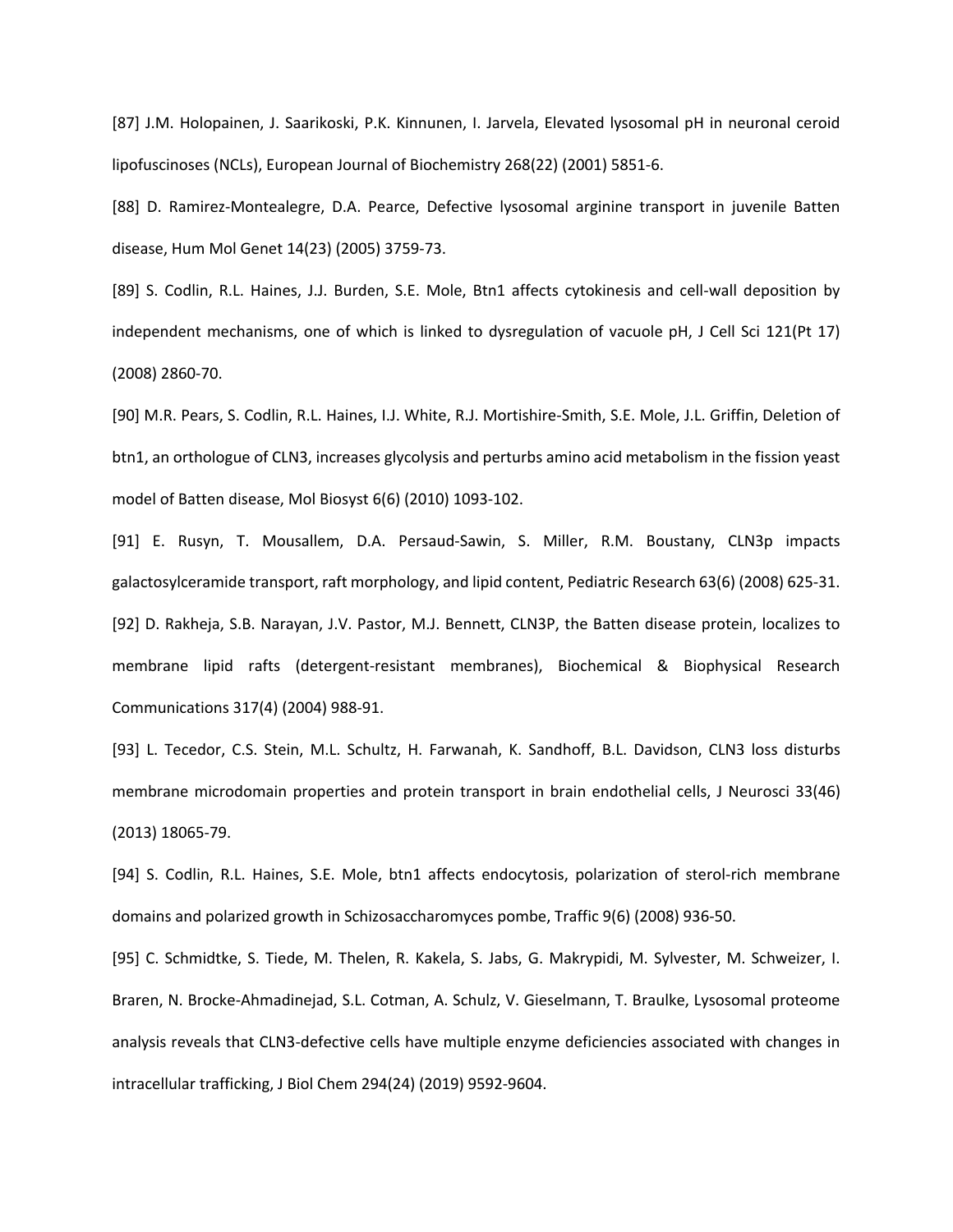[96] A. Somogyi, A. Petcherski, B. Beckert, M. Huebecker, D.A. Priestman, A. Banning, S.L. Cotman, F.M. Platt, M.O. Ruonala, R. Tikkanen, Altered Expression of Ganglioside Metabolizing Enzymes Results in GM3 Ganglioside Accumulation in Cerebellar Cells of a Mouse Model of Juvenile Neuronal Ceroid Lipofuscinosis, Int J Mol Sci 19(2) (2018).

[97] A.L. Getty, J.W. Benedict, D.A. Pearce, A novel interaction of CLN3 with nonmuscle myosin-IIB and defects in cell motility of Cln3(-/-) cells, Exp Cell Res 317(1) (2011) 51-69.

[98] K. Luiro, K. Yliannala, L. Ahtiainen, H. Maunu, I. Jarvela, A. Kyttala, A. Jalanko, Interconnections of CLN3, Hook1 and Rab proteins link Batten disease to defects in the endocytic pathway, Human Molecular Genetics 13(23) (2004) 3017-27.

[99] M.L. Schultz, L. Tecedor, C.S. Stein, M.A. Stamnes, B.L. Davidson, CLN3 deficient cells display defects in the ARF1-Cdc42 pathway and actin-dependent events, PLoS ONE 9(5) (2014) e96647.

[100] Y. Gachet, S. Codlin, J.S. Hyams, S.E. Mole, btn1, the Schizosaccharomyces pombe homologue of the human Batten disease gene CLN3, regulates vacuole homeostasis, Journal of Cell Science 118(Pt 23) (2005) 5525-36.

[101] A.P. Appu, M.B. Bagh, T. Sadhukhan, A. Mondal, S. Casey, A.B. Mukherjee, Cln3-mutations underlying juvenile neuronal ceroid lipofuscinosis cause significantly reduced levels of Palmitoyl-protein thioesterases-1 (Ppt1)-protein and Ppt1-enzyme activity in the lysosome, J Inherit Metab Dis (2019).

[102] R.J. Huber, S. Mathavarajah, Comparative transcriptomics reveals mechanisms underlying cln3 deficiency phenotypes in Dictyostelium, Cell Signal 58 (2019) 79-90.

[103] D.A. Pearce, S.A. Nosel, F. Sherman, Studies of pH regulation by Btn1p, the yeast homolog of human Cln3p, Molecular Genetics & Metabolism 66(4) (1999) 320-3.

[104] U. Chandrachud, M.W. Walker, A.M. Simas, S. Heetveld, A. Petcherski, M. Klein, H. Oh, P. Wolf, W.N. Zhao, S. Norton, S.J. Haggarty, E. Lloyd-Evans, S.L. Cotman, Unbiased Cell-based Screening in a Neuronal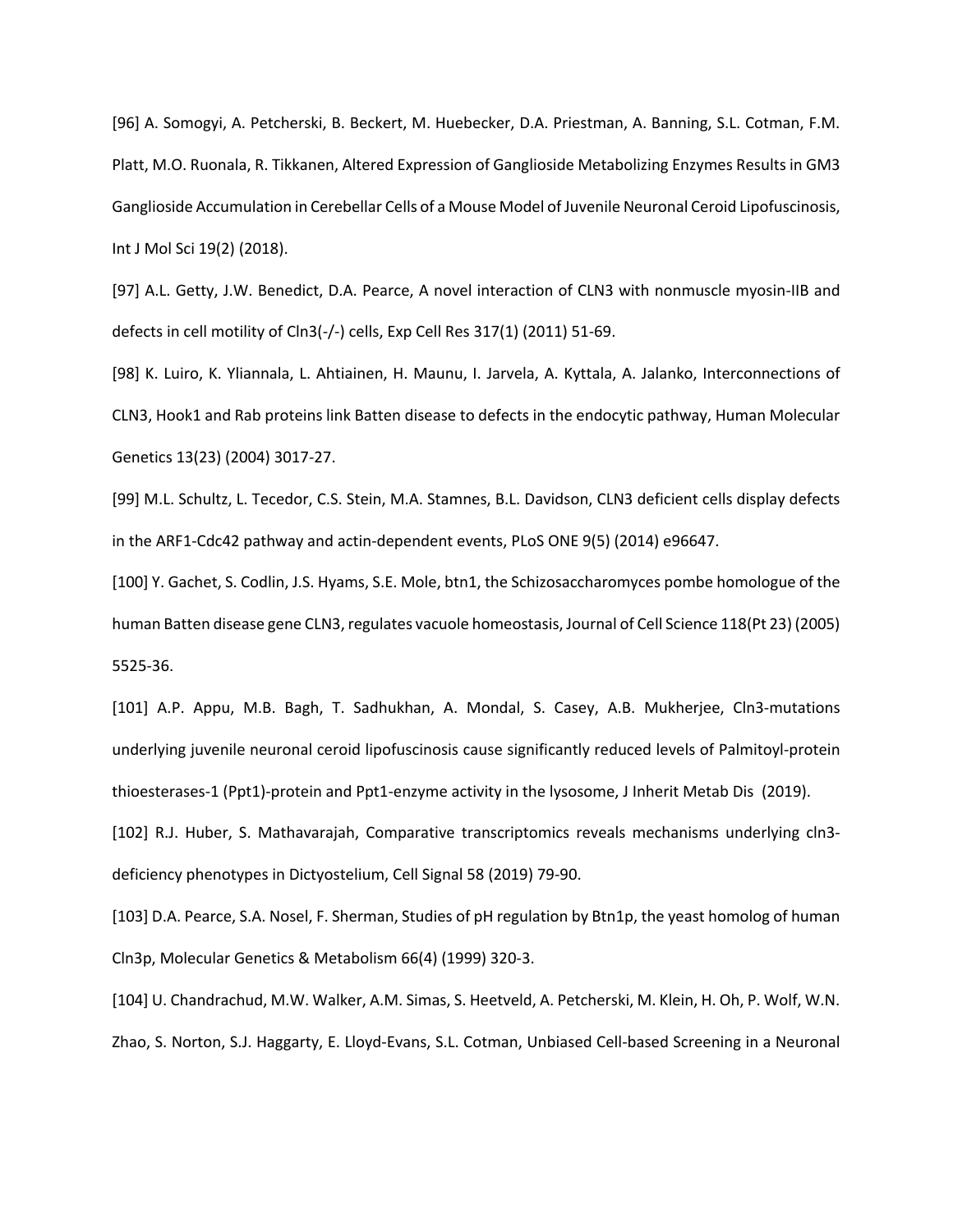Cell Model of Batten Disease Highlights an Interaction between Ca2+ Homeostasis, Autophagy, and CLN3 Protein Function, J Biol Chem 290(23) (2015) 14361-80.

[105] Y. Cao, J.A. Espinola, E. Fossale, A.C. Massey, A.M. Cuervo, M.E. MacDonald, S.L. Cotman, Autophagy is disrupted in a knock-in mouse model of juvenile neuronal ceroid lipofuscinosis, J Biol Chem 281(29) (2006) 20483-93.

[106] J.M. Vidal-Donet, J. Carcel-Trullols, B. Casanova, C. Aguado, E. Knecht, Alterations in ROS activity and lysosomal pH account for distinct patterns of macroautophagy in LINCL and JNCL fibroblasts, PLoS ONE 8(2) (2013) e55526.

[107] A. Ballabio, The awesome lysosome, EMBO Mol Med 8(2) (2016) 73-6.

[108] S. Inpanathan, R.J. Botelho, The Lysosome Signaling Platform: Adapting With the Times, Front Cell Dev Biol 7 (2019) 113.

[109] R.E. Lawrence, R. Zoncu, The lysosome as a cellular centre for signalling, metabolism and quality control, Nat Cell Biol 21(2) (2019) 133-142.

[110] C. De Leonibus, L. Cinque, C. Settembre, Emerging Lysosomal Pathways for Quality Control at the Endoplasmic Reticulum, FEBS Lett (2019).

[111] Y.C. Wong, S. Kim, W. Peng, D. Krainc, Regulation and Function of Mitochondria-Lysosome Membrane Contact Sites in Cellular Homeostasis, Trends Cell Biol 29(6) (2019) 500-513.

[112] S. Codlin, S.E. Mole, S. pombe btn1, the orthologue of the Batten disease gene CLN3, is required for vacuole protein sorting of Cpy1p and Golgi exit of Vps10p, J Cell Sci 122(Pt 8) (2009) 1163-73.

[113] R. Kama, V. Kanneganti, C. Ungermann, J.E. Gerst, The yeast Batten disease orthologue Btn1 controls endosome-Golgi retrograde transport via SNARE assembly, J Cell Biol 195(2) (2011) 203-15.

[114] R.I. Tuxworth, H. Chen, V. Vivancos, N. Carvajal, X. Huang, G. Tear, The Batten disease gene CLN3 is required for the response to oxidative stress, Hum Mol Genet 20(10) (2011) 2037-47.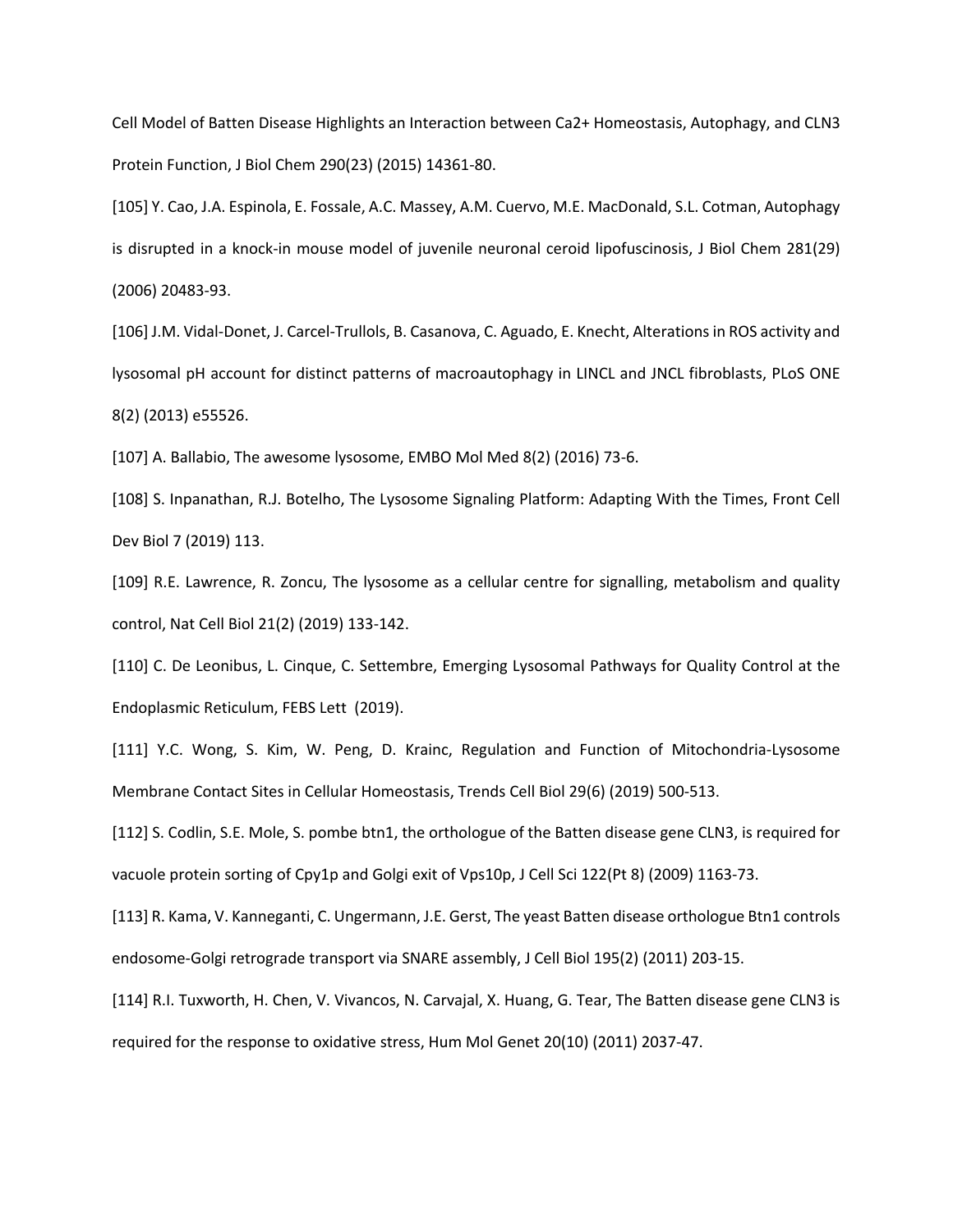[115] S. Kang, J.H. Seo, T.H. Heo, S.J. Kim, Batten disease is linked to altered expression of mitochondriarelated metabolic molecules, Neurochem Int 62(7) (2013) 931-5.

[116] X. Lojewski, J.F. Staropoli, S. Biswas-Legrand, A.M. Simas, L. Haliw, M.K. Selig, S.H. Coppel, K.A. Goss, A. Petcherski, U. Chandrachud, S.D. Sheridan, D. Lucente, K.B. Sims, J.F. Gusella, D. Sondhi, R.G. Crystal, P. Reinhardt, J. Sterneckert, H. Scholer, S.J. Haggarty, A. Storch, A. Hermann, S.L. Cotman, Human iPSC models of neuronal ceroid lipofuscinosis capture distinct effects of TPP1 and CLN3 mutations on the endocytic pathway, Human Molecular Genetics 23(8) (2014) 2005-22.

[117] M. Llavero Hurtado, H.R. Fuller, A.M.S. Wong, S.L. Eaton, T.H. Gillingwater, G. Pennetta, J.D. Cooper, T.M. Wishart, Proteomic mapping of differentially vulnerable pre-synaptic populations identifies regulators of neuronal stability in vivo, Sci Rep 7(1) (2017) 12412.

[118] M.E. Bond, R. Brown, C. Rallis, J. Bahler, S.E. Mole, A central role for TOR signalling in a yeast model for juvenile CLN3 disease, Microb Cell 2(12) (2015) 466-480.

[119] C.S. Stein, P.H. Yancey, I. Martins, R.D. Sigmund, J.B. Stokes, B.L. Davidson, Osmoregulation of ceroid neuronal lipofuscinosis type 3 in the renal medulla, Am J Physiol Cell Physiol 298(6) (2010) C1388-400.

[120] A. Getty, A.D. Kovacs, T. Lengyel-Nelson, A. Cardillo, C. Hof, C.H. Chan, D.A. Pearce, Osmotic stress changes the expression and subcellular localization of the Batten disease protein CLN3, PLoS ONE 8(6) (2013) e66203.

[121] S. Mathavarajah, M.D. McLaren, R.J. Huber, Cln3 function is linked to osmoregulation in a Dictyostelium model of Batten disease, Biochim Biophys Acta Mol Basis Dis 1864(11) (2018) 3559-3573.

[122] E. Siintola, M. Topcu, N. Aula, H. Lohi, B.A. Minassian, A.D. Paterson, X.Q. Liu, C. Wilson, U. Lahtinen, A.K. Anttonen, A.E. Lehesjoki, The novel neuronal ceroid lipofuscinosis gene MFSD8 encodes a putative lysosomal transporter, American Journal of Human Genetics 81(1) (2007) 136-46.

[123] P. Steenhuis, J. Froemming, T. Reinheckel, S. Storch, Proteolytic cleavage of the disease-related lysosomal membrane glycoprotein CLN7, Biochimica et Biophysica Acta 1822(10) (2012) 1617-28.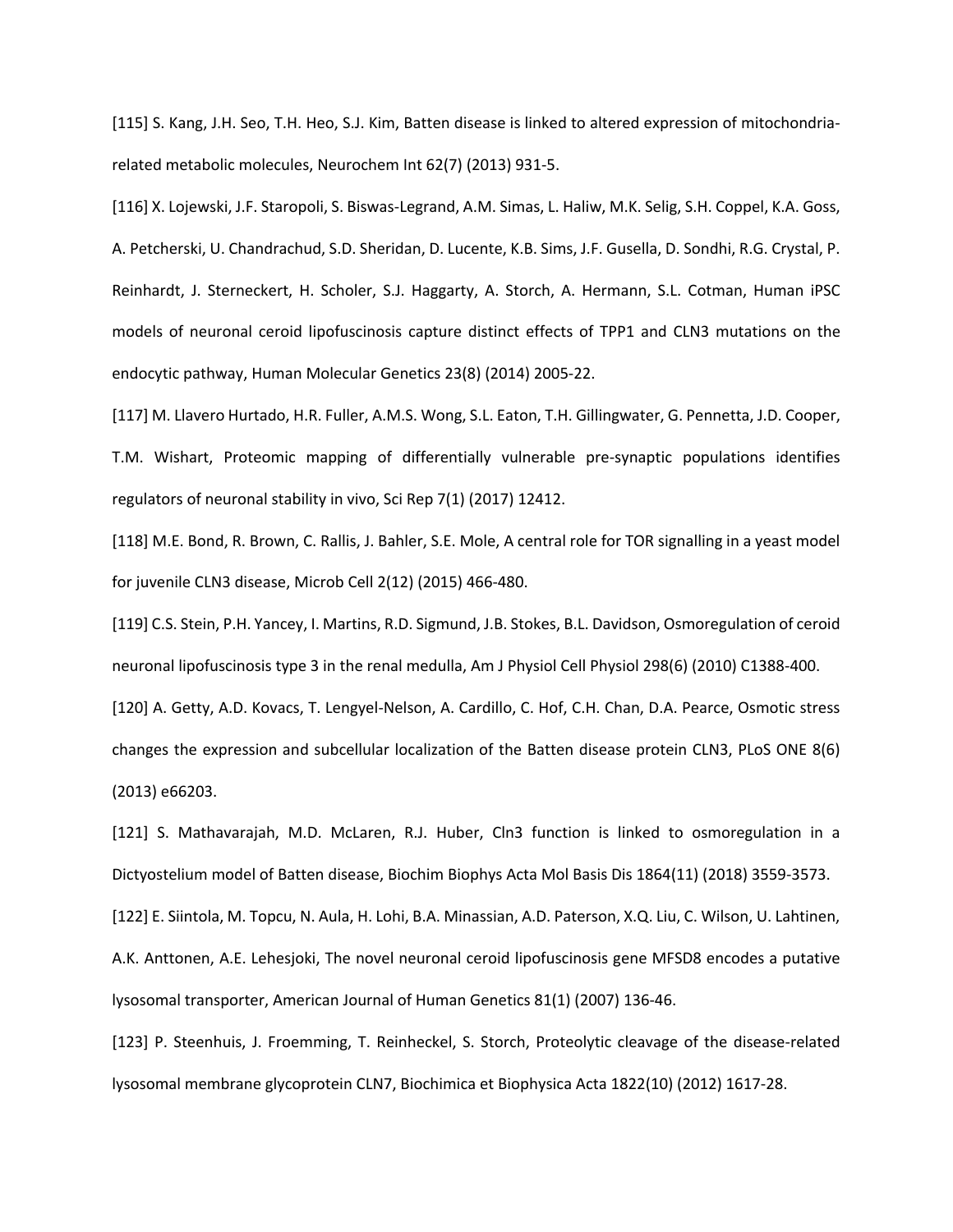[124] A. Sharifi, M. Kousi, C. Sagne, G.C. Bellenchi, L. Morel, M. Darmon, H. Hulkova, R. Ruivo, C. Debacker, S. El Mestikawy, M. Elleder, A.E. Lehesjoki, A. Jalanko, B. Gasnier, A. Kyttala, Expression and lysosomal targeting of CLN7, a major facilitator superfamily transporter associated with variant late-infantile neuronal ceroid lipofuscinosis, Human Molecular Genetics 19(22) (2010) 4497-514.

[125] M. Damme, L. Brandenstein, S. Fehr, W. Jankowiak, U. Bartsch, M. Schweizer, I. Hermans-Borgmeyer, S. Storch, Gene disruption of Mfsd8 in mice provides the first animal model for CLN7 disease, Neurobiol Dis 65 (2014) 12-24.

[126] W. Jankowiak, L. Brandenstein, S. Dulz, C. Hagel, S. Storch, U. Bartsch, Retinal Degeneration in Mice Deficient in the Lysosomal Membrane Protein CLN7, Invest Ophthalmol Vis Sci 57(11) (2016) 4989-4998. [127] L. Brandenstein, M. Schweizer, J. Sedlacik, J. Fiehler, S. Storch, Lysosomal dysfunction and impaired autophagy in a novel mouse model deficient for the lysosomal membrane protein Cln7, Hum Mol Genet 25(4) (2016) 777-91.

[128] T. Danyukova, K. Ariunbat, M. Thelen, N. Brocke-Ahmadinejad, S.E. Mole, S. Storch, Loss of CLN7 results in depletion of soluble lysosomal proteins and impaired mTOR reactivation, Hum Mol Genet 27(10) (2018) 1711-1722.

[129] L. von Kleist, K. Ariunbat, I. Braren, T. Stauber, S. Storch, T. Danyukova, A newly generated neuronal cell model of CLN7 disease reveals aberrant lysosome motility and impaired cell survival, Mol Genet Metab 126(2) (2019) 196-205.

[130] A. Ramirez, A. Heimbach, J. Grundemann, B. Stiller, D. Hampshire, L.P. Cid, I. Goebel, A.F. Mubaidin, A.L. Wriekat, J. Roeper, A. Al-Din, A.M. Hillmer, M. Karsak, B. Liss, C.G. Woods, M.I. Behrens, C. Kubisch, Hereditary parkinsonism with dementia is caused by mutations in ATP13A2, encoding a lysosomal type 5 P-type ATPase, Nat Genet 38(10) (2006) 1184-91.

[131] T. Pan, S. Kondo, W. Le, J. Jankovic, The role of autophagy-lysosome pathway in neurodegeneration associated with Parkinson's disease, Brain 131(Pt 8) (2008) 1969-78.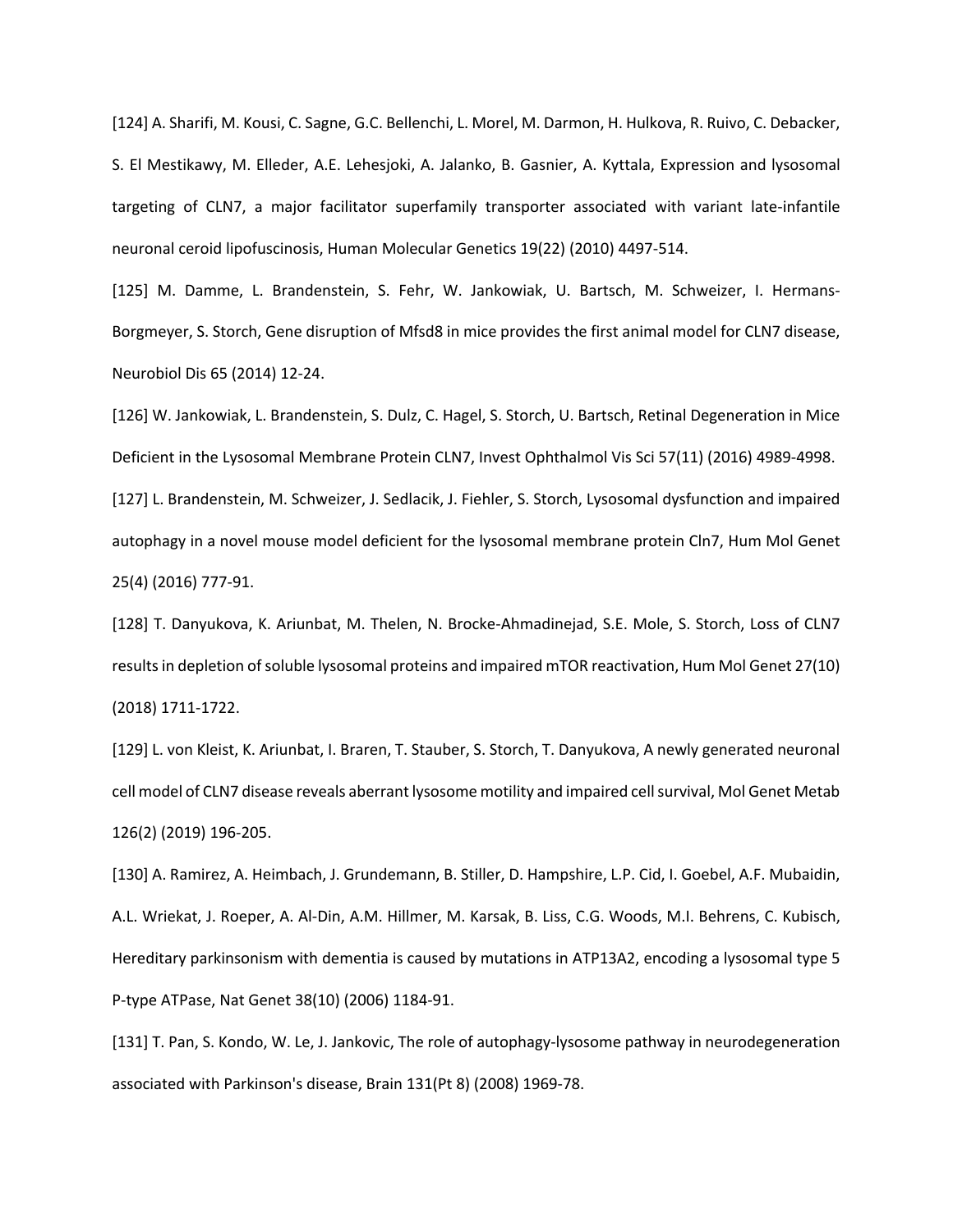[132] L.R. Kett, W.T. Dauer, Endolysosomal dysfunction in Parkinson's disease: Recent developments and future challenges, Mov Disord 31(10) (2016) 1433-1443.

[133] A. Di Fonzo, H.F. Chien, M. Socal, S. Giraudo, C. Tassorelli, G. Iliceto, G. Fabbrini, R. Marconi, E. Fincati, G. Abbruzzese, P. Marini, F. Squitieri, M.W. Horstink, P. Montagna, A.D. Libera, F. Stocchi, S. Goldwurm, J.J. Ferreira, G. Meco, E. Martignoni, L. Lopiano, L.B. Jardim, B.A. Oostra, E.R. Barbosa, N. Italian Parkinson Genetics, V. Bonifati, ATP13A2 missense mutations in juvenile parkinsonism and young onset Parkinson disease, Neurology 68(19) (2007) 1557-62.

[134] P.J. Schultheis, T.T. Hagen, K.K. O'Toole, A. Tachibana, C.R. Burke, D.L. McGill, G.W. Okunade, G.E. Shull, Characterization of the P5 subfamily of P-type transport ATPases in mice, Biochem Biophys Res Commun 323(3) (2004) 731-8.

[135] M.G. Palmgren, P. Nissen, P-type ATPases, Annu Rev Biophys 40 (2011) 243-66.

[136] S.M. Kong, B.K. Chan, J.S. Park, K.J. Hill, J.B. Aitken, L. Cottle, H. Farghaian, A.R. Cole, P.A. Lay, C.M. Sue, A.A. Cooper, Parkinson's disease-linked human PARK9/ATP13A2 maintains zinc homeostasis and promotes alpha-Synuclein externalization via exosomes, Human Molecular Genetics 23(11) (2014) 2816- 33.

[137] J.S. Park, B. Koentjoro, D. Veivers, A. Mackay-Sim, C.M. Sue, Parkinson's disease-associated human ATP13A2 (PARK9) deficiency causes zinc dyshomeostasis and mitochondrial dysfunction, Human Molecular Genetics 23(11) (2014) 2802-15.

[138] T. Tsunemi, D. Krainc, Zn(2)(+) dyshomeostasis caused by loss of ATP13A2/PARK9 leads to lysosomal dysfunction and alpha-synuclein accumulation, Human Molecular Genetics 23(11) (2014) 2791-801.

[139] J. Tan, T. Zhang, L. Jiang, J. Chi, D. Hu, Q. Pan, D. Wang, Z. Zhang, Regulation of intracellular manganese homeostasis by Kufor-Rakeb syndrome-associated ATP13A2 protein, J Biol Chem 286(34) (2011) 29654-62.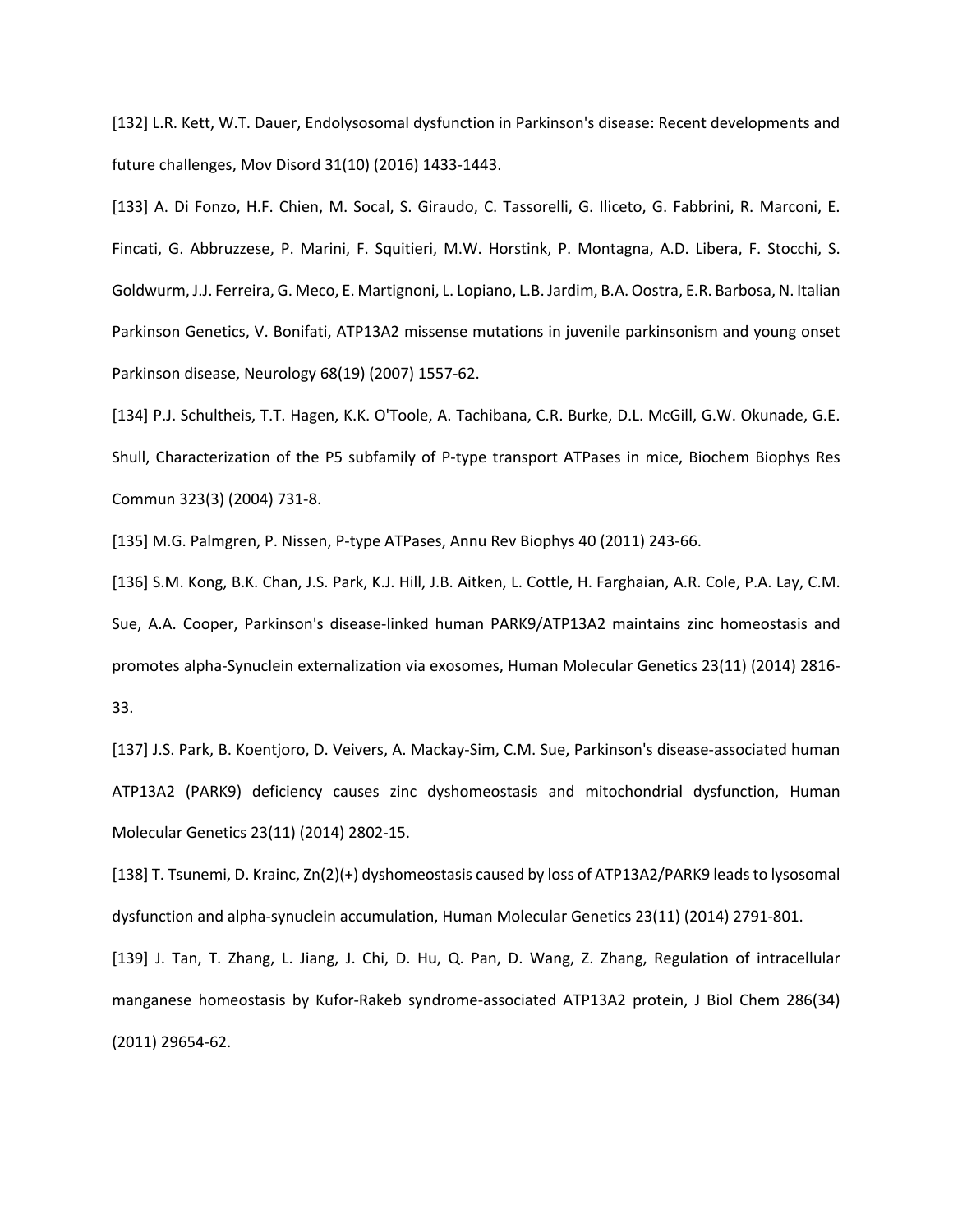[140] S.M. Fleming, N.A. Santiago, E.J. Mullin, S. Pamphile, S. Karkare, A. Lemkuhl, O.R. Ekhator, S.C. Linn, J.G. Holden, D.S. Aga, J.A. Roth, B. Liou, Y. Sun, G.E. Shull, P.J. Schultheis, The effect of manganese exposure in Atp13a2-deficient mice, Neurotoxicology 64 (2018) 256-266.

[141] T. Holemans, D.M. Sorensen, S. van Veen, S. Martin, D. Hermans, G.C. Kemmer, C. Van den Haute, V. Baekelandt, T. Gunther Pomorski, P. Agostinis, F. Wuytack, M. Palmgren, J. Eggermont, P. Vangheluwe, A lipid switch unlocks Parkinson's disease-associated ATP13A2, Proc Natl Acad Sci U S A 112(29) (2015) 9040-5.

[142] A.D. Gitler, A. Chesi, M.L. Geddie, K.E. Strathearn, S. Hamamichi, K.J. Hill, K.A. Caldwell, G.A. Caldwell, A.A. Cooper, J.C. Rochet, S. Lindquist, Alpha-synuclein is part of a diverse and highly conserved interaction network that includes PARK9 and manganese toxicity, Nat Genet 41(3) (2009) 308-15.

[143] S. Martin, S. van Veen, T. Holemans, S. Demirsoy, C. van den Haute, V. Baekelandt, P. Agostinis, J. Eggermont, P. Vangheluwe, Protection against Mitochondrial and Metal Toxicity Depends on Functional Lipid Binding Sites in ATP13A2, Parkinsons Dis 2016 (2016) 9531917.

[144] D.E. Rinaldi, G.R. Corradi, L.M. Cuesta, H.P. Adamo, F. de Tezanos Pinto, The Parkinson-associated human P5B-ATPase ATP13A2 protects against the iron-induced cytotoxicity, Biochim Biophys Acta 1848(8) (2015) 1646-55.

[145] R. Wang, J. Tan, T. Chen, H. Han, R. Tian, Y. Tan, Y. Wu, J. Cui, F. Chen, J. Li, L. Lv, X. Guan, S. Shang, J. Lu, Z. Zhang, ATP13A2 facilitates HDAC6 recruitment to lysosome to promote autophagosome-lysosome fusion, J Cell Biol 218(1) (2019) 267-284.

[146] M. Usenovic, E. Tresse, J.R. Mazzulli, J.P. Taylor, D. Krainc, Deficiency of ATP13A2 leads to lysosomal dysfunction, alpha-synuclein accumulation, and neurotoxicity, J Neurosci 32(12) (2012) 4240-6.

[147] H. Matsui, F. Sato, S. Sato, M. Koike, Y. Taruno, S. Saiki, M. Funayama, H. Ito, Y. Taniguchi, N. Uemura, A. Toyoda, Y. Sakaki, S. Takeda, Y. Uchiyama, N. Hattori, R. Takahashi, ATP13A2 deficiency induces a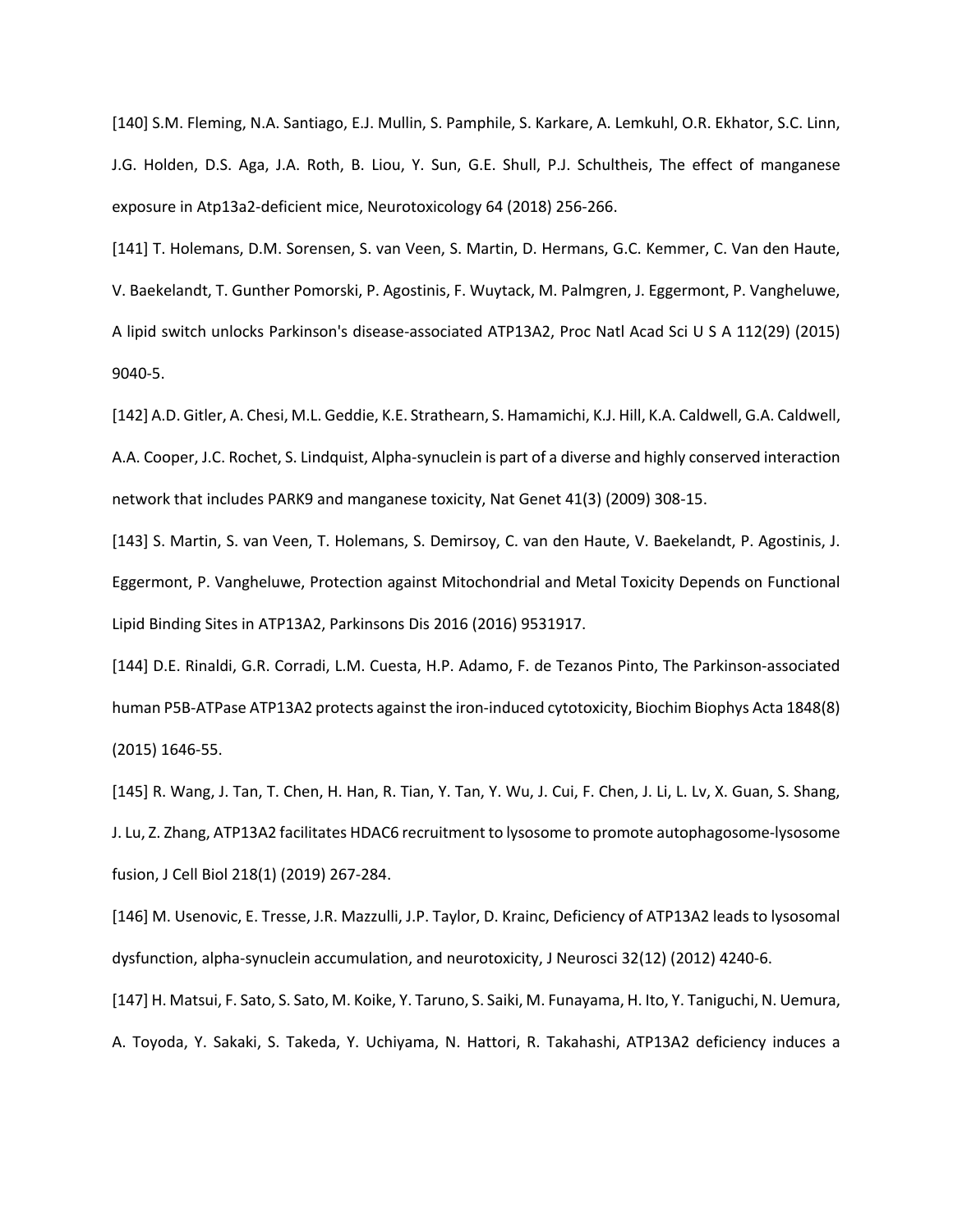decrease in cathepsin D activity, fingerprint-like inclusion body formation, and selective degeneration of dopaminergic neurons, FEBS Lett 587(9) (2013) 1316-25.

[148] A.L. Marcos, G.R. Corradi, L.R. Mazzitelli, C.I. Casali, M.D.C. Fernandez Tome, H.P. Adamo, F. de Tezanos Pinto, The Parkinson-associated human P5B-ATPase ATP13A2 modifies lipid homeostasis, Biochim Biophys Acta Biomembr (2019).

[149] A. Grunewald, B. Arns, P. Seibler, A. Rakovic, A. Munchau, A. Ramirez, C.M. Sue, C. Klein, ATP13A2 mutations impair mitochondrial function in fibroblasts from patients with Kufor-Rakeb syndrome, Neurobiol Aging 33(8) (2012) 1843 e1-7.

[150] P.J. Schultheis, S.M. Fleming, A.K. Clippinger, J. Lewis, T. Tsunemi, B. Giasson, D.W. Dickson, J.R. Mazzulli, M.E. Bardgett, K.L. Haik, O. Ekhator, A.K. Chava, J. Howard, M. Gannon, E. Hoffman, Y. Chen, V. Prasad, S.C. Linn, R.J. Tamargo, W. Westbroek, E. Sidransky, D. Krainc, G.E. Shull, Atp13a2-deficient mice exhibit neuronal ceroid lipofuscinosis, limited alpha-synuclein accumulation and age-dependent sensorimotor deficits, Hum Mol Genet 22(10) (2013) 2067-82.

[151] M. Usenovic, A.L. Knight, A. Ray, V. Wong, K.R. Brown, G.A. Caldwell, K.A. Caldwell, I. Stagljar, D. Krainc, Identification of novel ATP13A2 interactors and their role in alpha-synuclein misfolding and toxicity, Hum Mol Genet 21(17) (2012) 3785-94.

[152] Y. Wang, Y. Nartiss, B. Steipe, G.A. McQuibban, P.K. Kim, ROS-induced mitochondrial depolarization initiates PARK2/PARKIN-dependent mitochondrial degradation by autophagy, Autophagy 8(10) (2012) 1462-76.

[153] S. Demirsoy, S. Martin, S. Motamedi, S. van Veen, T. Holemans, C. Van den Haute, A. Jordanova, V. Baekelandt, P. Vangheluwe, P. Agostinis, ATP13A2/PARK9 regulates endo-/lysosomal cargo sorting and proteostasis through a novel PI(3, 5)P2-mediated scaffolding function, Hum Mol Genet 26(9) (2017) 1656- 1669.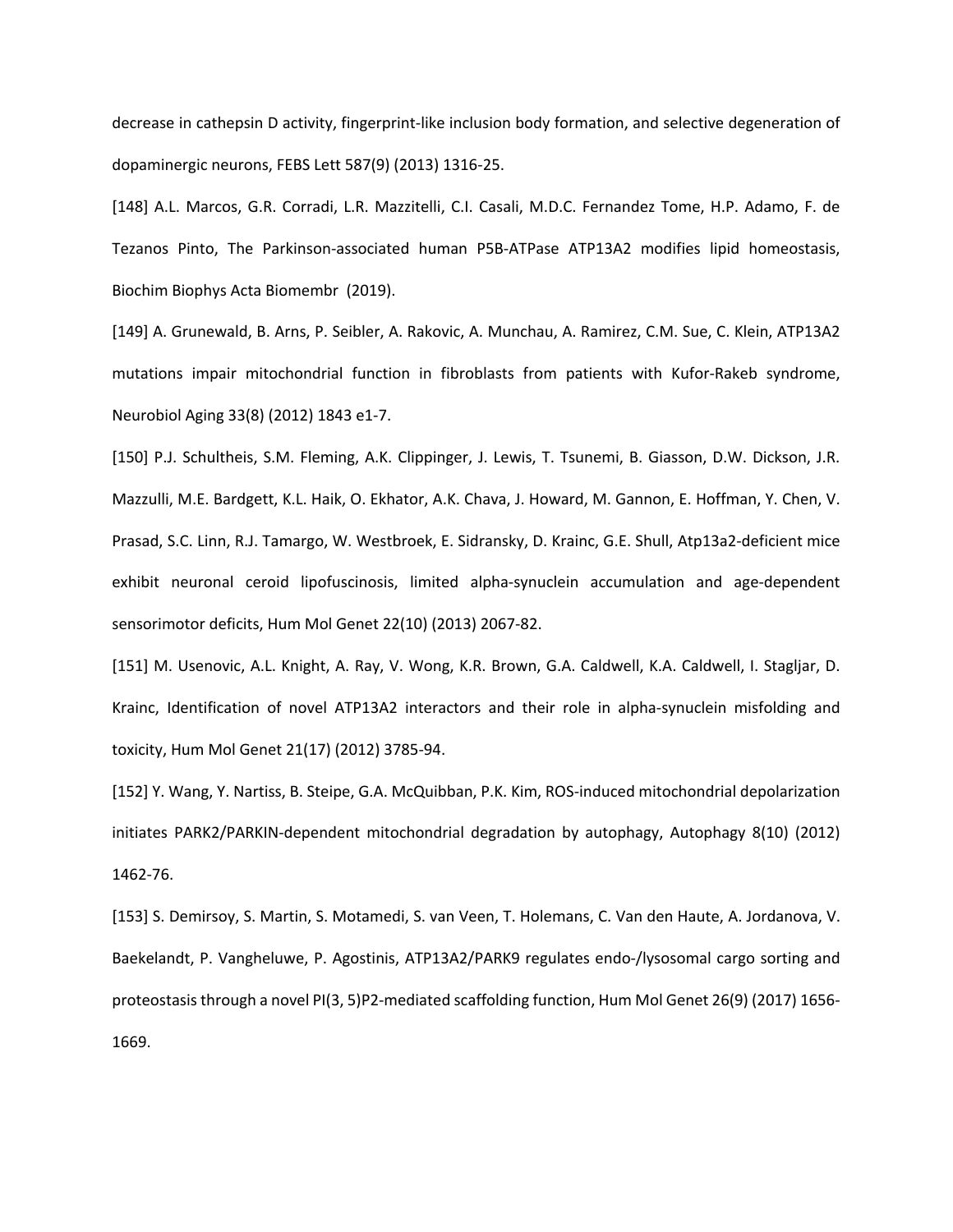[154] R.B. Wheeler, J.D. Sharp, R.A. Schultz, J.M. Joslin, R.E. Williams, S.E. Mole, The gene mutated in variant late-infantile neuronal ceroid lipofuscinosis (CLN6) and in nclf mutant mice encodes a novel predicted transmembrane protein, Am J Hum Genet 70(2) (2002) 537-42.

[155] H. Gao, R.M. Boustany, J.A. Espinola, S.L. Cotman, L. Srinidhi, K.A. Antonellis, T. Gillis, X. Qin, S. Liu, L.R. Donahue, R.T. Bronson, J.R. Faust, D. Stout, J.L. Haines, T.J. Lerner, M.E. MacDonald, Mutations in a novel CLN6-encoded transmembrane protein cause variant neuronal ceroid lipofuscinosis in man and mouse, Am J Hum Genet 70(2) (2002) 324-35.

[156] M. Thelen, M. Damme, M. Schweizer, C. Hagel, A.M. Wong, J.D. Cooper, T. Braulke, G. Galliciotti, Disruption of the autophagy-lysosome pathway is involved in neuropathology of the nclf mouse model of neuronal ceroid lipofuscinosis, PLoS ONE 7(4) (2012) e35493.

[157] C. Heine, B. Koch, S. Storch, A. Kohlschutter, D.N. Palmer, T. Braulke, Defective endoplasmic reticulum-resident membrane protein CLN6 affects lysosomal degradation of endocytosed arylsulfatase A, J Biol Chem 279(21) (2004) 22347-52.

[158] K. Oresic, B. Mueller, D. Tortorella, Cln6 mutants associated with neuronal ceroid lipofuscinosis are degraded in a proteasome-dependent manner, Biosci Rep 29(3) (2009) 173-81.

[159] R.T. Bronson, L.R. Donahue, K.R. Johnson, A. Tanner, P.W. Lane, J.R. Faust, Neuronal ceroid lipofuscinosis (nclf), a new disorder of the mouse linked to chromosome 9., American Journal of Medical Genetics 77(4) (1998) 289-297.

[160] H.L. Best, N.J. Neverman, H.E. Wicky, N.L. Mitchell, B. Leitch, S.M. Hughes, Characterisation of early changes in ovine CLN5 and CLN6 Batten disease neural cultures for the rapid screening of therapeutics, Neurobiol Dis 100 (2017) 62-74.

[161] P. von Eisenhart-Rothe, A. Grubman, U. Greferath, L.J. Fothergill, A.I. Jobling, J.A. Phipps, A.R. White, E.L. Fletcher, K.A. Vessey, Failure of Autophagy-Lysosomal Pathways in Rod Photoreceptors Causes the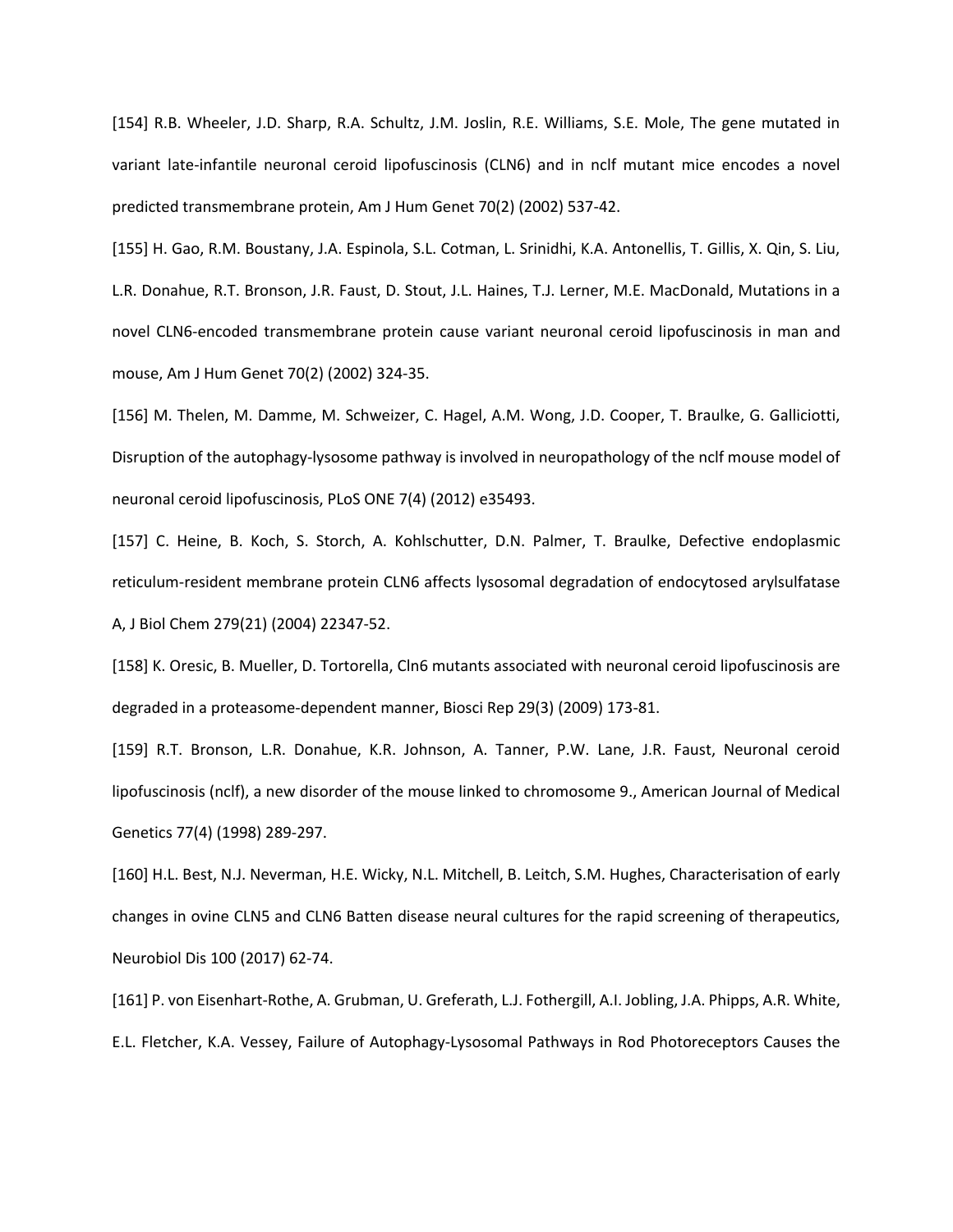Early Retinal Degeneration Phenotype Observed in Cln6nclf Mice, Invest Ophthalmol Vis Sci 59(12) (2018) 5082-5097.

[162] A. Yamashita, Y. Hiraki, T. Yamazaki, Identification of CLN6 as a molecular entity of endoplasmic reticulum-driven anti-aggregate activity, Biochem Biophys Res Commun 487(4) (2017) 917-922.

[163] E. Karanasios, S.A. Walker, H. Okkenhaug, M. Manifava, E. Hummel, H. Zimmermann, Q. Ahmed, M.C. Domart, L. Collinson, N.T. Ktistakis, Autophagy initiation by ULK complex assembly on ER tubulovesicular regions marked by ATG9 vesicles, Nat Commun 7 (2016) 12420.

[164] T. Nishimura, N. Mizushima, The ULK complex initiates autophagosome formation at phosphatidylinositol synthase-enriched ER subdomains, Autophagy 13(10) (2017) 1795-1796.

[165] T. Nishimura, N. Tamura, N. Kono, Y. Shimanaka, H. Arai, H. Yamamoto, N. Mizushima, Autophagosome formation is initiated at phosphatidylinositol synthase-enriched ER subdomains, EMBO J 36(12) (2017) 1719-1735.

[166] C. Burman, N.T. Ktistakis, Autophagosome formation in mammalian cells, Semin Immunopathol 32(4) (2010) 397-413.

[167] K.M. Kanninen, A. Grubman, A. Caragounis, C. Duncan, S.J. Parker, G.E. Lidgerwood, I. Volitakis, G. Ganio, P.J. Crouch, A.R. White, Altered biometal homeostasis is associated with CLN6 mRNA loss in mouse neuronal ceroid lipofuscinosis, Biol Open 2(6) (2013) 635-46.

[168] K.M. Kanninen, A. Grubman, J. Meyerowitz, C. Duncan, J.L. Tan, S.J. Parker, P.J. Crouch, B.M. Paterson, J.L. Hickey, P.S. Donnelly, I. Volitakis, I. Tammen, D.N. Palmer, A.R. White, Increased zinc and manganese in parallel with neurodegeneration, synaptic protein changes and activation of Akt/GSK3 signaling in ovine CLN6 neuronal ceroid lipofuscinosis, PLoS ONE 8(3) (2013) e58644.

[169] A. Grubman, G.E. Lidgerwood, C. Duncan, L. Bica, J.L. Tan, S.J. Parker, A. Caragounis, J. Meyerowitz, I. Volitakis, D. Moujalled, J.R. Liddell, J.L. Hickey, M. Horne, S. Longmuir, J. Koistinaho, P.S. Donnelly, P.J. Crouch, I. Tammen, A.R. White, K.M. Kanninen, Deregulation of subcellular biometal homeostasis through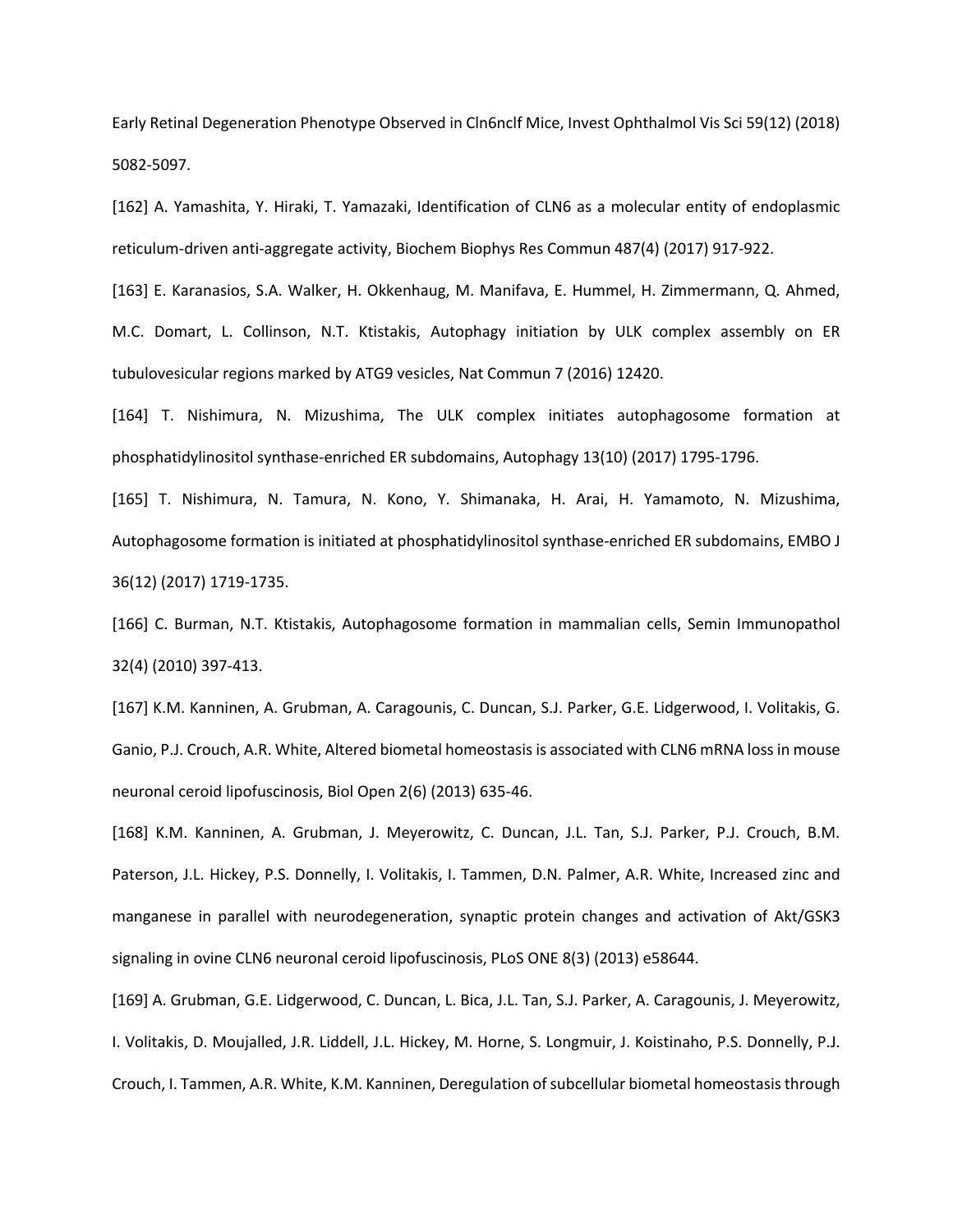loss of the metal transporter, Zip7, in a childhood neurodegenerative disorder, Acta Neuropathol Commun 2(1) (2014) 25.

[170] R. Passantino, C. Cascio, I. Deidda, G. Galizzi, D. Russo, G. Spedale, P. Guarneri, Identifying protein partners of CLN8, an ER-resident protein involved in neuronal ceroid lipofuscinosis, Biochimica et Biophysica Acta 1833(3) (2013) 529-40.

[171] L. Lonka, T. Salonen, E. Siintola, O. Kopra, A.E. Lehesjoki, A. Jalanko, Localization of wild-type and mutant neuronal ceroid lipofuscinosis CLN8 proteins in non-neuronal and neuronal cells, J Neurosci Res 76(6) (2004) 862-71.

[172] E. Winter, C.P. Ponting, TRAM, LAG1 and CLN8: members of a novel family of lipid-sensing domains?, Trends Biochem Sci 27(8) (2002) 381-3.

[173] J.E. Vance, S.J. Stone, J.R. Faust, Abnormalities in mitochondria-associated membranes and phospholipid biosynthetic enzymes in the mnd/mnd mouse model of neuronal ceroid lipofuscinosis, Biochim Biophys Acta 1344(3) (1997) 286-99.

[174] M. Hermansson, R. Kakela, M. Berghall, A.E. Lehesjoki, P. Somerharju, U. Lahtinen, Mass spectrometric analysis reveals changes in phospholipid, neutral sphingolipid and sulfatide molecular species in progressive epilepsy with mental retardation, EPMR, brain: a case study, J Neurochem 95(3) (2005) 609-17.

[175] S.E. Haddad, M. Khoury, M. Daoud, R. Kantar, H. Harati, T. Mousallem, O. Alzate, B. Meyer, R.M. Boustany, CLN5 and CLN8 protein association with ceramide synthase: biochemical and proteomic approaches, Electrophoresis 33(24) (2012) 3798-809.

[176] L. Noskova, V. Stranecky, H. Hartmannova, A. Pristoupilova, V. Baresova, R. Ivanek, H. Hulkova, H. Jahnova, J. van der Zee, J.F. Staropoli, K.B. Sims, J. Tyynela, C. Van Broeckhoven, P.C. Nijssen, S.E. Mole, M. Elleder, S. Kmoch, Mutations in DNAJC5, Encoding Cysteine-String Protein Alpha, Cause Autosomal-Dominant Adult-Onset Neuronal Ceroid Lipofuscinosis, Am J Hum Genet 89(2) (2011) 241-52.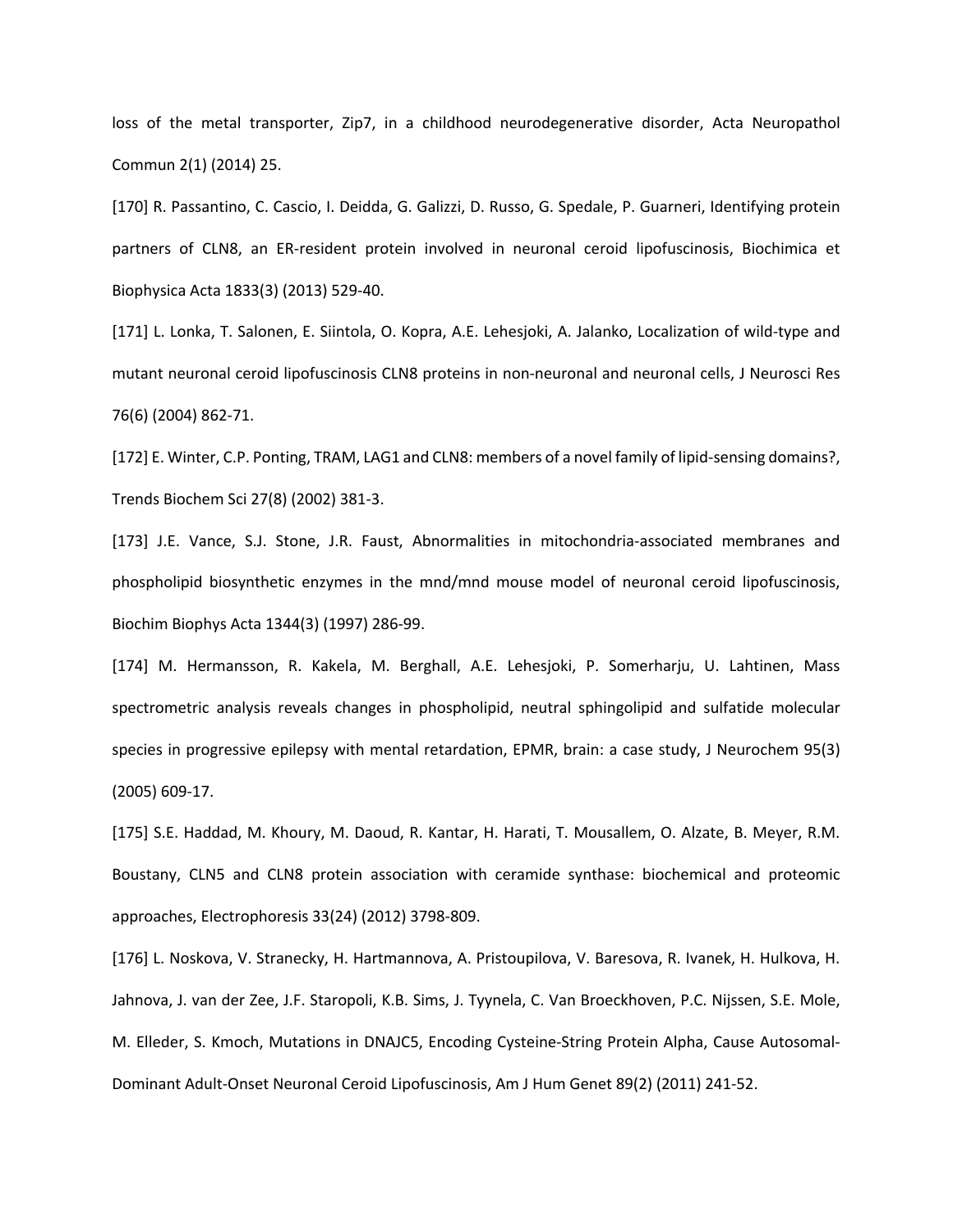[177] B.A. Benitez, D. Alvarado, Y. Cai, K. Mayo, S. Chakraverty, J. Norton, J.C. Morris, M.S. Sands, A. Goate, C. Cruchaga, Exome-sequencing confirms DNAJC5 mutations as cause of adult neuronal ceroidlipofuscinosis, PLoS ONE 6(11) (2011) e26741.

[178] M. Velinov, N. Dolzhanskaya, M. Gonzalez, E. Powell, I. Konidari, W. Hulme, J.F. Staropoli, W. Xin, G.Y. Wen, R. Barone, S.H. Coppel, K. Sims, W.T. Brown, S. Zuchner, Mutations in the gene DNAJC5 cause autosomal dominant Kufs disease in a proportion of cases: study of the Parry family and 8 other families, PLoS ONE 7(1) (2012) e29729.

[179] M. Cadieux-Dion, E. Andermann, P. Lachance-Touchette, O. Ansorge, C. Meloche, A. Barnabe, R. Kuzniecky, F. Andermann, E. Faught, S. Leonberg, J. Damiano, S. Berkovic, G. Rouleau, P. Cossette, Recurrent mutations in DNAJC5 cause autosomal dominant Kufs disease, Clinical Genetics (2012).

[180] J.N. Johnson, E. Ahrendt, J.E. Braun, CSPalpha: the neuroprotective J protein, Biochem Cell Biol 88(2) (2010) 157-65.

[181] M. Sharma, J. Burre, T.C. Sudhof, CSPalpha promotes SNARE-complex assembly by chaperoning SNAP-25 during synaptic activity, Nat Cell Biol 13(1) (2011) 30-9.

[182] T.M. Wishart, T.M. Rooney, D.J. Lamont, A.K. Wright, A.J. Morton, M. Jackson, M.R. Freeman, T.H. Gillingwater, Combining comparative proteomics and molecular genetics uncovers regulators of synaptic and axonal stability and degeneration in vivo, PLoS Genet 8(8) (2012) e1002936.

[183] J. Donnelier, J.E. Braun, CSPalpha-chaperoning presynaptic proteins, Front Cell Neurosci 8 (2014) 116.

[184] J. Greaves, K. Lemonidis, O.A. Gorleku, C. Cruchaga, C. Grefen, L.H. Chamberlain, Palmitoylationinduced aggregation of cysteine-string protein mutants that cause neuronal ceroid lipofuscinosis, Journal of Biological Chemistry 287(44) (2012) 37330-9.

[185] J.L. Nieto-Gonzalez, L. Gomez-Sanchez, F. Mavillard, P. Linares-Clemente, M.C. Rivero, M. Valenzuela-Villatoro, J.L. Munoz-Bravo, R. Pardal, R. Fernandez-Chacon, Loss of postnatal quiescence of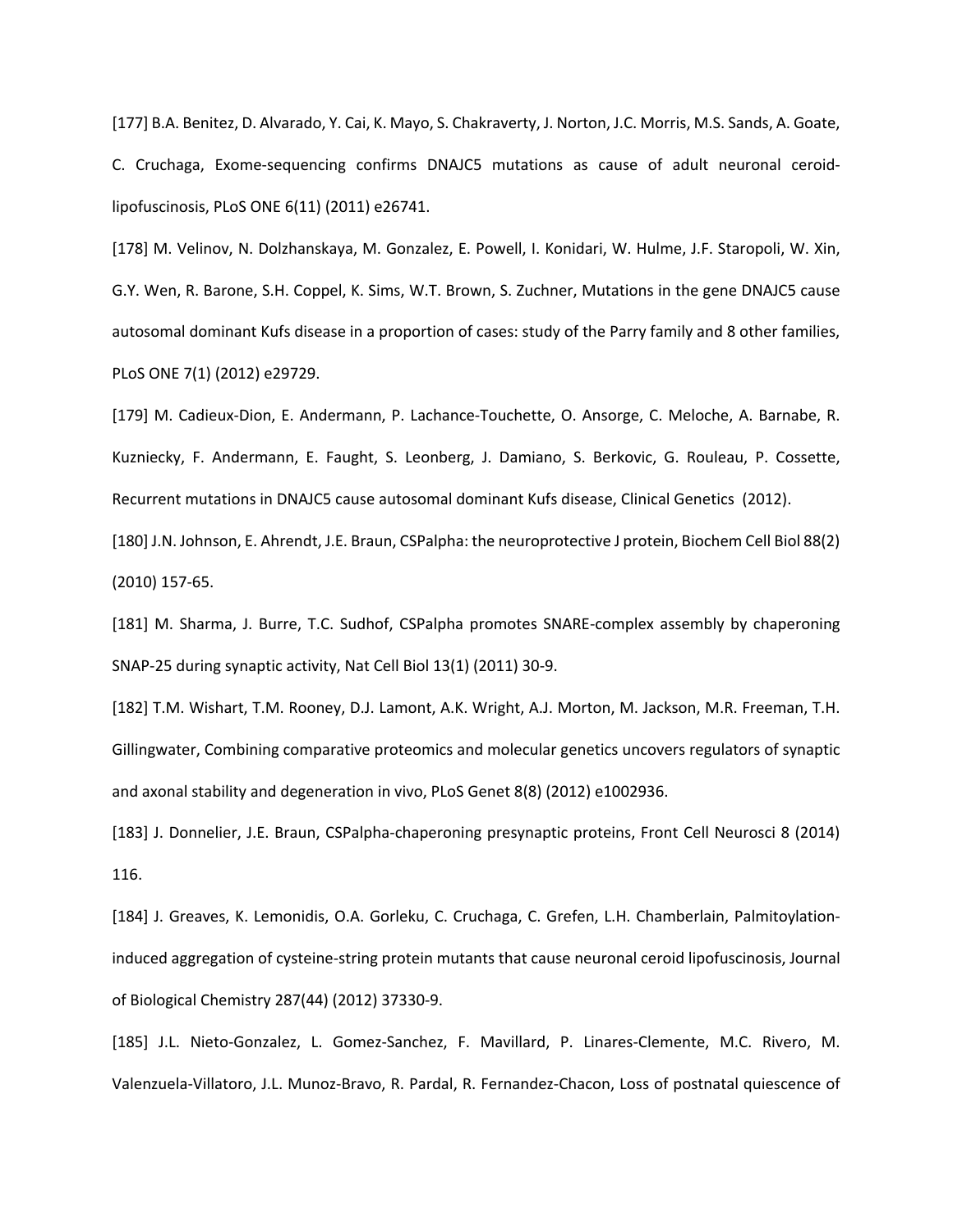neural stem cells through mTOR activation upon genetic removal of cysteine string protein-alpha, Proc Natl Acad Sci U S A 116(16) (2019) 8000-8009.

[186] G.A. Wyant, M. Abu-Remaileh, E.M. Frenkel, N.N. Laqtom, V. Dharamdasani, C.A. Lewis, S.H. Chan, I. Heinze, A. Ori, D.M. Sabatini, NUFIP1 is a ribosome receptor for starvation-induced ribophagy, Science 360(6390) (2018) 751-758.

[187] J.F. Staropoli, A. Karaa, E.T. Lim, A. Kirby, N. Elbalalesy, S.G. Romansky, K.B. Leydiker, S.H. Coppel, R. Barone, W. Xin, M.E. MacDonald, J.E. Abdenur, M.J. Daly, K.B. Sims, S.L. Cotman, A homozygous mutation in KCTD7 links neuronal ceroid lipofuscinosis to the ubiquitin-proteasome system, American Journal of Human Genetics 91(1) (2012) 202-208.

[188] Z. Liu, Y. Xiang, G. Sun, The KCTD family of proteins: structure, function, disease relevance, Cell Biosci 3(1) (2013) 45.

[189] R. Azizieh, D. Orduz, P. Van Bogaert, T. Bouschet, W. Rodriguez, S.N. Schiffmann, I. Pirson, M.J. Abramowicz, Progressive myoclonic epilepsy-associated gene KCTD7 is a regulator of potassium conductance in neurons, Mol Neurobiol 44(1) (2011) 111-21.

[190] M.N. Moen, R. Fjaer, E.H. Hamdani, J.K. Laerdahl, R.J. Menchini, M.D. Vigeland, Y. Sheng, D.E. Undlien, B. Hassel, M.A. Salih, H.Y. El Khashab, K.K. Selmer, F.A. Chaudhry, Pathogenic variants in KCTD7 perturb neuronal K+ fluxes and glutamine transport, Brain 139(Pt 12) (2016) 3109-3120.

[191] K.A. Metz, X. Teng, I. Coppens, H.M. Lamb, B.E. Wagner, J.A. Rosenfeld, X. Chen, Y. Zhang, H.J. Kim, M.E. Meadow, T.S. Wang, E.D. Haberlandt, G.W. Anderson, E. Leshinsky-Silver, W. Bi, T.C. Markello, M. Pratt, N. Makhseed, A. Garnica, N.R. Danylchuk, T.A. Burrow, P. Jayakar, D. McKnight, S. Agadi, H. Gbedawo, C. Stanley, M. Alber, I. Prehl, K. Peariso, M.T. Ong, S.R. Mordekar, M.J. Parker, D. Crooks, P.B. Agrawal, G.T. Berry, T. Loddenkemper, Y. Yang, G.H.B. Maegawa, A. Aouacheria, J.G. Markle, J.A. Wohlschlegel, A.L. Hartman, J.M. Hardwick, KCTD7 deficiency defines a distinct neurodegenerative disorder with a conserved autophagy-lysosome defect, Ann Neurol 84(5) (2018) 766-780.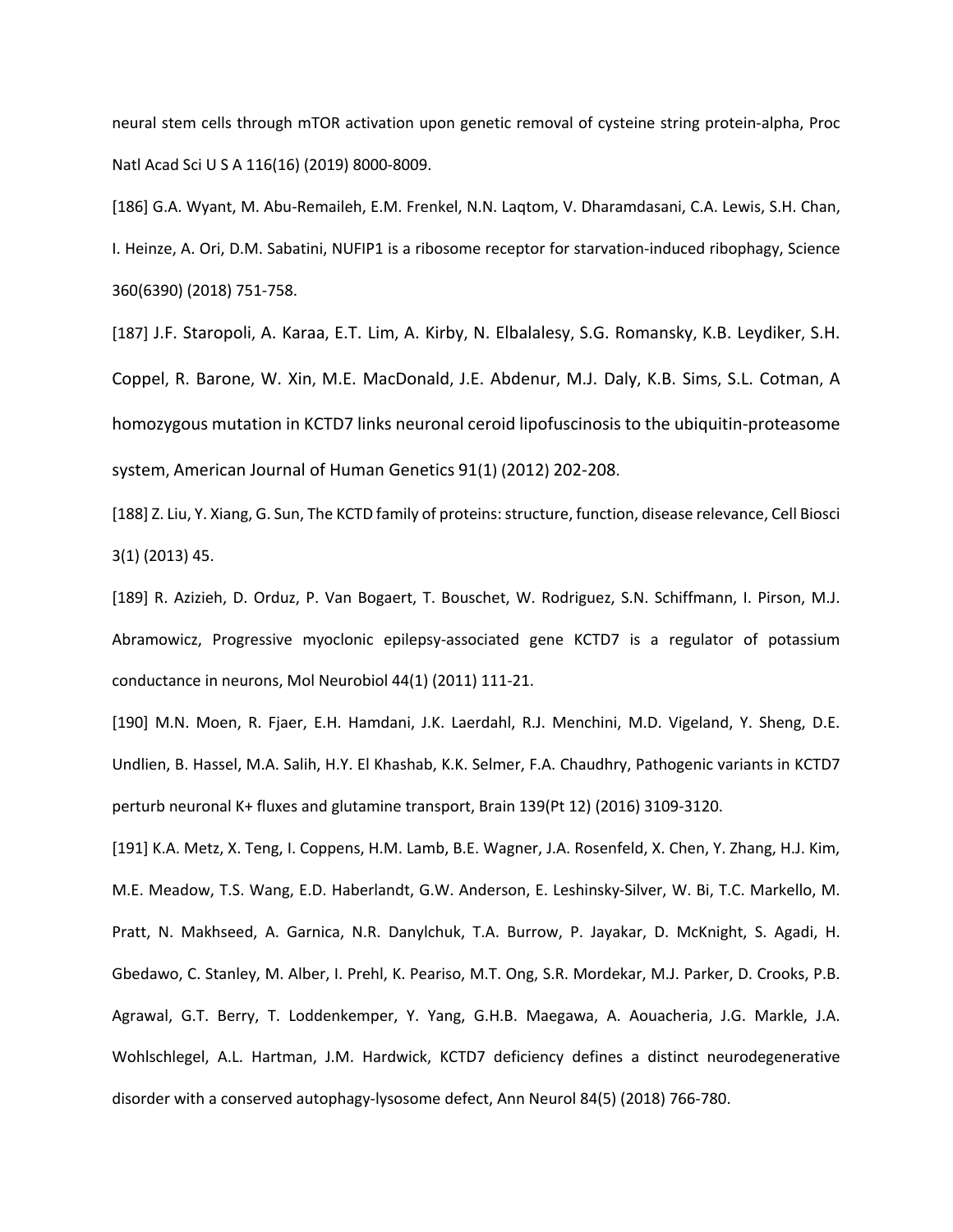[192] C.C. Liu, Y.C. Lin, Y.H. Chen, C.M. Chen, L.Y. Pang, H.A. Chen, P.R. Wu, M.Y. Lin, S.T. Jiang, T.F. Tsai, R.H. Chen, Cul3-KLHL20 Ubiquitin Ligase Governs the Turnover of ULK1 and VPS34 Complexes to Control Autophagy Termination, Mol Cell 61(1) (2016) 84-97.

[193] J. Huotari, N. Meyer-Schaller, M. Hubner, S. Stauffer, N. Katheder, P. Horvath, R. Mancini, A. Helenius, M. Peter, Cullin-3 regulates late endosome maturation, Proc Natl Acad Sci U S A 109(3) (2012) 823-8.

[194] M. Mastrangelo, S. Sartori, A. Simonati, M. Brinciotti, F. Moro, M. Nosadini, F. Pezzini, S. Doccini, F.M. Santorelli, V. Leuzzi, Progressive myoclonus epilepsy and ceroidolipofuscinosis 14: The multifaceted phenotypic spectrum of KCTD7-related disorders, Eur J Med Genet (2018).

[195] S.F. Berkovic, J.F. Staropoli, S. Carpenter, K.L. Oliver, S. Kmoch, G.W. Anderson, J.A. Damiano, M.S. Hildebrand, K.B. Sims, S.L. Cotman, M. Bahlo, K.R. Smith, M. Cadieux-Dion, P. Cossette, I. Jedlickova, A. Pristoupilova, S.E. Mole, A.G.D. Consortium, Diagnosis and misdiagnosis of adult neuronal ceroid lipofuscinosis (Kufs disease), Neurology 87(6) (2016) 579-84.

[196] M. Kousi, A.E. Lehesjoki, S.E. Mole, Update of the mutation spectrum and clinical correlations of over 360 mutations in eight genes that underlie the neuronal ceroid lipofuscinoses, Human Mutation 33(1) (2012) 42-63.

[197] S.E. Mole, R.E. Williams, H.H. Goebel, Correlations between genotype, ultrastructural morphology and clinical phenotype in the neuronal ceroid lipofuscinoses, Neurogenetics 6(3) (2005) 107-26.

[198] Y. Sun, R. Almomani, G.J. Breedveld, G.W. Santen, E. Aten, D.J. Lefeber, J.I. Hoff, E. Brusse, F.W. Verheijen, R.M. Verdijk, M. Kriek, B. Oostra, M.H. Breuning, M. Losekoot, J.T. den Dunnen, B.P. van de Warrenburg, A.J. Maat-Kievit, Autosomal recessive spinocerebellar ataxia 7 (SCAR7) is caused by variants in TPP1, the gene involved in classic late-infantile neuronal ceroid lipofuscinosis 2 disease (CLN2 disease), Hum Mutat 34(5) (2013) 706-13.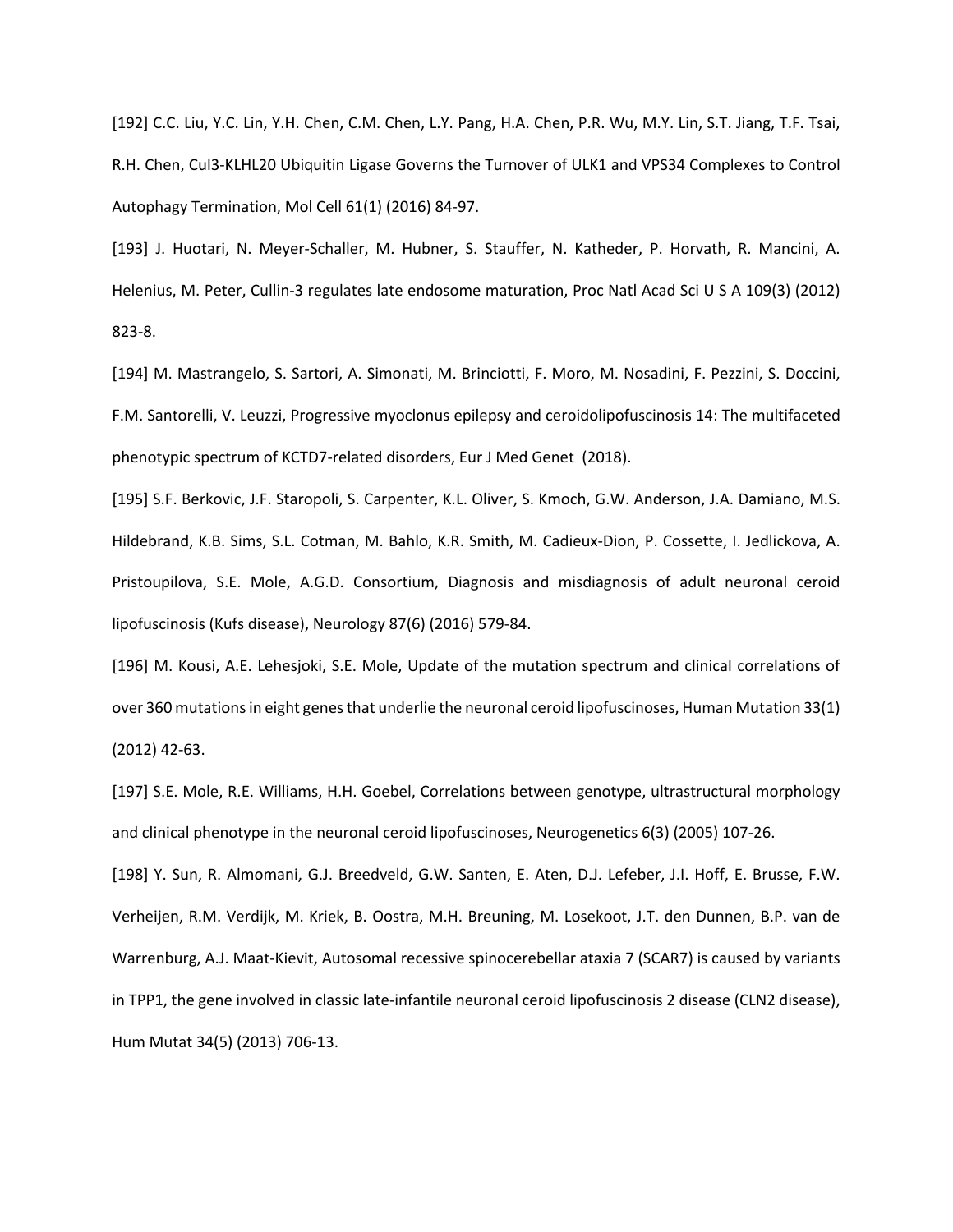[199] S. Roosing, L.I. van den Born, R. Sangermano, S. Banfi, R.K. Koenekoop, M.N. Zonneveld-Vrieling, C.C. Klaver, J.J. van Lith-Verhoeven, F.P. Cremers, A.I. den Hollander, C.B. Hoyng, Mutations in MFSD8, encoding a lysosomal membrane protein, are associated with nonsyndromic autosomal recessive macular dystrophy, Ophthalmology 122(1) (2015) 170-9.

[200] T. Arsov, K.R. Smith, J. Damiano, S. Franceschetti, L. Canafoglia, C.J. Bromhead, E. Andermann, D.F. Vears, P. Cossette, S. Rajagopalan, A. McDougall, V. Sofia, M. Farrell, U. Aguglia, A. Zini, S. Meletti, M. Morbin, S. Mullen, F. Andermann, S.E. Mole, M. Bahlo, S.F. Berkovic, Kufs disease, the major adult form of neuronal ceroid lipofuscinosis, caused by mutations in CLN6, Am J Hum Genet 88(5) (2011) 566-73.

[201] S. Ranta, Y. Zhang, B. Ross, L. Lonka, E. Takkunen, A. Messer, J. Sharp, R. Wheeler, K. Kusumi, S. Mole, W. Liu, M.B. Soares, M.F. Bonaldo, A. Hirvasniemi, A. de la Chapelle, T.C. Gilliam, A.E. Lehesjoki, The neuronal ceroid lipofuscinoses in human EPMR and mnd mutant mice are associated with mutations in CLN8, Nature Genetics 23(2) (1999) 233-6.

[202] M. Kousi, V. Anttila, A. Schulz, S. Calafato, E. Jakkula, E. Riesch, L. Myllykangas, H. Kalimo, M. Topcu, S. Gokben, F. Alehan, J.R. Lemke, M. Alber, A. Palotie, O. Kopra, A.E. Lehesjoki, Novel mutations consolidate KCTD7 as a progressive myoclonus epilepsy gene, J Med Genet 49(6) (2012) 391-9.

[203] A. Wohlke, U. Philipp, P. Bock, A. Beineke, P. Lichtner, T. Meitinger, O. Distl, A one base pair deletion in the canine ATP13A2 gene causes exon skipping and late-onset neuronal ceroid lipofuscinosis in the Tibetan terrier, PLoS Genet 7(10) (2011) e1002304.

[204] J. Bras, A. Verloes, S.A. Schneider, S.E. Mole, R.J. Guerreiro, Mutation of the parkinsonism gene ATP13A2 causes neuronal ceroid-lipofuscinosis, Hum Mol Genet 21(12) (2012) 2646-50.

[205] E. Kara, A. Tucci, C. Manzoni, D.S. Lynch, M. Elpidorou, C. Bettencourt, V. Chelban, A. Manole, S.A. Hamed, N.A. Haridy, M. Federoff, E. Preza, D. Hughes, A. Pittman, Z. Jaunmuktane, S. Brandner, G. Xiromerisiou, S. Wiethoff, L. Schottlaender, C. Proukakis, H. Morris, T. Warner, K.P. Bhatia, L.V. Korlipara,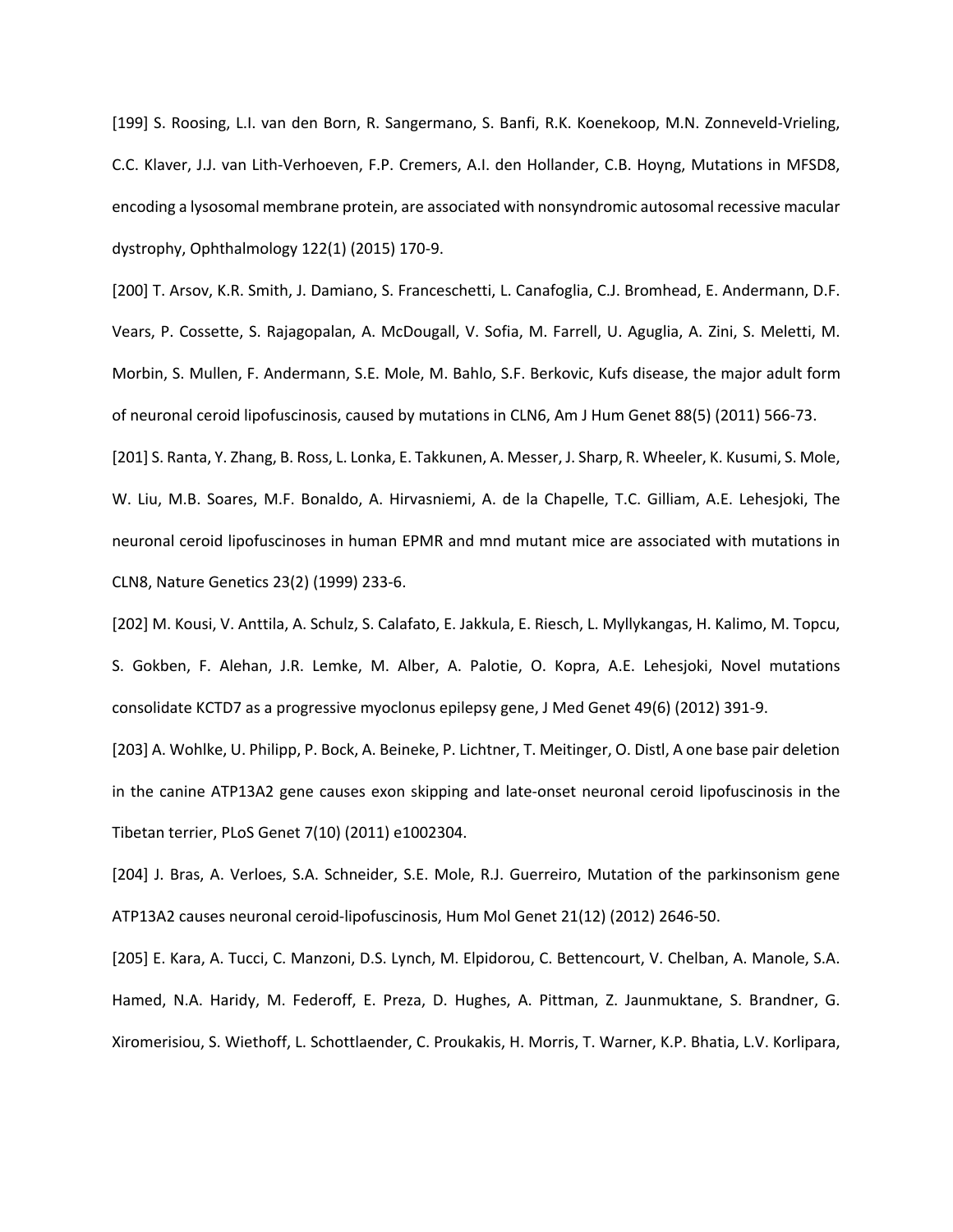A.B. Singleton, J. Hardy, N.W. Wood, P.A. Lewis, H. Houlden, Genetic and phenotypic characterization of complex hereditary spastic paraplegia, Brain 139(Pt 7) (2016) 1904-18.

[206] A. Estrada-Cuzcano, S. Martin, T. Chamova, M. Synofzik, D. Timmann, T. Holemans, A. Andreeva, J. Reichbauer, R. De Rycke, D.I. Chang, S. van Veen, J. Samuel, L. Schols, T. Poppel, D. Mollerup Sorensen, B. Asselbergh, C. Klein, S. Zuchner, A. Jordanova, P. Vangheluwe, I. Tournev, R. Schule, Loss-of-function mutations in the ATP13A2/PARK9 gene cause complicated hereditary spastic paraplegia (SPG78), Brain 140(2) (2017) 287-305.

[207] C.E. Yu, T.D. Bird, L.M. Bekris, T.J. Montine, J.B. Leverenz, E. Steinbart, N.M. Galloway, H. Feldman, R. Woltjer, C.A. Miller, E.M. Wood, M. Grossman, L. McCluskey, C.M. Clark, M. Neumann, A. Danek, D.R. Galasko, S.E. Arnold, A. Chen-Plotkin, A. Karydas, B.L. Miller, J.Q. Trojanowski, V.M. Lee, G.D. Schellenberg, V.M. Van Deerlin, The spectrum of mutations in progranulin: a collaborative study screening 545 cases of neurodegeneration, Arch Neurol 67(2) (2010) 161-70.

[208] M.E. Ward, R. Chen, H.Y. Huang, C. Ludwig, M. Telpoukhovskaia, A. Taubes, H. Boudin, S.S. Minami, M. Reichert, P. Albrecht, J.M. Gelfand, A. Cruz-Herranz, C. Cordano, M.V. Alavi, S. Leslie, W.W. Seeley, B.L. Miller, E. Bigio, M.M. Mesulam, M.S. Bogyo, I.R. Mackenzie, J.F. Staropoli, S.L. Cotman, E.J. Huang, L. Gan, A.J. Green, Individuals with progranulin haploinsufficiency exhibit features of neuronal ceroid lipofuscinosis, Sci Transl Med 9(385) (2017).

[209] Z. Ahmed, H. Sheng, Y.F. Xu, W.L. Lin, A.E. Innes, J. Gass, X. Yu, C.A. Wuertzer, H. Hou, S. Chiba, K. Yamanouchi, M. Leissring, L. Petrucelli, M. Nishihara, M.L. Hutton, E. McGowan, D.W. Dickson, J. Lewis, Accelerated lipofuscinosis and ubiquitination in granulin knockout mice suggest a role for progranulin in successful aging, Am J Pathol 177(1) (2010) 311-24.

[210] J.K. Gotzl, K. Mori, M. Damme, K. Fellerer, S. Tahirovic, G. Kleinberger, J. Janssens, J. van der Zee, C.M. Lang, E. Kremmer, J.J. Martin, S. Engelborghs, H.A. Kretzschmar, T. Arzberger, C. Van Broeckhoven,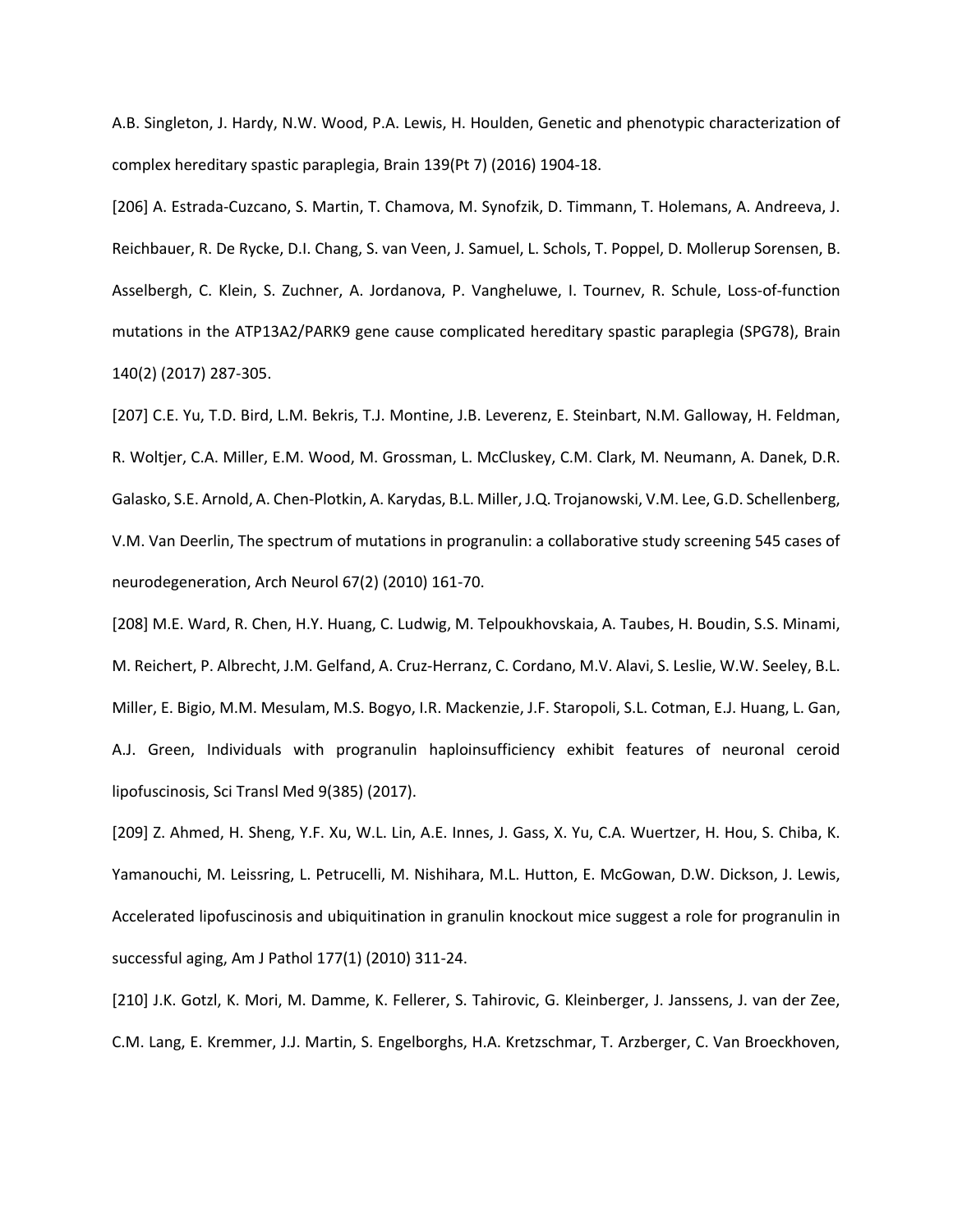C. Haass, A. Capell, Common pathobiochemical hallmarks of progranulin-associated frontotemporal lobar degeneration and neuronal ceroid lipofuscinosis, Acta Neuropathol 127(6) (2014) 845-60.

[211] F. Yin, M. Dumont, R. Banerjee, Y. Ma, H. Li, M.T. Lin, M.F. Beal, C. Nathan, B. Thomas, A. Ding, Behavioral deficits and progressive neuropathology in progranulin-deficient mice: a mouse model of frontotemporal dementia, FASEB J 24(12) (2010) 4639-47.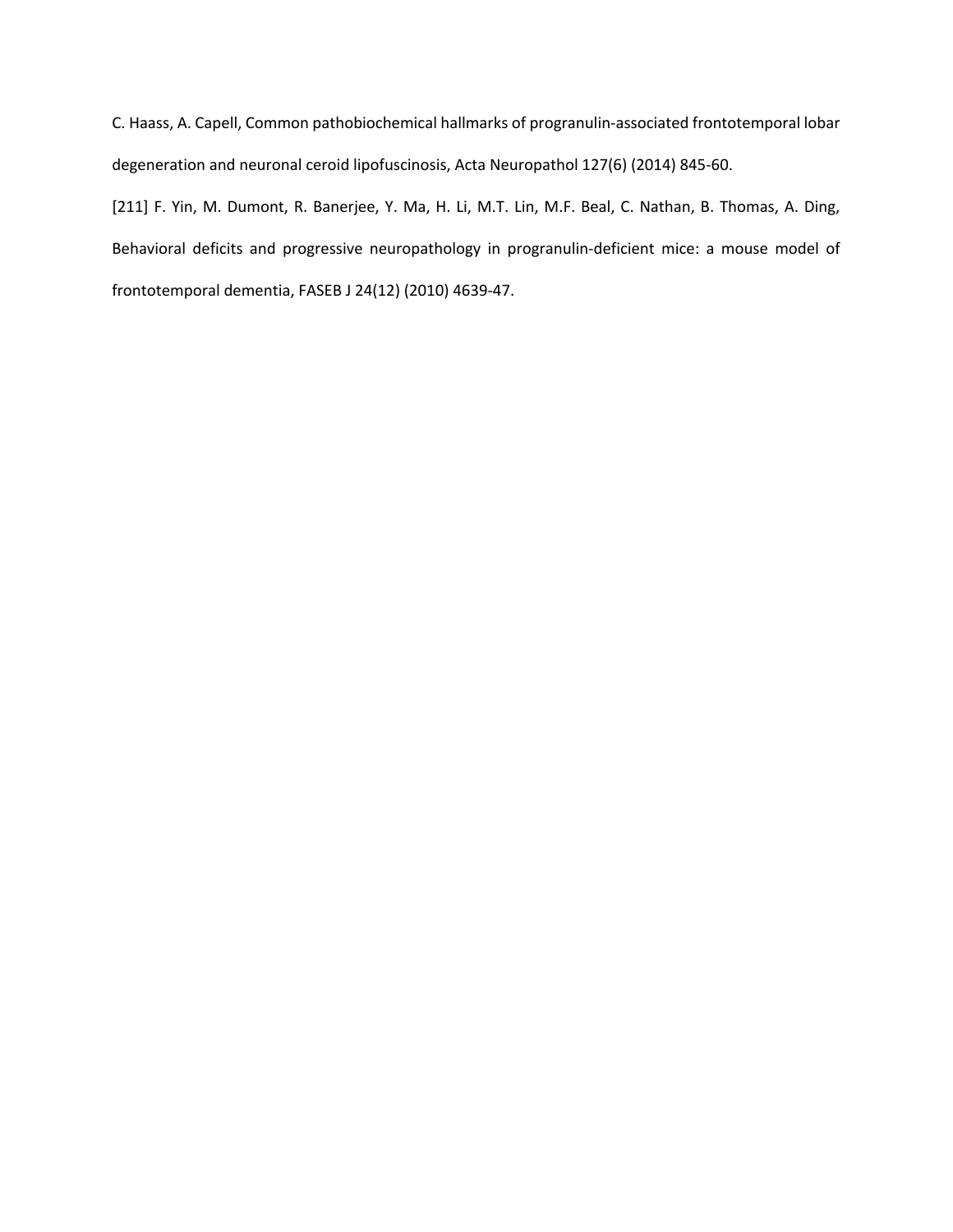|                            | <b>Disease</b>                                                                                      |                                                                                                                                                 |                                                                  |             |                  | Protein                                           |                                       |                                  |                                                                                                        |
|----------------------------|-----------------------------------------------------------------------------------------------------|-------------------------------------------------------------------------------------------------------------------------------------------------|------------------------------------------------------------------|-------------|------------------|---------------------------------------------------|---------------------------------------|----------------------------------|--------------------------------------------------------------------------------------------------------|
| <b>Disease</b>             | <b>Typical</b><br>clinical<br>Phenotype<br>(age of<br>onset)                                        | <b>Early Symptoms and</b><br>Signs                                                                                                              | <b>EM</b> inclusion<br>profile/ Storage<br>material, if<br>known | <b>OMIM</b> | Gene             | Protein                                           | Primary<br>Localization               | Predicted<br>function            | <b>Pathways implicated</b>                                                                             |
| CLN <sub>1</sub>           | Classic<br>infantile (6-<br>24 mos)                                                                 | Loss of developmental<br>gains, seizures, myoclonus,<br>later visual failure                                                                    | GROD/ saposins                                                   | 256730      | PPT <sub>1</sub> | Palmitoyl<br>protein<br>thioesterase 1<br>(PPT1)  | Lysosomal lumen,<br>synaptic vesicles | Cleavage of S-<br>Palmitoylation | Lysosomal protein degradation<br>neurotransmission,<br>homeostatic synaptic plasticity                 |
| CLN2                       | Classic<br>late-<br>infantile (2-<br>4 yrs)                                                         | Difficult to control seizures,<br>speech or motor difficulties.<br>myoclonus, developmental<br>and visual failure                               | CL/ subunit c                                                    | 204500      | $TPP1*$          | Tripeptidyl<br>peptidase 1<br>(TPP1)              | Lysosomal lumen                       | Serine protease                  | Lysosomal protein degradation                                                                          |
| CLN3                       | Classic<br>juvenile (4-<br>10 yrs)                                                                  | Visual failure, dementia,<br>behavioral and motor<br>difficulties, later onset of<br>seizures                                                   | FP/ subunit c                                                    | 204200      | $CLN3*$          | CLN3                                              | Endolysosomal<br>membrane             | Unknown                          | Autophagy; lipid metabolism;<br>endo-lysosomal trafficking,<br>lysosomal homeostasis, TOR<br>signaling |
| CLN4                       | Adult, Kufs<br>disease<br>(Parry<br>type)<br>(teens to<br>$30+$ yrs)                                | Seizures, ataxia,<br>myoclonus, behavioural<br>changes, dementia (no<br>visual failure)                                                         | GROD/ saposins                                                   | 162350      | DNAJC5           | Cysteine-string<br>protein alpha<br>$(CSP\alpha)$ | Cytosol, association<br>with lysosome | Chaperone                        | Synaptic vesicle recycling,<br>folding and stabilization of<br>lysosomal proteins                      |
| CLN <sub>5</sub><br>(CLN9) | Variant late<br>infantile<br>$(3-7$ yrs)                                                            | Abnormal behavior,<br>cognitive decline, seizures,<br>visual failure, myoclonus,<br>motor difficulties                                          | CL, FP, RL/<br>subunit c                                         | 256731      | CLN5             | CLN <sub>5</sub>                                  | Lysosomal lumen                       | Unknown                          | Endolysosomal vesicle<br>trafficking; lipid metabolism                                                 |
| CLN6                       | Variant late<br>infantile<br>$(1.5-8$ yrs),<br>also adult<br>(Kufs type<br>A disease;<br>16-51 yrs) | Late infantile= seizures.<br>myoclonus, motor<br>difficulties, visual failure,<br>cognitive decline,<br>adult=progressive<br>myoclonic epilepsy | FP, CL,<br>GROD/ subunit c<br>and saposins                       | 601780      | CLN6             | CLN6                                              | ER membrane                           | Unknown                          | Autophagy; metal homeostasis                                                                           |
| CLN7                       | Variant late<br>infantile<br>$(1.5-8$ yrs)                                                          | Seizures, myoclonus,<br>developmental regression,<br>visual failure, cognitive<br>decline                                                       | RL, FP/ subunit c                                                | 610951      | MFSD8            | MFSD8                                             | Endolysosomal<br>membrane             | Putative<br>transporter          | Sorting and trafficking of<br>lysosomal enzymes;<br>autophagy; mTOR signaling                          |
| CLN8                       | Variant late<br>infantile<br>$(1.5 - 7 \text{ yrs})$                                                | Myoclonic seizures, visual<br>failure, ataxia, cognitive<br>decline                                                                             | GROD, CL,<br>FP/saposins and<br>subunit c                        | 600143      | $CLN8*$          | CLN <sub>8</sub>                                  | <b>ER/ERGIC</b><br>membrane           | Trafficking<br>receptor          | Maturation and sorting of<br>lysosomal enzymes; lipid<br>synthesis and transport                       |

**Table 1.** A summary of the genetically distinct forms of CLN disease (NCL)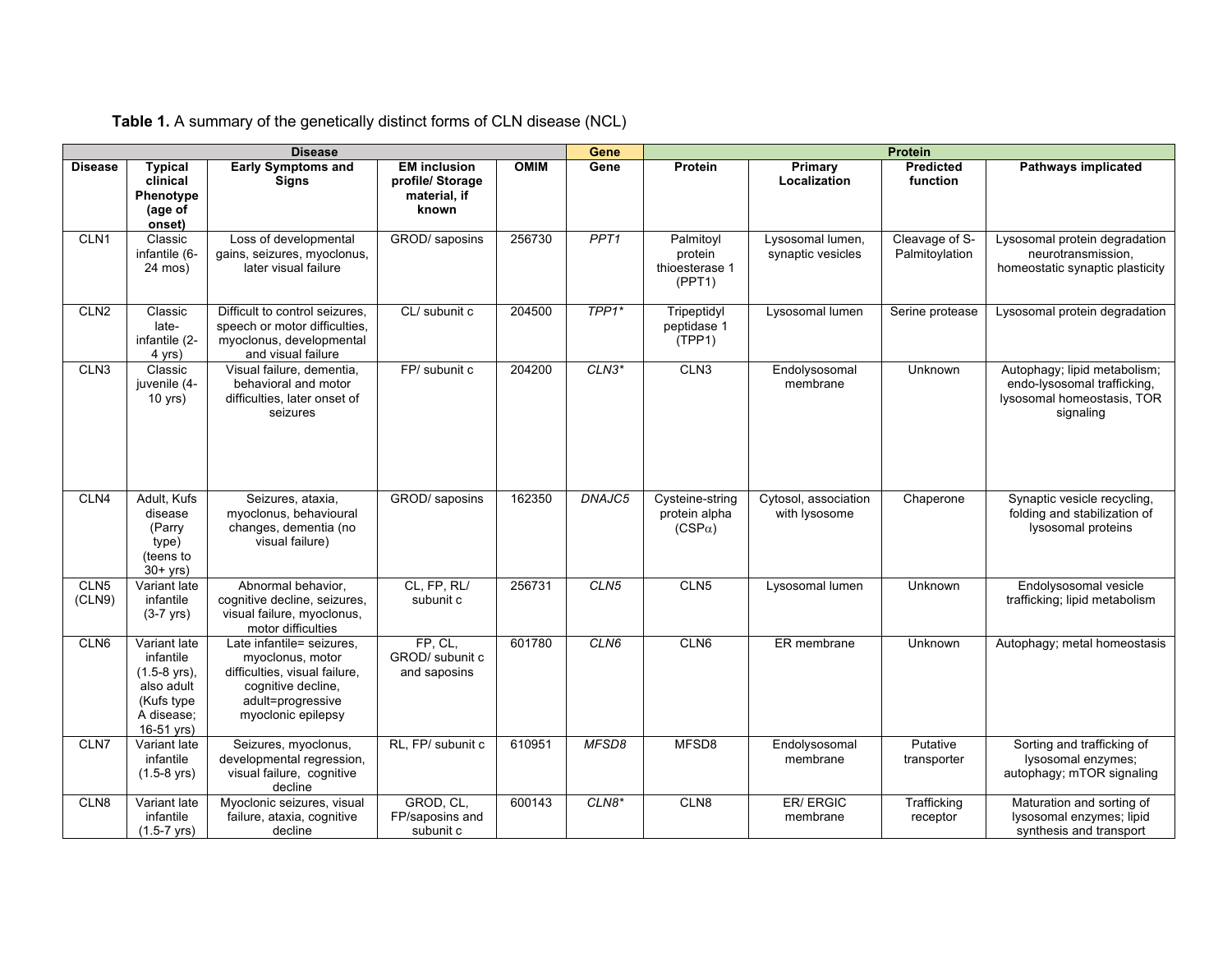| CLN <sub>10</sub> | Congenital<br>(neonatal)                        | Epileptic encephalopathy,<br>microcephaly                             | GROD/saposins                         | 610127 | <b>CTSD</b> | Cathepsin D                                                                              | Lysosomal lumen             | Aspartic<br>protease                  | Lysosomal protein degradation                                             |
|-------------------|-------------------------------------------------|-----------------------------------------------------------------------|---------------------------------------|--------|-------------|------------------------------------------------------------------------------------------|-----------------------------|---------------------------------------|---------------------------------------------------------------------------|
| CLN <sub>11</sub> | Adult (early<br>20s)                            | Visual failure, myoclonic<br>seizures, ataxia, dementia               | GROD.<br>FP/subunit c and<br>saposins | 614706 | GRN*        | Progranulin                                                                              | Lysosomal lumen             | Unknown                               | Inflammation;<br>lipid regulation; lysosomal<br>function                  |
| CLN <sub>12</sub> | Juvenile.<br>pre-teen<br>$(8-12 \text{ yrs})$   | Ataxia, dementia,<br>parkinsonism                                     | FP/subunit c                          | 606693 | $ATP13A2*$  | ATP13A2.<br>Park9                                                                        | Endolysosomal<br>membrane   | Transporter                           | Metal homeostasis; oxidative<br>stress; autophagosome-<br>lysosome fusion |
| CLN <sub>13</sub> | Adult (Kufs<br>type B<br>disease;<br>$20+$ yrs) | Ataxia, tremor, dementia,<br>rare seizures                            | FP (brain)                            | 615362 | <b>CTSF</b> | Cathepsin F                                                                              | Lysosomal lumen             | Cysteine<br>protease                  | Lysosomal protein degradation                                             |
| CLN <sub>14</sub> | Infantile (8-<br>9 mos)                         | Myoclonus epilepsy, motor<br>and speech regression,<br>visual failure | FP. GROD                              | 611726 | KCTD7*      | Potassium<br>channel<br>tetramerization<br>domain-<br>containing<br>protein 7<br>(KCTD7) | Plasma membrane,<br>cytosol | CUL3-E3<br>ubiquitin ligase<br>linker | $K^*$ conductance;<br>autophagosome-lysosome<br>function                  |

\*Indicates genes identified in other clinical phenotypes/diseases (see further details in Table 2)

Abbreviations= GROD, granular osmiophilic deposits; CL, curvilinear; FP, fingerprint; RL, rectilinear